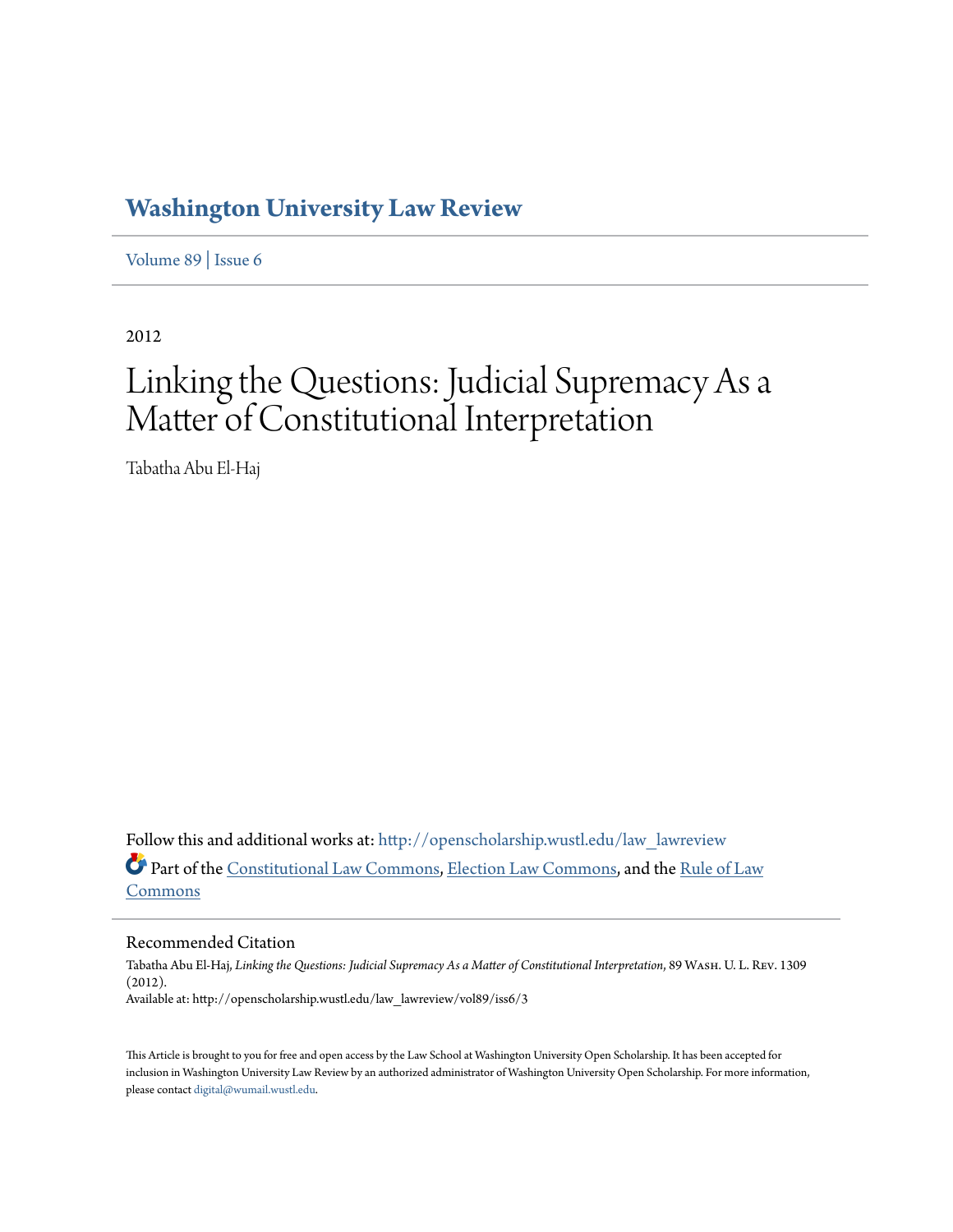### **LINKING THE QUESTIONS: JUDICIAL SUPREMACY AS A MATTER OF CONSTITUTIONAL INTERPRETATION**

#### **TABATHA ABU EL-HAJ**

#### **ABSTRACT**

*This Article explains that what has been missing from the debate between advocates of popular constitutionalism and defenders of judicial supremacy is any account of the practice of constitutional interpretation. Without a clear sense of what constitutional interpretation involves, one cannot assess the prevailing assumption that the Supreme Court is uniquely positioned to interpret the Constitution or explore an expertisebased justification for its claim to finality. This Article, therefore, revisits the debate about judicial supremacy by starting, not with history or politics, but with constitutional interpretation itself.* 

*Having explored the conventions of argument that constitute the practice of constitutional interpretation, this Article concludes that the Supreme Court can claim expertise with respect to determining constitutional meaning, but that its expertise has limits. It proceeds to explore whether and how this insight might be translated into limits to judicial supremacy. Toward that end, this Article develops a framework for assessing when the work of constitutional interpretation should be shared between the Supreme Court, the other branches of government, and the public itself. Finally, it uses the Court"s doctrine with respect to race-conscious legislative districting to illustrate how the proposed framework might work.* 

#### TABLE OF CONTENTS

 Assistant Professor of Law, Drexel University, Earle Mack School of Law. J.D./Ph.D., New York University. I would like to thank Matthew Adler, Rebecca Brown, David S. Cohen, Rose Corrigan, David Fontana, Richard Frankel, Barry Friedman, Anne Goble, Anil Kalhan, Aaron Passell, and Norman Stein for their comments and suggestions. I also wish to extend a special thanks to Matt Mossman and John Cannan for their excellent research assistance.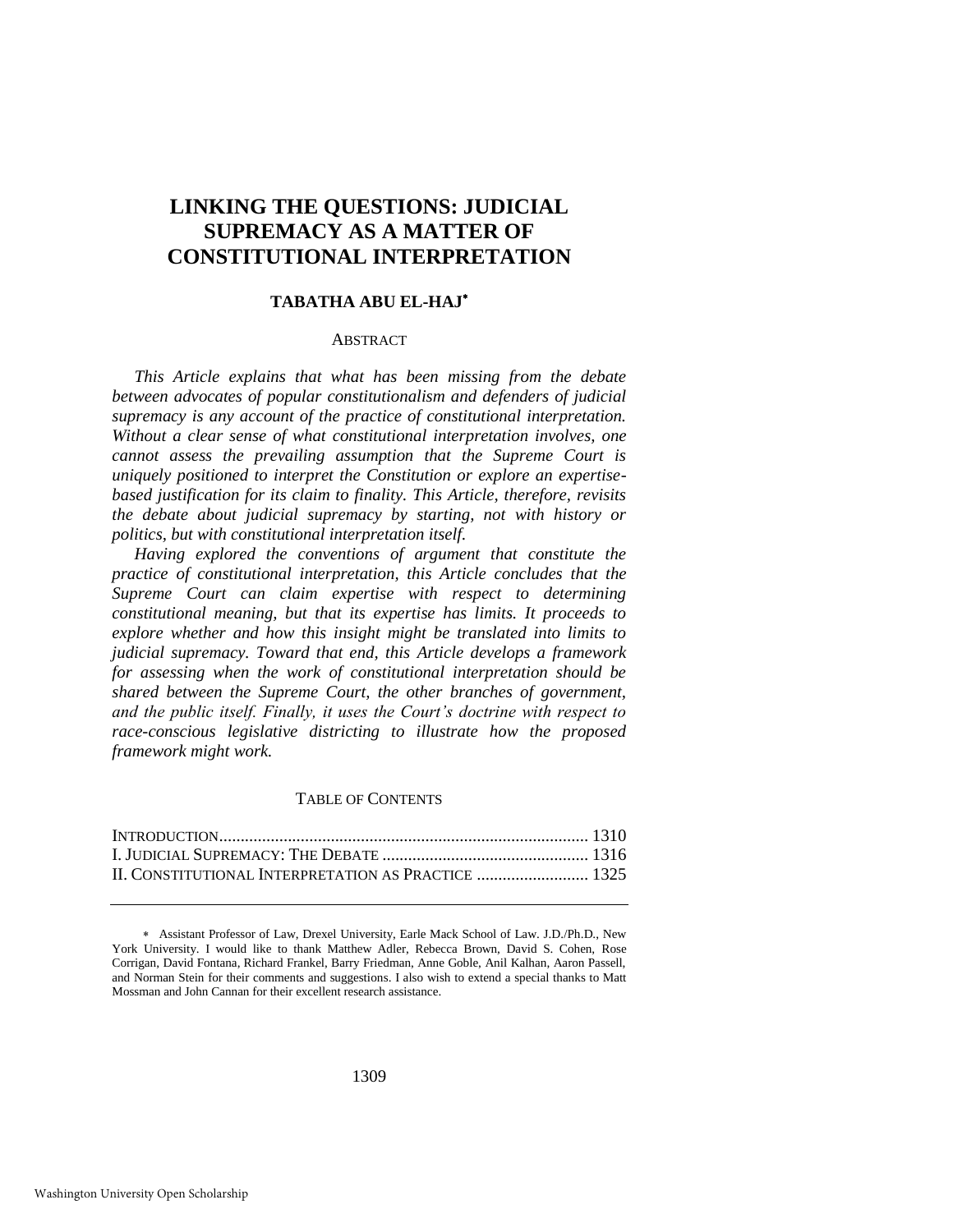#### III. LINKING JUDICIAL SUPREMACY TO CONSTITUTIONAL

| IV. RACE AND REPRESENTATION—APPLYING THE FRAMEWORK  1347 |
|----------------------------------------------------------|
|                                                          |
|                                                          |
|                                                          |

#### <span id="page-2-1"></span><span id="page-2-0"></span>**INTRODUCTION**

Two questions lie at the heart of constitutional theory: How do we determine what the Constitution means? And who should decide?<sup>1</sup> This Article argues that these two questions are linked. The question of who should be given final authority to decide what the Constitution means critically depends on *what* is required to determine constitutional meaning. Normative limits to the Supreme Court's claim to a monopoly over constitutional meaning lie, if anywhere, in limits to its expertise with respect to constitutional interpretation, should they exist.

Today, most people take it for granted that the Supreme Court is in the best position to interpret the Constitution and thus is entitled to do so for all of us. But that consensus has not always existed in the United States, and, in recent years, a number of prominent constitutional scholars have challenged us to reexamine this assumption.<sup>2</sup> These scholars have reopened the debate about *who* should decide what the Constitution means.

<sup>1.</sup> Stephen M. Griffin, *The Age of* Marbury*: Judicial Review in a Democracy of Rights*, *in*  ARGUING MARBURY V. MADISION 104, 105 (Mark Tushnet ed., 2005) (noting the centrality of these two questions to the field even as debates have raged as to which deserves primacy).

<sup>2.</sup> LARRY D. KRAMER, THE PEOPLE THEMSELVES: POPULAR CONSTITUTIONALISM AND JUDICIAL REVIEW (2004) (demonstrating that during the founding and for much of American history judicial supremacy was rejected); MARK TUSHNET, TAKING THE CONSTITUTION AWAY FROM THE COURTS 33 (1999) (arguing that "people acting outside the courts can ignore what the courts say about the Constitution, as long as they are pursuing reasonable interpretations of the *thin* Constitution‖) (emphasis added).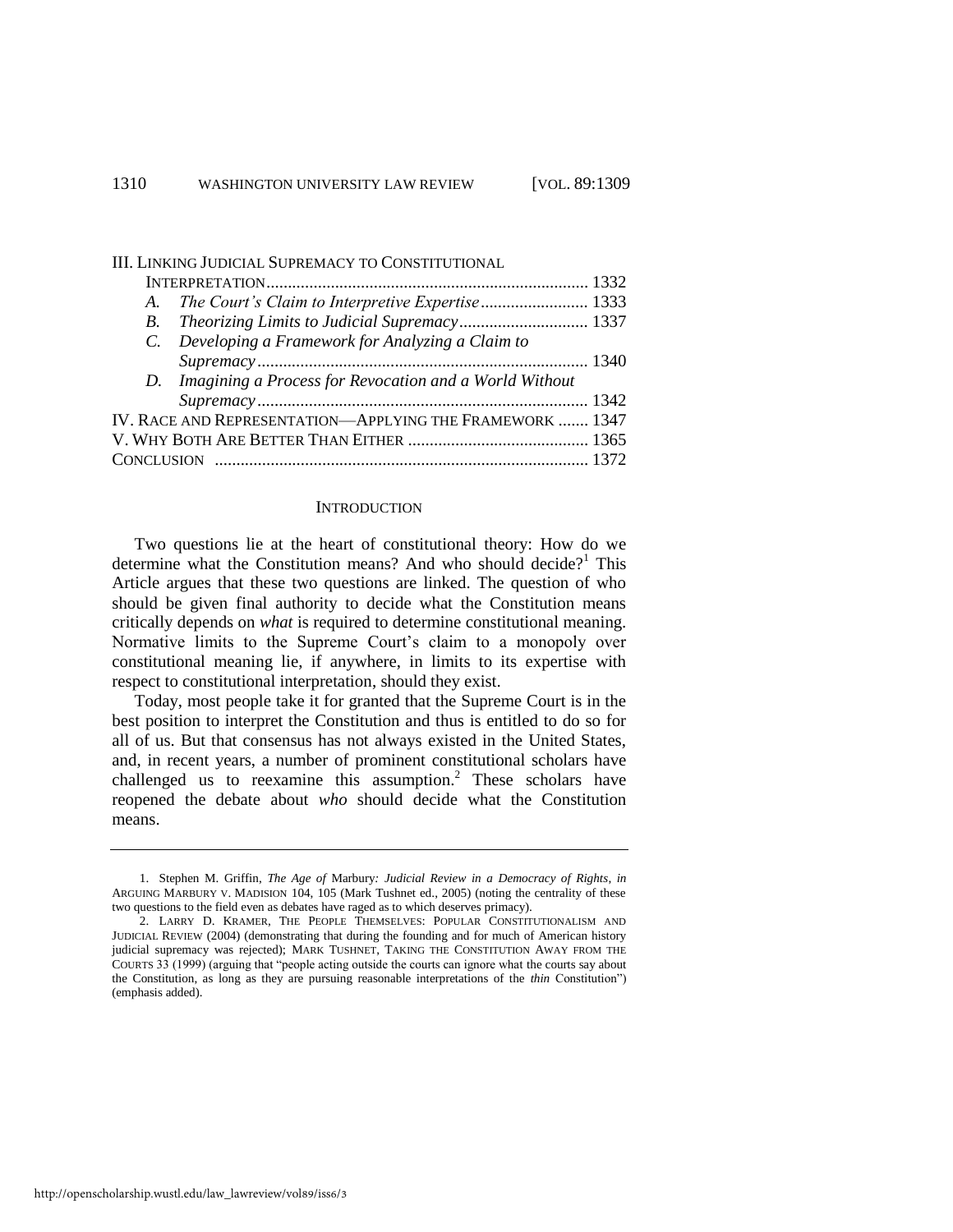The popular constitutionalism literature has been as rigorous as it has been provocative.<sup>3</sup> Yet, it has largely failed to generate a widespread shift in attitudes about judicial supremacy.<sup>4</sup> For instance, neither President Obama nor his administration has asserted that the Executive (or Congress) is entitled to determine independently the First Amendment's constraints on corporate political spending, or that they will continue to refuse to enforce the Defense of Marriage Act ("DOMA") should the Court find it constitutional.<sup>5</sup> In fact, these scholars tend to be disheartened about whether American citizens are likely to reassert "their right . . . as republican citizens to say finally what the Constitution means.<sup>56</sup>

<span id="page-3-0"></span>In the legal academy, the popular constitutionalism literature has been much criticized, occasionally even disparaged.<sup>7</sup> Many see nothing to fear

5. President Obama did cause controversy when he publicly criticized the Court's campaign finance decision, *Citizens United v. FEC*, 130 S. Ct. 876 (2010), which held that corporations are persons with First Amendment rights to express their views on political candidates. *See* Noah Feldman, *Imagining a Liberal Court*, N.Y. TIMES MAG., June 27, 2010, at MM38, MM42. Obama's State of the Union address was likely informed by his familiarity with this scholarship through his ties to the law schools at Harvard and the University of Chicago. *Cf*. Jeffrey Toobin, *Bench Press: Are Obama"s Judges Really Liberals?*, NEW YORKER 43, 47–48 (Sept. 21, 2009), *available at* http://www. newyorker.com/reporting/2009/09/21/090921fa\_fact\_toobin (tying President Obama's skepticism about relying on public interest litigation to effect social change to the turn toward democratic constitutionalism, with its belief that "judges don't own the Constitution," in progressive legal academic circles). The Department of Justice's changed stance on DOMA was arguably another gesture at independent constitutional interpretation. *See* Charlie Savage & Sheryl Gay Stolberg, *In Turnabout, U.S. Says Marriage Act Blocks Gay Rights*, N.Y. TIMES, Feb. 24, 2011, at A1 (revealing that the Obama administration had outpaced the Court in concluding that discrimination based on sexual orientation was equivalent to discrimination based on race or gender and thus should be afforded the protection of strict scrutiny).

6. KRAMER, *supra* not[e 2,](#page-2-0) at 227.

7. *See, e.g.*, Larry Alexander & Lawrence B. Solum, Book Note, *Popular? Constitutionalism?*, 118 HARV. L. REV. 1594, 1629 (2005) (reviewing LARRY D. KRAMER, THE PEOPLE THEMSELVES: POPULAR CONSTITUTIONALISM AND JUDICIAL REVIEW (2004)) (arguing that judicial supremacy is preferable to popular constitutionalism because it preserves the rule of law); L. A. Powe, Jr., Book Note, *Are "the People" Missing in Action (and Should Anyone Care*)*?*, 83 TEX. L. REV. 855, 884, 888 (2005) (reviewing LARRY D. KRAMER, THE PEOPLE THEMSELVES: POPULAR CONSTITUTIONALISM AND JUDICIAL REVIEW (2004)) (arguing that while popular constitutionalism "appears to be alive and

<sup>3.</sup> The literature on popular constitutionalism is discussed at length in Part I. For now, popular constitutionalism defines "a space within which the people" (typically understood in their represented form) "deliberate about the meaning of the Constitution and how its commitments guide and bind them in democratic self-government as well as their agents in governmental office." James E. Fleming, *Judicial Review Without Judicial Supremacy: Taking the Constitution Seriously Outside the Courts*, 73 FORDHAM L. REV. 1377, 1391 (2005).

<sup>4.</sup> This was recently made apparent in the public reaction to Newt Gingrich's overblown challenge to judicial supremacy. *See, e.g.*, Adam Liptak, *Among Legal Ranks, Shrugs for Gingrich"s Tough Talk*, N.Y. TIMES, Dec. 20, 2011, at A24 ("The American legal establishment is not sure what to make of Newt Gingrich's mounting attacks on the independence of the federal judiciary. Reactions vary from amusement to alarm. What is hard to find is approval."); see also Scott Brown, *Gingrich Off Base on the Judiciary*, BOSTON GLOBE, Jan. 4, 2012, *available at* http://articles.boston.com/2012-01- 04/opinion/30584432\_1\_judges-court-system-judiciary.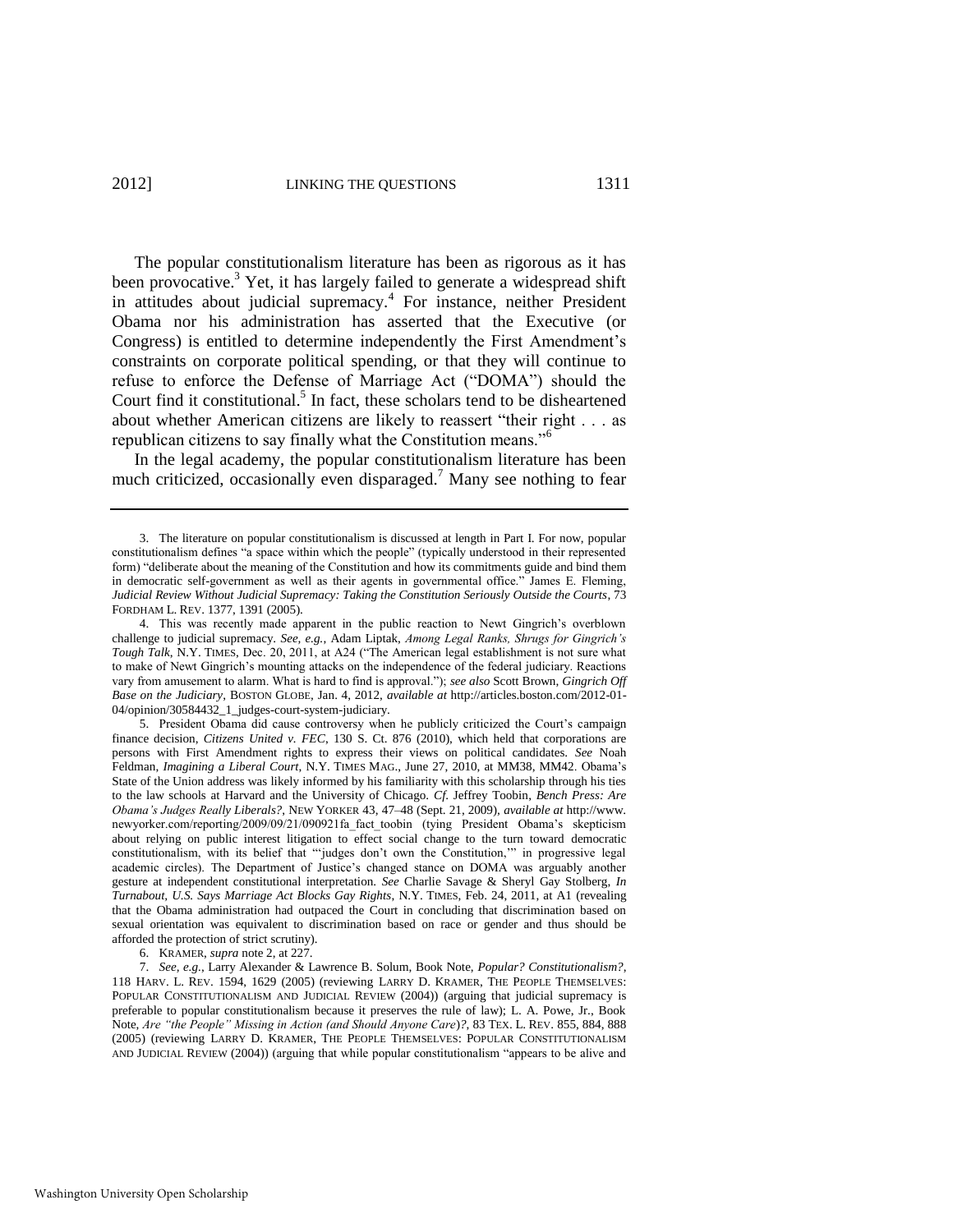in judicial supremacy and firmly believe that the Court is better suited to the task of principled constitutional interpretation than any other branch of government.<sup>8</sup> "Isn't it likely that you and I will hate the public's view of the Constitution?," they ask.

What has been missing from the debate between advocates of popular constitutionalism and defenders of the Court is any account of the practice of constitutional interpretation. This absence is particularly glaring since it is relatively uncontroversial that the Court's expertise with respect to constitutional interpretation would justify giving it the final say as to constitutional meaning.<sup>9</sup>

Without a clear sense of what constitutional interpretation involves, however, one cannot assess the prevailing assumption that the Court is uniquely positioned to interpret the Constitution or explore an expertisebased justification for its claim to finality. This Article, therefore, revisits the debate about judicial supremacy by starting, not with history or politics, but with constitutional interpretation itself. The Article uses the work of Phillip Bobbitt to provide a thorough account of how constitutional meaning is derived in practice.<sup>10</sup> Bobbitt has identified a set of conventions with respect to constitutional argument and illustrated how they confer legitimacy on interpretations of the Constitution within the legal field. $^{11}$ 

- 9. *See infra* notes [69–](#page-17-0)[76 a](#page-19-0)nd accompanying text.
- 10. PHILIP BOBBITT, CONSTITUTIONAL INTERPRETATION (1991).

<span id="page-4-1"></span><span id="page-4-0"></span>well," it is neither attractive nor necessary so long as the Court remains the majoritarian institution it is); Dale Carpenter, *Judicial Supremacy and Its Discontents*, 20 CONST. COMMENT 405, 420–35 (2003) (offering an array of criticisms of Michael Stoakes Paulsen's and Larry Kramer's critiques of judicial supremacy).

<sup>8.</sup> *See, e.g.*, Powe, Jr., *supra* note [7,](#page-3-0) at 893 (asserting a preference for judicial supremacy because "the Supreme Court has been reasonably good on the upside and nowhere near as bad on the downside" as compared to populist constitutionalist "mass movements of the twentieth century").

<sup>11.</sup> For a useful exegesis of the concept of legitimacy, see Richard H. Fallon, Jr., *Legitimacy and the Constitution*, 118 HARV. L. REV. 1787 (2005). Legitimacy comes in three forms: legal, sociological, and moral. For the purposes of this Article, where the term is used, I will be referring to sociological legitimacy. Sociological legitimacy exists where "the relevant public regards" a practice or argument as "justified, appropriate, or otherwise deserving of support for reasons beyond fear of sanctions or mere hope for personal reward." *Id.* at 1795. Political scientists and legal academics usually use sociological legitimacy as shorthand to refer to a particular instance of sociological legitimacy—the public's confidence in the Court as an institution, although the measure of confidence is disputed. *See* Or Bassok, *The Sociological-Legitimacy Difficulty*, 26 J.L. & POL. 243 (2011) (reviewing the literature and explaining that sociological legitimacy "is a concept that aims to describe [the] institutional capital" among members of the public or the public's "institutional loyalty"). The public, however, is not the appropriate "relevant audience" when the question is the legitimacy of the Court's constitutional interpretations *as constitutional interpretation*. In such cases, the relevant audience is the legal profession. When I speak of sociological legitimacy, therefore, the relevant community is the legal profession.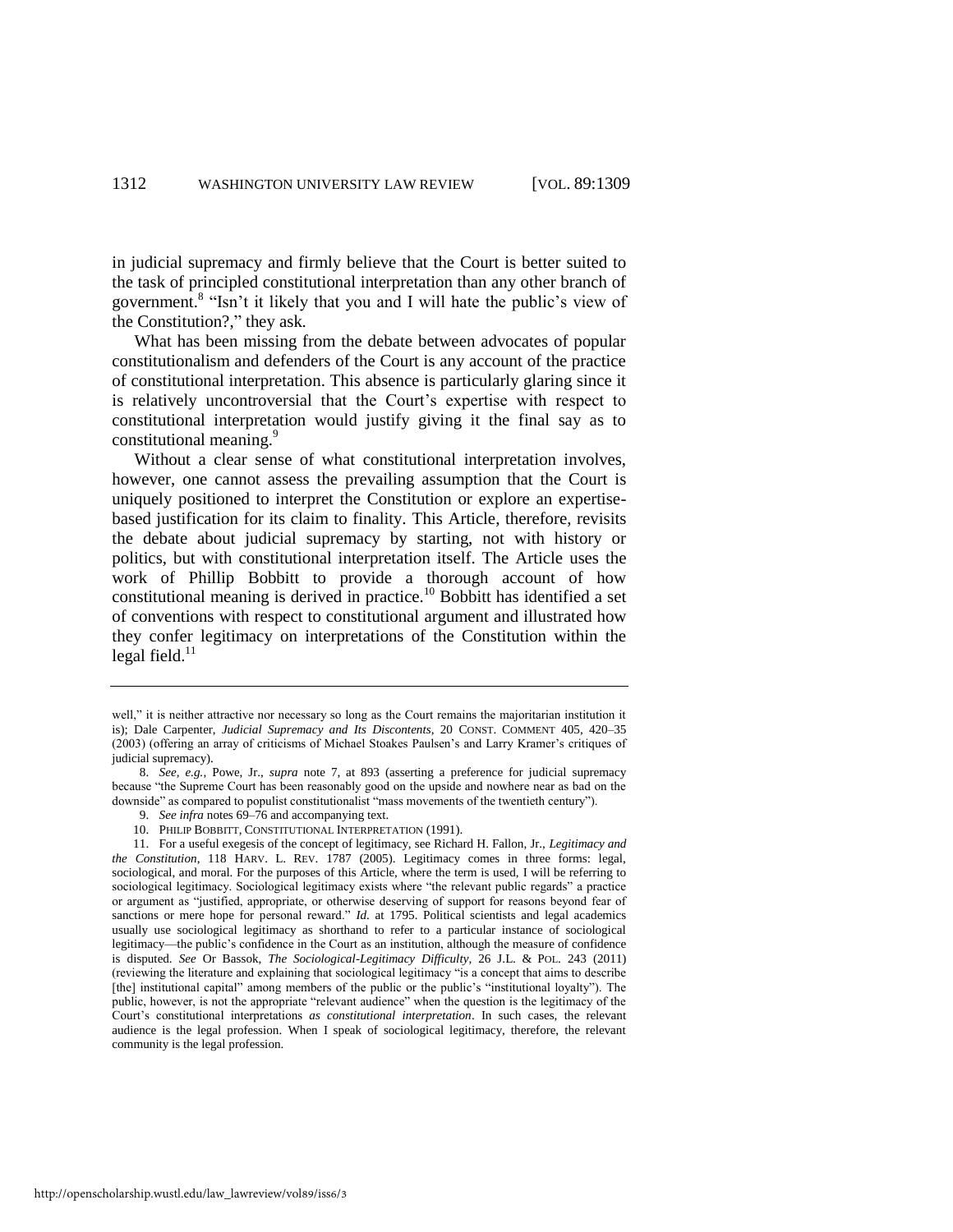A close analysis of the conventions of constitutional interpretation reveals that there are indeed limits to the Court's interpretive expertise. While the Court is generally more competent than other branches of government or the public in interpreting the Constitution, its "[i]nterpretive authority has internal limits."<sup>12</sup>

The Court's claim to supremacy is strongest when its decisions are based on interpretive methods in which it is uniquely expert. These tend to be methods for which lawyers are specifically trained and the judicial forum is specifically well suited. By contrast, the Court's claim to supremacy is at its lowest ebb when its views are ultimately determined by methods for which it cannot claim unique expertise.

Some constitutional questions, however, are ultimately resolvable *only*  based on interpretive methods for which the Court cannot claim unique expertise. Moreover, some of these questions, for a variety of reasons, would be better resolved in conversation with other constitutional actors. They are issues with respect to which the other branches of government and the public itself are, at the very least, equally capable of undertaking constitutional interpretation.

As such, there may be times when judicial supremacy should be abandoned and interpretive authority should be shared. This, of course, leaves us with an obvious question: Even if this is right, is it possible (let alone desirable) to translate this theoretical insight into practical limits on judicial authority over the Constitution? The Article suggests that it is.

It proceeds to develop a framework that would enable one to decide when the default rule of supremacy should be revoked. The framework is designed to take into account two key points: first, the Court's relative expertise will vary in important respects depending on the question to be resolved; second, whether it is desirable to revoke the default rule will also turn on countervailing concerns, including an interest in settlement and in having a clear forum for decisionmaking.

In the first instance, the framework seeks to address how one would decide whether the Court's claim to expertise is at its lowest ebb. Briefly, where the Court's interpretations do not ultimately turn on forms of interpretation for which it has special expertise, its views are less worthy of deference and more open to challenge.

In light of the systemic advantages to granting a single institution the authority to resolve constitutional conflict, however, it would be foolish to

<sup>12.</sup> Alexander & Solum, *supra* not[e 7,](#page-3-0) at 1609 (noting the Court could not abolish the presidency on constitutional grounds).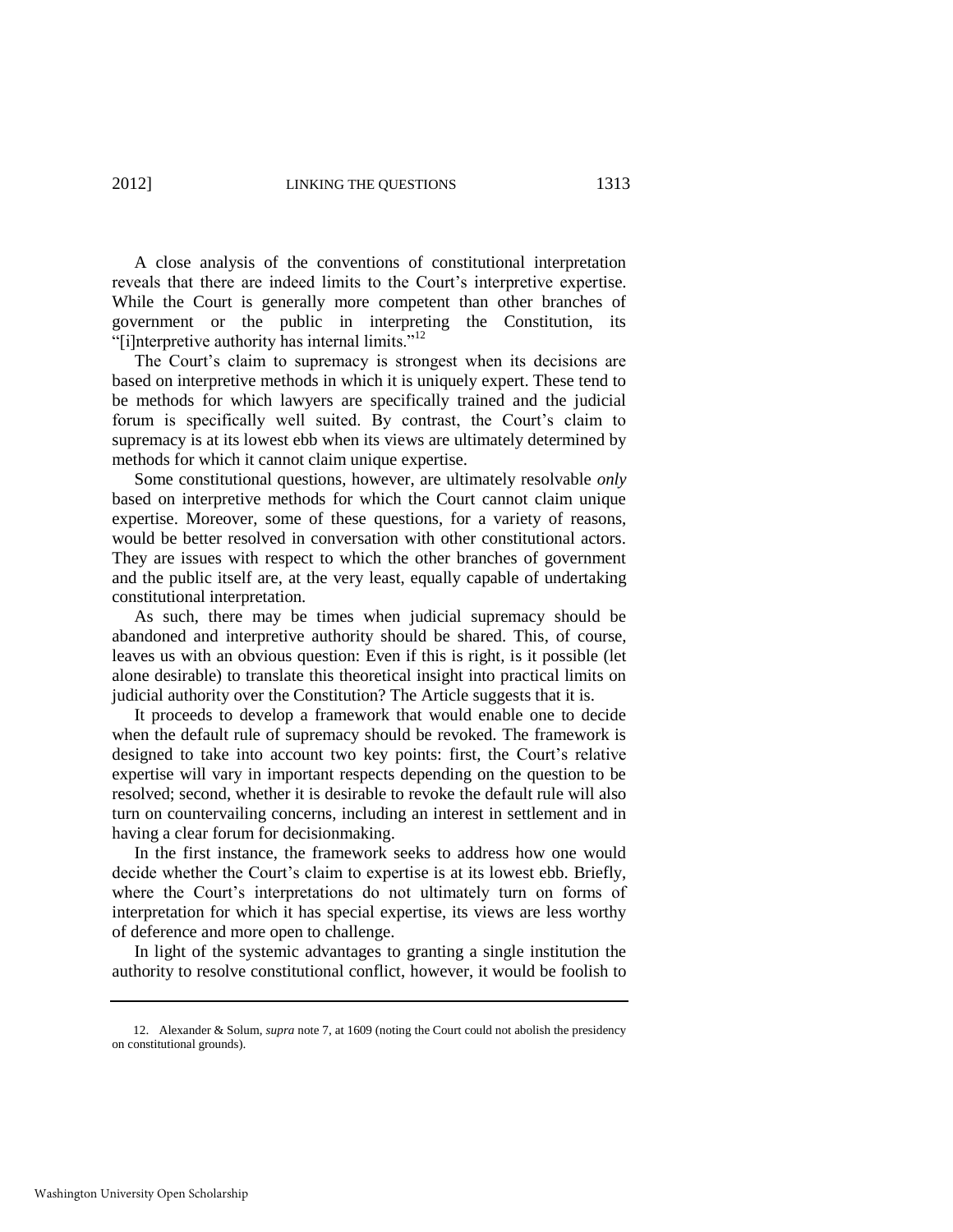allow for shared interpretive authority every time the Court reached a conclusion that could not be attributed to its special competence. As such, the framework also offers an account of the kinds of considerations that should inform whether the default rule of supremacy should be revoked if the Court's claim to expertise is found to be at its lowest ebb.

Revoking the default rule of judicial supremacy depends ultimately on a determination that the Court has failed to resolve constitutional ambiguity over time and that, *all things considered*, shared interpretive responsibility is preferable. All of this requires close analysis of a series of decisions wrestling with a specific constitutional question as well as careful consideration of contextual factors.

<span id="page-6-1"></span>The analysis offered here seeks to persuade the reader that it is possible to transfer issues out of the Court's exclusive domain.<sup>13</sup> At the same time, it seeks to explain why we generally are right to accept the Court's views even when we disagree with them. That is, it offers an account of why judicial supremacy is appropriate in most cases—one that is grounded in the nature of constitutional interpretation itself.

To be clear, the paradigm proposed here does not rob the Court of its constitutional say. Judicial review will remain, and the Court will continue to get the first shot at constitutional issues, so long as they can be properly presented. The framework does not allow challenges to judicial supremacy simply because one disagrees with particular outcomes, or advocate that one is permitted to "simply ignor[e] or overrid[e]" the Constitution.<sup>14</sup> Merely disagreeing with the Court's interpretation is not a sufficient basis for revoking judicial supremacy because it would transform all constitutional law into constitutional politics—a line that while empirically difficult to draw is central to the internal account of the legal profession.<sup>15</sup>

<span id="page-6-0"></span>Because the analysis is context specific and depends on a close reading of specific decisions, this Article includes a case study. It is not unlikely that the Supreme Court will soon strike down two core provisions of the

<sup>13.</sup> *Cf*. Robin West, *Ennobling Politics*, *in* LAW AND DEMOCRACY IN THE EMPIRE OF FORCE 58, 76 (H. Jefferson Powell & James Boyd White eds., 2009) (discussing the limits of the "adjudicative" constitution," i.e., one entirely interpreted by courts).

<sup>14.</sup> Alexander & Solum, *supra* not[e 7,](#page-3-0) at 1602.

<sup>15.</sup> *See* Vicki C. Jackson, *A Democracy of Rights: The Dark Side? A Comment on Stephen M. Griffin*, *in* ARGUING MARBURY V. MADISON 147, 148 (Mark Tushnet ed., 2005) (noting that ―[a]lthough it is surely harder to insist on the distinction between ‗judgment' and ‗will' in a post-realist world . . . [M]ost judges continue to see this difference as essential to the legitimacy of their judgments").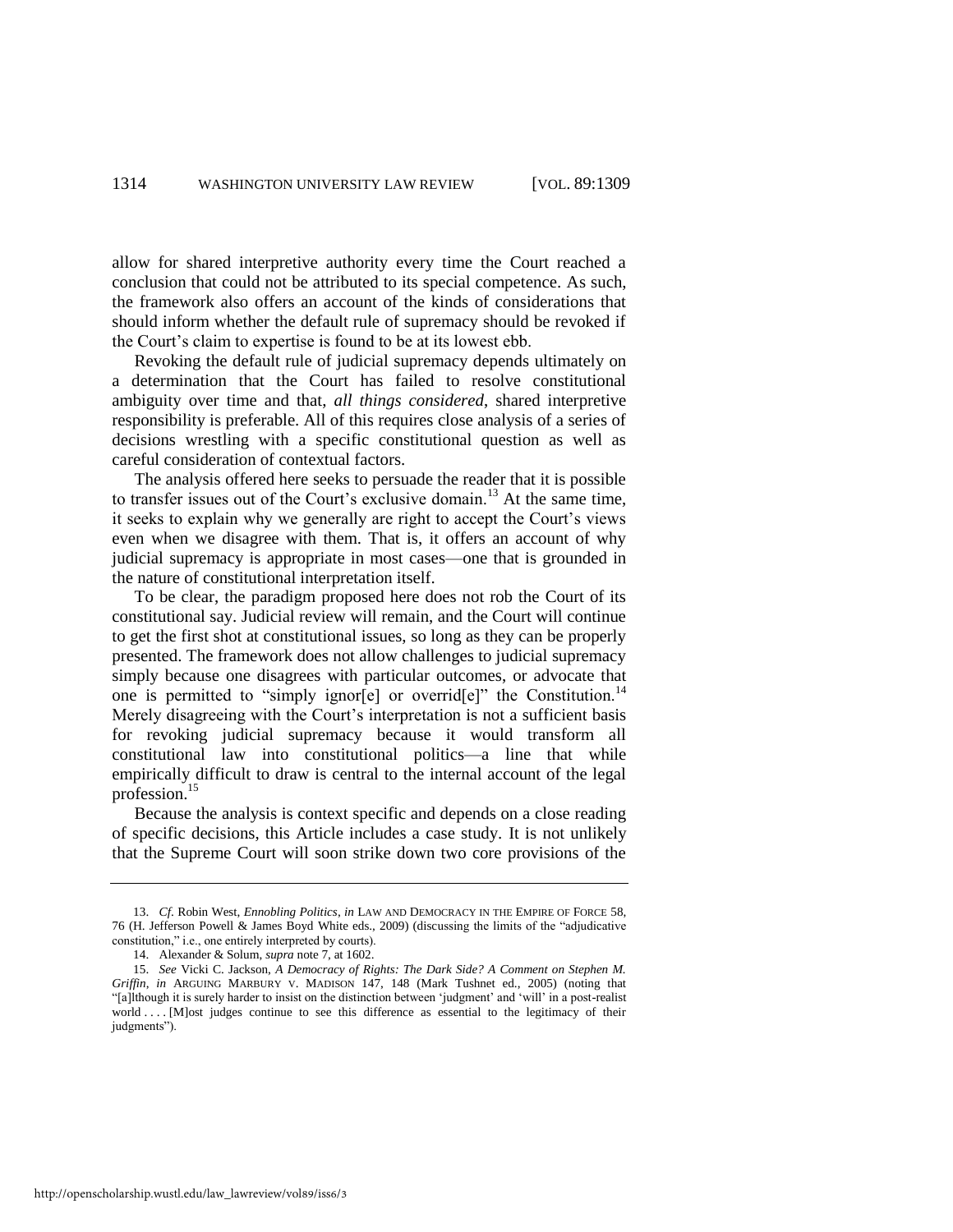Voting Rights Act.<sup>16</sup> Were that to happen, the Court would effectively have put an end to efforts to give racial minorities a voice in legislatures through the creation of majority-minority legislative districts.<sup>17</sup> The Article uses this highly contested interpretive question—whether the Fourteenth Amendment prohibits States from acknowledging race as they structure our democratic institutions—to flesh out how the analytic framework offered here could be used.

Finally, this Article offers more speculative ideas about how revocation might be triggered and what a regime of shared interpretive authority would entail. Although it is beyond the scope of this project to defend popular constitutionalism as such, this Article seeks to show the problem is not that shared interpretive authority is unworkable.

<span id="page-7-1"></span><span id="page-7-0"></span>A normative framework that places limits on the Court's final say is preferable to a simple rule of judicial supremacy for several institutional reasons that compete with our desire for settlement. For one, a system that allows for principled opposition to the judiciary, in some circumstances, creates better checks and balances.<sup>18</sup> Blind faith in judicial supremacy, as Thomas Jefferson recognized, "make[s] the judiciary a despotic branch."<sup>19</sup> For another, the system of shared interpretive authority sketched here aims to facilitate broad engagement with the Constitution and constitutional reasoning, encouraging additional and more competent spaces for constitutional deliberation outside of the Court. Finally, by lessening the stakes in court-centered constitutionalism, it might even encourage the depoliticization of the Court.

<sup>16.</sup> *Cf*. Nw. Austin Mun. Util. Dist. No. One v. Holder (*NAMUDNO*), 129 S. Ct. 2504, 2506 (2009) (commenting that the original Voting Rights Act was justified by the "exceptional conditions' prevailing in certain parts of the country" at the time but questioning whether given that "we are now a very different Nation . . . conditions continue to justify such legislation"). Two cases, which squarely raise the issue of unconstitutionality, are currently working their way toward the Supreme Court. *See, e.g.*, LaRoque v. Holder, No. 10-0561, 2011 WL 6413850 (D.D.C. Dec. 22, 2011); Shelby Cnty., Ala. v. Holder, No. 10-0651, 2011 WL 4375001 (D.D.C. Sept. 21, 2011).

<sup>17.</sup> This result would be on constitutional grounds and arises out of the Court's jurisprudence with respect to considering race in the process of creating legislative districts. *See infra* note[s 161–](#page-40-0)73 and accompanying text.

<sup>18.</sup> *Cf*. Richard H. Pildes, *Is the Supreme Court a "Majoritarian" Institution?*, 2010 SUP. CT. REV. 103, 145–47 (noting that the Court's current stature among both the public and elected officials significantly lessens whatever majoritarian checks on the Court may have existed in previous centuries).

<sup>19.</sup> Thomas Jefferson, *Letter to Abigail Adams*, Sept. 11, 1804, 8 THE WRITINGS OF THOMAS JEFFERSON 311 (Worthington Chauncey Ford ed., 1897) ("But the opinion which gives to the judges the right to decide what laws are constitutional, and what are not, not only for themselves in their own sphere of action, but for the Legislature & Executive also, in their spheres, would make the judiciary a despotic branch.").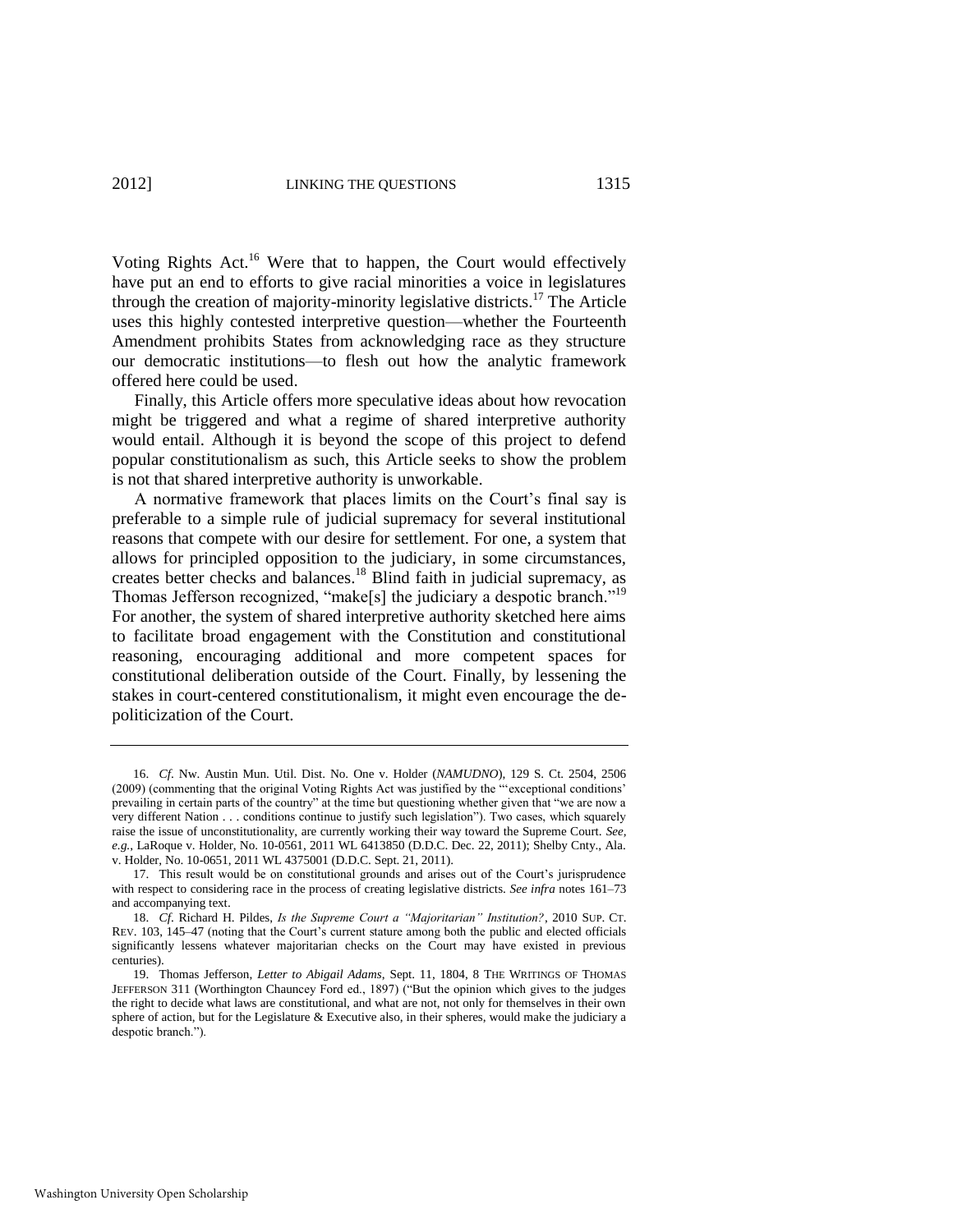Part I reviews the popular constitutionalism debate, arguing that what has been missing from this debate is a close examination of the practice of constitutional interpretation. Part II explains the significance of this gap and proceeds to give an account of what is involved in constitutional interpretation. Part III contains the central theoretical contribution of the paper, arguing that the analysis of the practice of constitutional interpretation enables us to see that there are limits to the Court's alleged expertise. Part III then develops a framework for analyzing whether the Court's claim to expertise is at its lowest ebb and whether the default rule of supremacy should be revoked as well as addressing how the process of revocation might work. Part IV applies that framework to the Court's affirmative action jurisprudence—specifically the Court's views on race and democratic representation—to illustrate how the proposed framework might work. Finally, Part V argues that a framework such as the one offered here—a framework that involves a default rule of supremacy and an account of when that default rule should be revoked—goes a long way toward addressing the major concerns that have been raised about popular constitutionalism.

#### <span id="page-8-0"></span>I. JUDICIAL SUPREMACY: THE DEBATE

<span id="page-8-1"></span>It is considered axiomatic in most circles today that the Supreme Court's unique function in our government is to determine what the Constitution requires and that once it has made a determination, the matter is settled.<sup>20</sup> This view, among constitutional theorists, is called *judicial*  supremacy. As Keith H. Whittington explains, "a model of judicial supremacy posits that the Court does not merely resolve particular disputes involving the litigants directly before it . . . it also authoritatively interprets constitutional meaning for the nation as a whole. $121$ 

Judicial supremacy is conceptually distinguishable from judicial review. The latter entails only that courts are entitled to rule on the constitutionality of legislative and executive action when properly

<sup>20.</sup> *See, e.g.*, William E. Forbath, *Popular Constitutionalism in the Twentieth Century: Reflections on the Dark Side, the Progressive Constitutional Imagination, and the Enduring Role of Judicial Finality in Popular Understandings of Popular Self-Rule*, 81 CHI.-KENT L. REV. 967, 969 (2006) (arguing that since the New Deal, conservatives and liberals alike have been "believers in the indispensability of judicial finality").

<sup>21.</sup> Keith H. Whittington, *The Political Foundations of Judicial Supremacy*, *in* CONSTITUTIONAL POLITICS: ESSAYS ON CONSTITUTION MAKING, MAINTENANCE, AND CHANGE 261, 271 (Sotirios A. Barber & Robert P. George eds., 2001).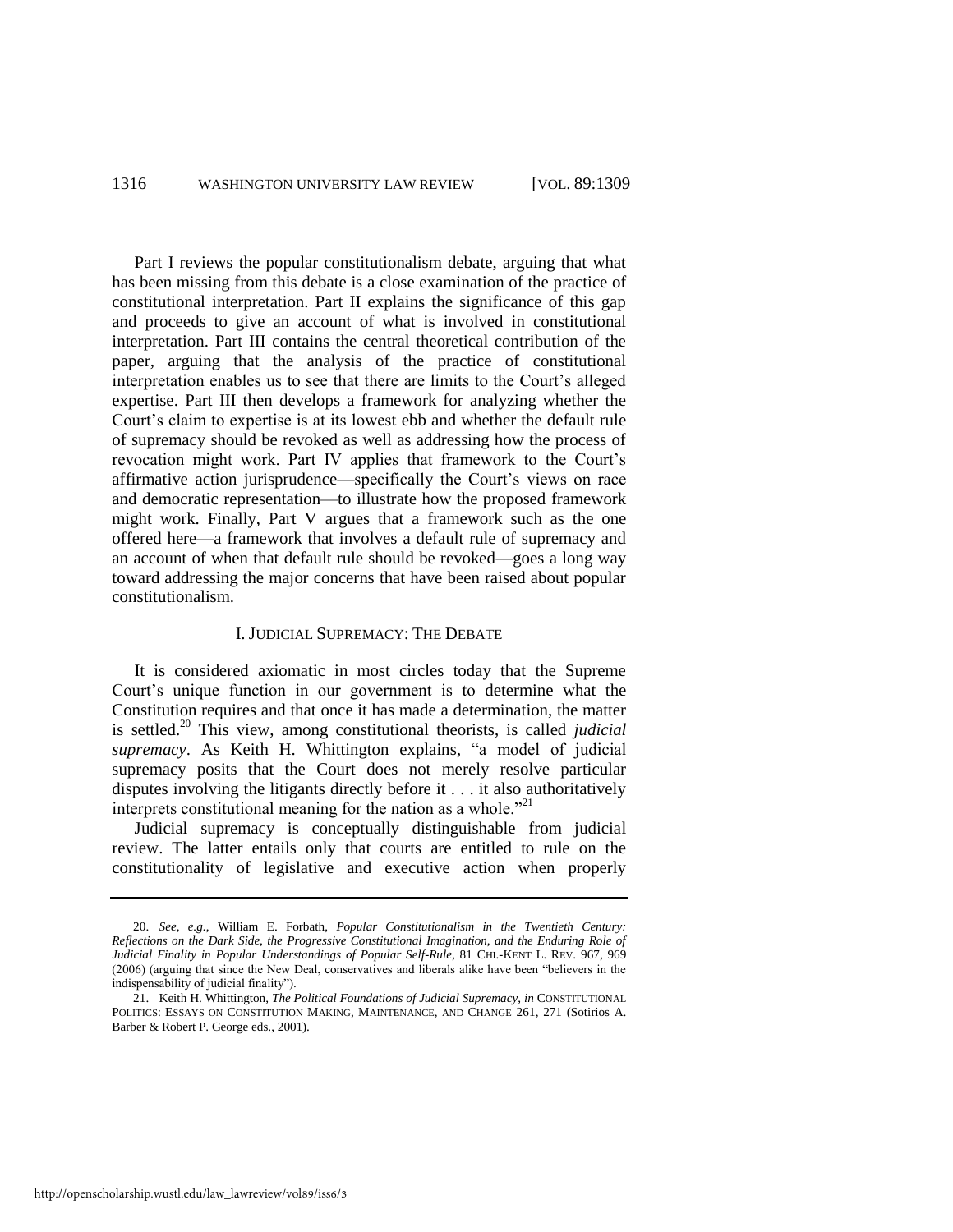<span id="page-9-1"></span>presented.<sup>22</sup> The crucial difference between judicial supremacy and judicial review is that "[f]or the judicial supremacist, *other government officials are bound not only by the Court"s disposition of a specific case*  but also by the Court's constitutional reasoning.<sup>"23</sup> Judicial review is what enables the Court to decide *Citizens United* whereas judicial supremacy is what limits Congress' potential responses to passing laws that the Court is likely to accept as constitutional, e.g., disclosure laws.

<span id="page-9-2"></span>Acceptance of judicial review does not necessarily entail acceptance of judicial supremacy, although contemporary lawyers often find it difficult to imagine how the distinction would manifest in practice.<sup>24</sup> This is because mainstream constitutional theorists frequently import an element of supremacy into judicial review, no doubt a result of the fact that our understanding of judicial review has incorporated over time the concept of supremacy.<sup>25</sup> Later, the Article will explore what a world of judicial review without supremacy might look like.<sup>26</sup>

<span id="page-9-0"></span>While the Supreme Court has forcefully asserted that the Constitution requires judicial supremacy, $27$  in recent years, a number of prominent scholars have argued that the Constitution is highly ambiguous in this regard. Nowhere in the text of the Constitution is the Court designated as

<sup>22.</sup> *See* Matthew D. Adler, *Judicial Restraint in the Administrative State: Beyond the Countermajoritarian Difficulty*, 145 U. PA. L. REV. 759 (1997) (clarifying that judicial review goes well beyond invalidating statutes and is instead "the practice of invalidating (state and federal) statutes, rules, orders and official actions on direct constitutional grounds").

<sup>23.</sup> Whittington, *supra* not[e 21,](#page-8-0) at 271 (emphasis added); *accord* Barry Friedman, *The History of the Countermajoritarian Difficulty, Part One: The Road to Judicial Supremacy*, 73 N.Y.U. L. REV. 333, 352 (1998) (explaining that the "concept of judicial supremacy<sup>[]</sup>, mean<sup>[s]</sup> that a Supreme Court interpretation binds parties beyond those to the instant case, including other state and national governmental actors").

<sup>24.</sup> In fact, authors often mistakenly write as if the choice were necessarily between judicial review and popular constitutionalism. *See, e.g.*, Todd E. Pettys, *Popular Constitutionalism and Relaxing the Dead Hand: Can the People Be Trusted?*, 86 WASH. U. L. REV. 313, 354 (2008) (arguing for a version of popular constitutionalism in which "the ultimate authority to interpret the Constitution [would be] shifted from the courts to the political domain").

<sup>25.</sup> *See* Barry Friedman & Scott B. Smith, *The Sedimentary Constitution*, 147 U. PA. L. REV. 1, 87 (1998) (noting that "[j]udicial review, like all of constitutional law, has itself been the subject of sedimentary evolution" and, in particular, that "[j]udicial supremacy in interpretation has built up beneath us"); *accord* Griffin, *supra* note [1,](#page-2-1) at 107–17 (recounting the evolution of our understanding of judicial review and the emergence of supremacy as a core feature of the concept).

<sup>26.</sup> *Cf*. Friedman & Smith, *supra* note [25,](#page-9-0) at 43 (arguing that while one cannot erase constitutional developments "we *can* . . . construct . . . new . . . understanding atop old ones").

<sup>27.</sup> *See* City of Boerne v. Flores, 521 U.S. 507, 523–24 (1997) (asserting supremacy over meaning of the Fourteenth Amendment and denying Congress independent authority to interpret it); Cooper v. Aaron, 531 U.S. 1, 18 (1958) (declaring that "the federal judiciary is supreme in the exposition of the law of the Constitution, and that [this] principle . . [is] a permanent and indispensable feature of our constitutional system"); *accord* Whittington, *supra* not[e 21,](#page-8-0) at 261 (noting Court's assertion of judicial supremacy in the mid-twentieth century).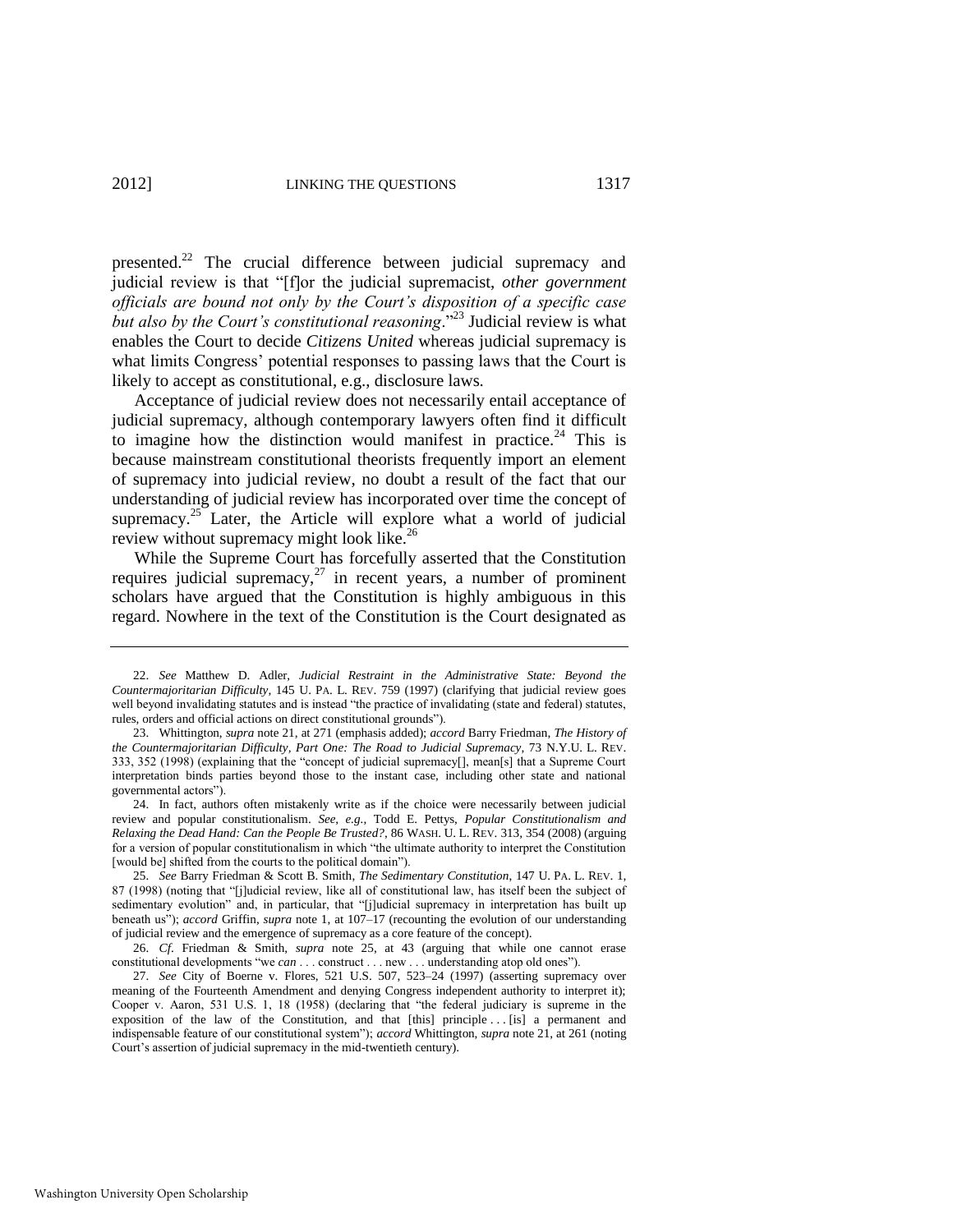<span id="page-10-1"></span><span id="page-10-0"></span>the exclusive interpreter of the Constitution.<sup>28</sup> Larry Alexander and Frederick Schauer have argued that the existence of a final interpreter of the Constitution "is preconstitutional"—a "logical[] antecedent to the written constitution."<sup>29</sup> Whatever the merits of Alexander and Schauer's argument that a written Constitution logically requires a final interpreter, it does not resolve the critical question of whether the Court should exercise that role.

Scholars of popular constitutionalism have turned to history to show that judicial supremacy was not inevitable. The question, they explain, was contested for, at least, the first century of the nation's existence.<sup>30</sup> When the practice of judicial review first emerged, it did not entail supremacy: ―Courts exercising judicial review in the 1790s made *no claims of special* 

<sup>28.</sup> In fact, the text of the Constitution does not even explicitly authorize judicial review. *See* James B. Thayer, *The Origin and Scope of the American Doctrine of Constitutional Law*, 7 HARV. L. REV. 129, 130 (1893). Thayer explained:

So far as the grounds for this remarkable power are found in the mere fact of a constitution being in writing, or in judges being sworn to support it, they are quite inadequate. Neither the written form nor the oath of the judges necessarily involves the right of reversing, displacing, or disregarding any action of the legislature or the executive which these departments are constitutionally authorized to take, or the determination of those departments that they are so authorized.

*Id*. For an extensive discussion of judicial review during the Convention and ratification debates see KRAMER, *supra* note [2,](#page-2-0) at 73–92 (explaining that judicial review was not a topic of sustained discussion at the convention, that the delegates arrived with a wide variety of views, that they clearly anticipated judicial review of state laws, but that there was no similar endorsement of judicial review for federal legislation, and that political not structural safeguards dominated during the ratification debates). Nevertheless, the practice of judicial review was fairly settled by the late 1790s. *See id*. at 7, 105, 114–27. That said, given the various silences and in the face of some early objections, the precise origins and timing of its acceptance remain the subject of much scholarly debate. *Compare* Mary Sarah Bilder, *The Corporate Origins of Judicial Review*, 116 YALE L.J. 503, 511 (2006) (arguing that judicial review was a genealogical outgrowth of colonial judicial practices and as such was presumed by the founding generation), *with* Morton J. Horwitz, *A Historiography of the People Themselves and Popular Constitutionalism*, 81 CHI.-KENT L. REV. 813, 821 (2006) (criticizing Kramer for being too quick to concede that judicial review was wellestablished prior to the Civil War given the infrequency with which it was exercised by the Supreme Court), *with* William Michael Treanor, *Judicial Review Before* Marbury, 58 STAN. L. REV. 455, 554–58 (2005) (demonstrating that judicial review by state courts was both more intense, at least with respect to statutes regulating juries and court procedures, and more commonly exercised than scholars have thought); *see also* Mary Sarah Bilder, *Idea or Practice: A Brief Historiography of Judicial Review*, 20 J. POL'Y HIST. 6 (2008) (recounting competing nineteenth-century accounts of the origins of judicial review in America and explaining how this rich debate became obscured in the mid-twentieth century).

<sup>29.</sup> *See* Larry Alexander & Frederick Schauer, *On Extrajudicial Constitutional Interpretation*, 110 HARV. L. REV. 1359, 1369 (1997).

<sup>30.</sup> *See, e.g.*, Whittington, *supra* note [21,](#page-8-0) at 262 (noting that our constitutional tradition "is littered with debates over judicial authority and constitutional meaning" and "judicial authority has often been contested by important segments of the populace, from abolitionists to labor unions to segregationists"); KRAMER, *supra* not[e 2,](#page-2-0) at 229, 234 (same).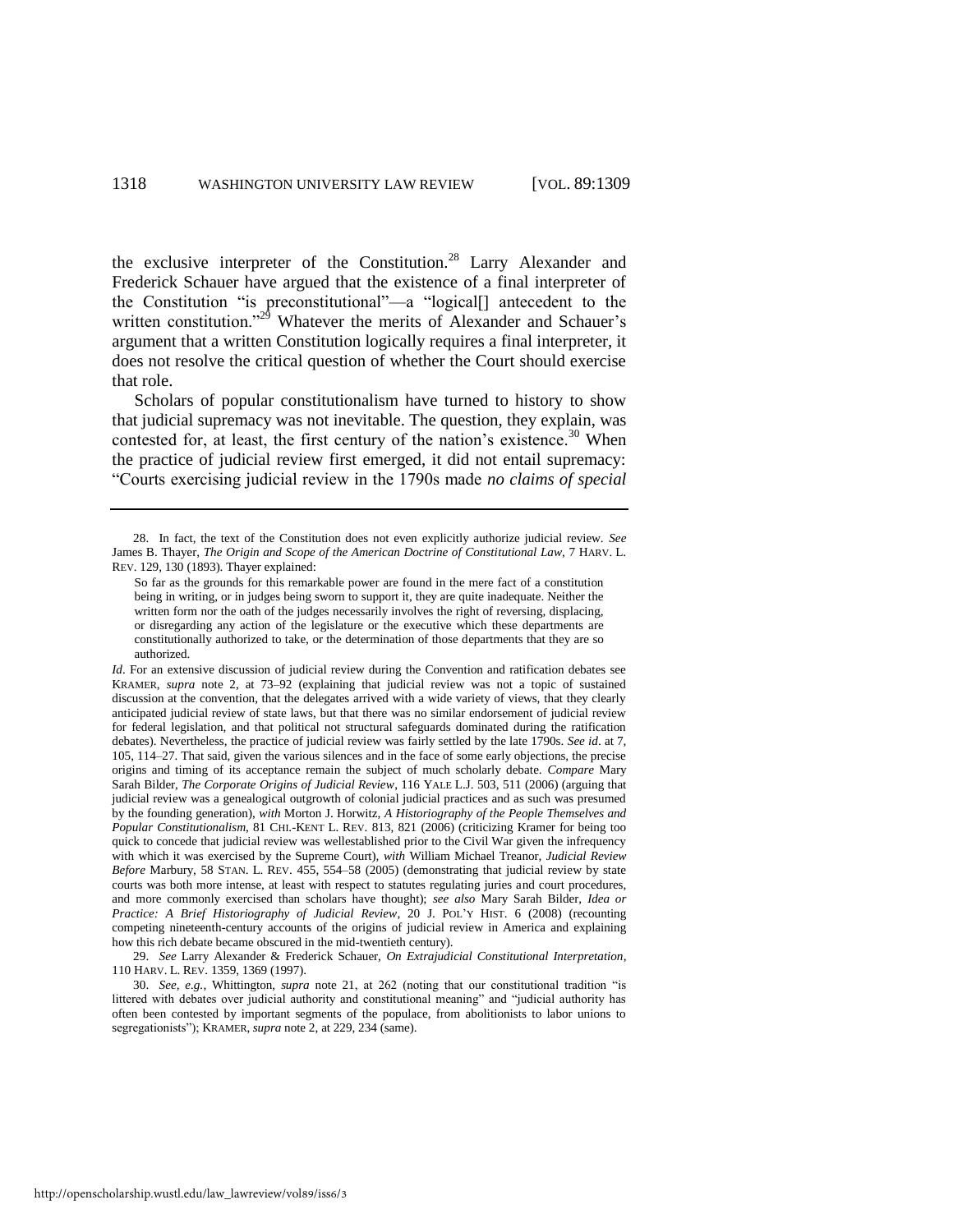<span id="page-11-0"></span>*or exclusive responsibility* for interpreting the Constitution."<sup>31</sup> Following James B. Thayer, they argue that even judicial review was limited applying only to situations where the constitutional violation was blatant.<sup>32</sup>

These scholars acknowledge that arguments for judicial supremacy surfaced as early as the ratification debates and that key Federalists frequently espoused theories of judicial supremacy by the late 1790s, but they tend to interpret these Federalist views as outliers.<sup>33</sup> The only widely accepted view, at the time, according to Larry D. Kramer, was the view that as a by-product of the Justices' oath of office and the Court's duty to decide cases within its jurisdiction, the Court might sometimes need to declare certain actions on the part of other governmental bodies unconstitutional, i.e., judicial review. $34$ 

<span id="page-11-1"></span>Nineteenth-century actors who denied judicial supremacy typically understood the people themselves as having the final say regarding the meaning of the Constitution.<sup>35</sup> Kramer explains the perspective of that tradition:

Both in its origins and for most of our history, American constitutionalism assigned ordinary citizens a central and pivotal role in implementing their Constitution. Final interpretive authority

<sup>31.</sup> KRAMER, *supra* note [2,](#page-2-0) at 98 (emphasis added); *see also* Griffin, *supra* note [1,](#page-2-1) at 113–15 (arguing that judicial review, as practiced in the early years, little resembles the current practice because, among other things, it did not entail supremacy); *accord* William M. Meigs, *The Relation of the Judiciary to the Constitution*, 19 AM. L. REV. 175, 202 (1885) (recounting the origins of judicial review but explaining that the judiciary could not "conclusively settle the meaning of the constitution"). It is worth acknowledging, in all this, that it was not until the mid-twentieth century that litigants regularly turned to the courts for rulings that another branch of government was acting unconstitutionally.

<sup>32.</sup> *See* Thayer, *supra* note [28,](#page-10-0) at 144 (emphasizing that judicial review was only thought appropriate where the constitutional violation was blatant); *accord* Meigs, *supra* note [31,](#page-11-0) at 193–94 (explaining that the early cases asserting judicial review went "no further than to say that, as the judiciary was a co-ordinate department of government," the judges must "adhere to their oaths of office").

<sup>33.</sup> *See* KRAMER, *supra* note [2,](#page-2-0) at 104 (noting that early on "[v]ery conservative Federalists . . . [began] to articulate a theory recognizable today as judicial supremacy"); *see also id.* at 134, 147.

<sup>34.</sup> *See* Marbury v. Madison, 5 U.S. (1 Cranch) 137 (1803) (establishing the doctrine of judicial review); *see generally* Michael W. McConnell, *The Story of* Marbury v. Madison*: Making Defeat Look Like Victory*, *in* CONSTITUTIONAL LAW STORIES 13 (Michael C. Dorf ed., 2004) (explaining the historical context of *Marbury v. Madison* and why the decision is not an argument for supremacy, despite Justice Marshall's personal belief in supremacy); *accord* KRAMER, *supra* note [2,](#page-2-0) at 99–100 (discussing Justice James Wilson's view that courts engage in constitutional interpretation because judges must uphold the Constitution like other institutional actors).

<sup>35.</sup> KRAMER, *supra* note [2,](#page-2-0) at 107 (explaining that "[i]n a world of popular constitutionalism, government officials are the regulat*ed*, not the regulat*ors*, and final interpretive authority rests with the people themselves") (emphasis in original).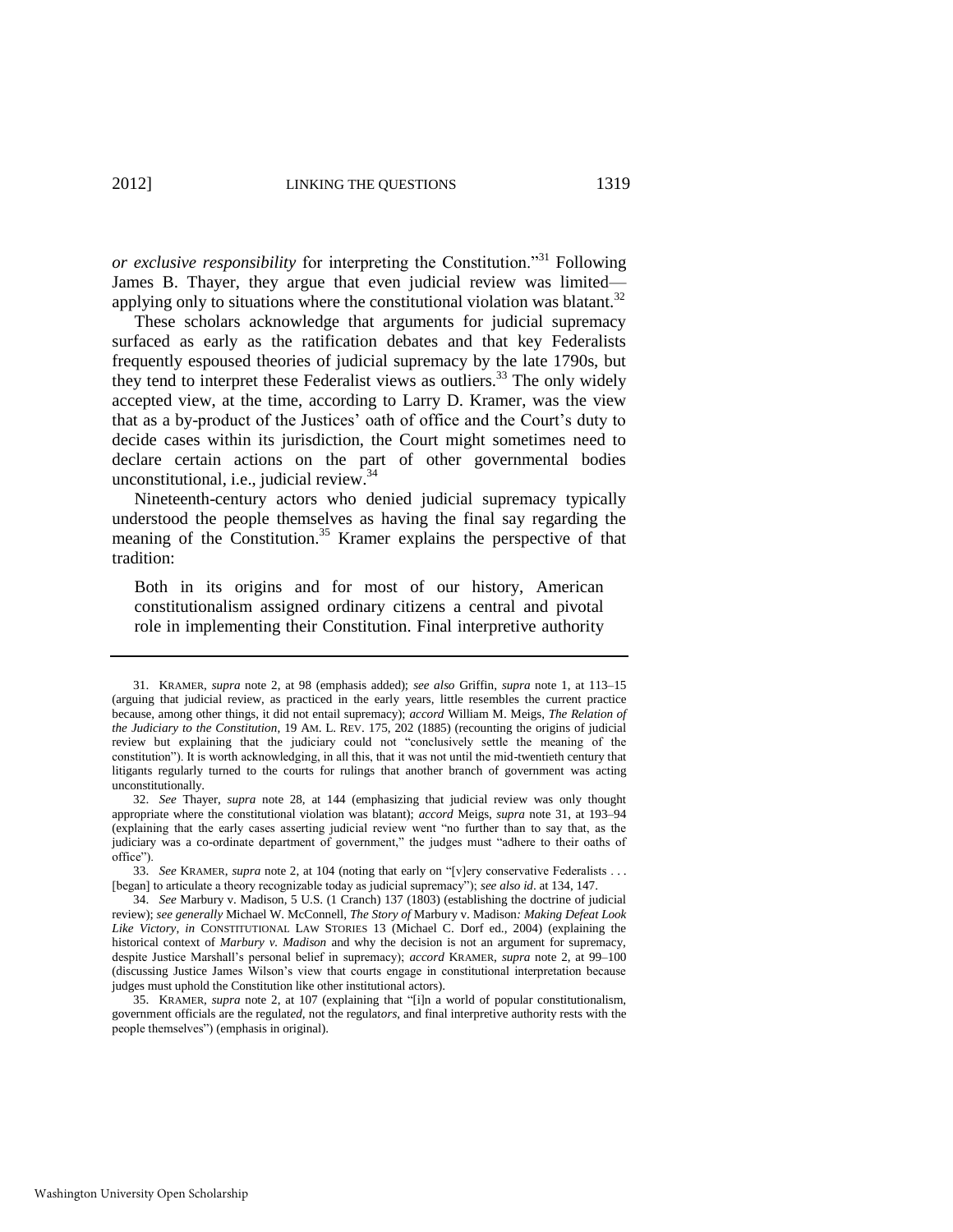<span id="page-12-0"></span>rested with "the people themselves," and courts no less than elected representatives were subordinate to their judgments.<sup>36</sup>

How the public would manifest its final say was debated and evolved over time. By the early nineteenth century, the departmental theory emerged as the dominant answer.<sup>37</sup> From James Madison to Franklin Delano Roosevelt, a series of Presidents and prominent constitutional thinkers took the view that each department of government had been granted an independent responsibility to interpret the Constitution.<sup>38</sup> The coordinate branches of government were, therefore, equally obliged to engage in independent constitutional analyses.<sup>39</sup> If a co-equal department concluded that the Court's interpretation of the Constitution was wrong, it was "not only their right, but their duty as well, to decline to follow the judiciary's opinion."<sup>40</sup> Each branch would be a check against the potential tyranny of the others, and the public would ultimately adjudicate, including at the polls. $41$ 

Whittington nicely summarizes the difference between judicial supremacy and departmentalism as follows:

A departmentalist president may well agree with John Marshall that in conducting its own duties the Court is not obliged to follow a law that it believes to be unconstitutional. *The departmentalist would simply claim a similar authority for the other branches*, *limiting the generative force of judicial pronouncements*. The departmentalist does not deny the Court's authority to decide cases. But he does deny the Court's authority to articulate constitutional norms or to settle questions of constitutional meaning for everyone.<sup>42</sup>

41. *See* KRAMER, *supra* not[e 2,](#page-2-0) at 110.

<sup>36.</sup> *Id*. at 8.

<sup>37.</sup> *Id*. at 106–07.

<sup>38.</sup> *See, e.g.*, Andrew Jackson, Veto Message, July 10, 1832, 2 MESSAGES AND PAPERS OF THE PRESIDENTS 576 (James D. Richardson ed., 1896) (explaining departmental theory in context of his decision to veto the re-chartering of the Bank of the United States); Jefferson, *supra* note [19,](#page-7-0) at 311 (explaining the departmental theory in the context of the controversy over the constitutionality of the Sedition Act); *see also* Meigs, *supra* note [31,](#page-11-0) at 192 (listing Presidents through 1885 that espoused the departmental theory). Whittington's work is particularly interesting in this regard as it seeks to explain the political circumstances likely to give rise to challenges to the Court's authority. Based on a review of American political history, he theorizes challenges to judicial supremacy depend on the political power of the executive. *See* Whittington, *supra* note [21,](#page-8-0) at *passim* (arguing judicial supremacy is ―politically constructed‖ and theorizing a typology of American presidents and the incentives each has to challenge the Court's authority to interpret the Constitution).

<sup>39.</sup> *See* Whittington, *supra* not[e 21,](#page-8-0) at 271.

<sup>40.</sup> Meigs, *supra* not[e 31,](#page-11-0) at 202.

<sup>42.</sup> Whittington, *supra* not[e 21,](#page-8-0) at 272 (emphasis added).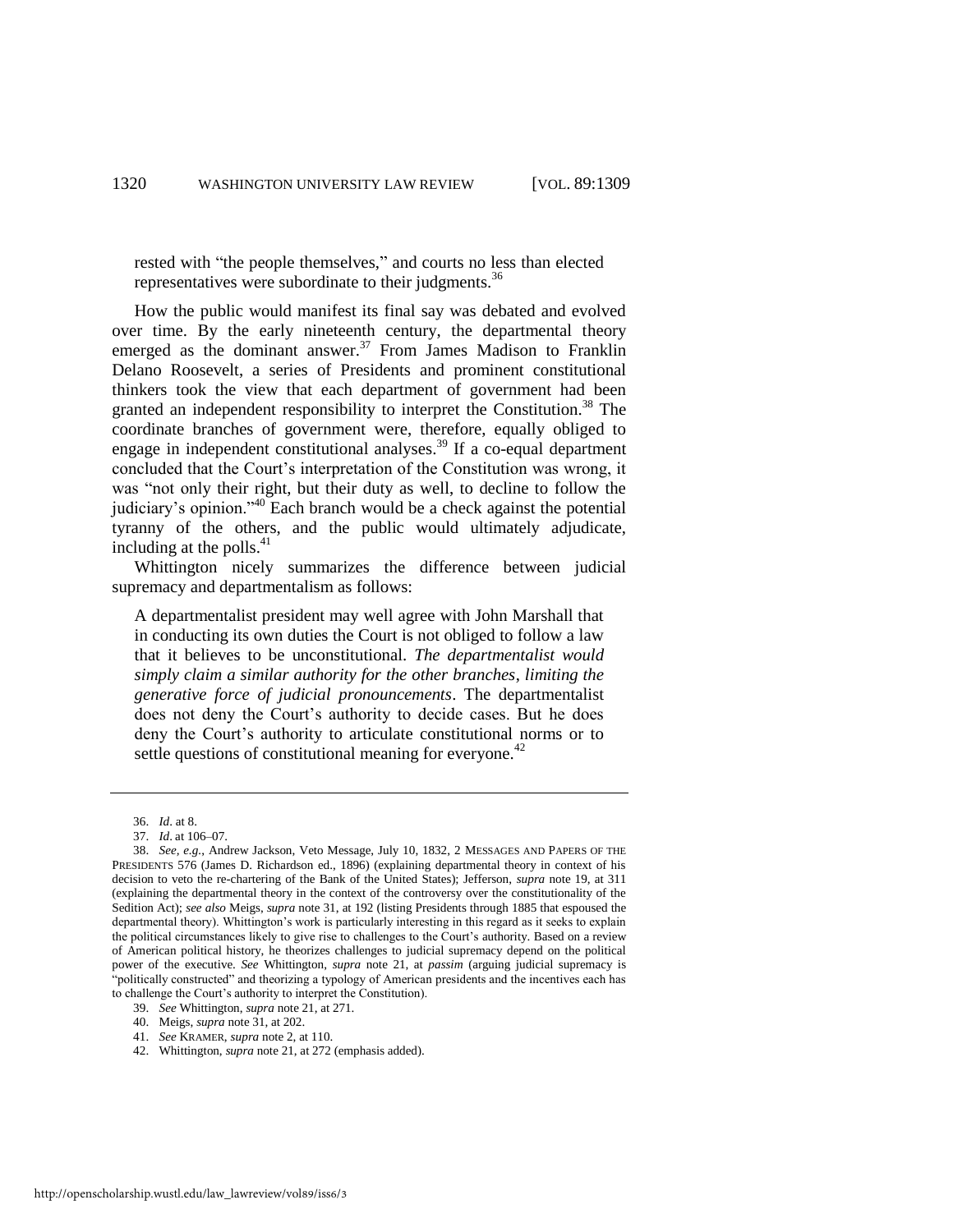As Andrew Jackson put it: "The opinion of the judges has no more authority over Congress than the opinion of Congress has over the judges, and on that point the President is independent of both.<sup> $34$ </sup> Thus, Jefferson argued that the Executive could release anyone sentenced under the Sedition Act, not as a matter of clemency but as a constitutional matter.<sup>44</sup> If the departmental theory were accepted today, Congress would re-pass limits on corporate spending, though it might, to the degree it was persuaded by aspects of the Court's reasoning, clarify that its scope would not reach parties that made documentary movies or materials distributed through video-on-demand.

In addition to the historical arguments, a number of scholars have offered normative critiques of our exclusive reliance on the Supreme Court for constitutional interpretation. Two of the most comprehensive critiques are those of Mark Tushnet and Jeremy Waldron.<sup>45</sup>

<span id="page-13-1"></span>In *Taking the Constitution Away from the Courts*, Tushnet argues that judicial review should be abandoned entirely and replaced with populist constitutionalism because "courts actually have not done such a wonderful job" with constitutional interpretation such that they can say they are significantly better than legislatures would be.<sup>46</sup> He proceeds to advocate for constitutional law which is "oriented to realizing the principles of the Declaration of Independence and the Constitution's Preamble," which helps us define ourselves as a nation, and which is not "something in the hands of lawyers and judges." $47$  His call is for populist constitutionalism.

Meanwhile, Waldron has argued that from a philosophical perspective, in a reasonably functioning democracy with a strong rights-based culture, ordinary legislative procedures are capable of resolving questions of constitutional rights; these procedures are also more democratically legitimate than courts as a mechanism for enforcing rights.<sup>48</sup> To emphasize

<span id="page-13-0"></span><sup>43.</sup> Jackson, *supra* not[e 38,](#page-12-0) at 582. Jackson continued: "The authority of the Supreme Court must not, therefore, be permitted to control the Congress or the Executive when acting in their legislative capacities, but to have only such influence as the force of their reasoning may deserve." Id.

<sup>44.</sup> Jefferson, *supra* note [19,](#page-7-0) at 311 ("The judges, believing the [Sedition Act] constitutional, had a right to pass a sentence of fine and imprisonment; because that power was placed in their hands by the Constitution. But the Executive, believing the law to be unconstitutional, was bound to remit the execution of it; because the power has been confided to him by the Constitution.").

<sup>45.</sup> A third is the work of Michael Stokes Paulsen. *See* Michael Stokes Paulsen, *The Most Dangerous Branch: Executive Power to Say What the Law Is*, 83 GEO. L.J. 217 (1994) (arguing that the President "has co-equal interpretive authority" and is not bound by the legal view of the other branches of government when engaged in executing the law).

<sup>46.</sup> TUSHNET, *supra* note [2,](#page-2-0) at 129.

<sup>47.</sup> *Id*. at 181–82.

<sup>48.</sup> Jeremy Waldron, *The Core of the Case Against Judicial Review*, 115 YALE L.J. 1346 (2006). Waldron does not refute judicial review of executive action, especially low-level executive officers. *Id*.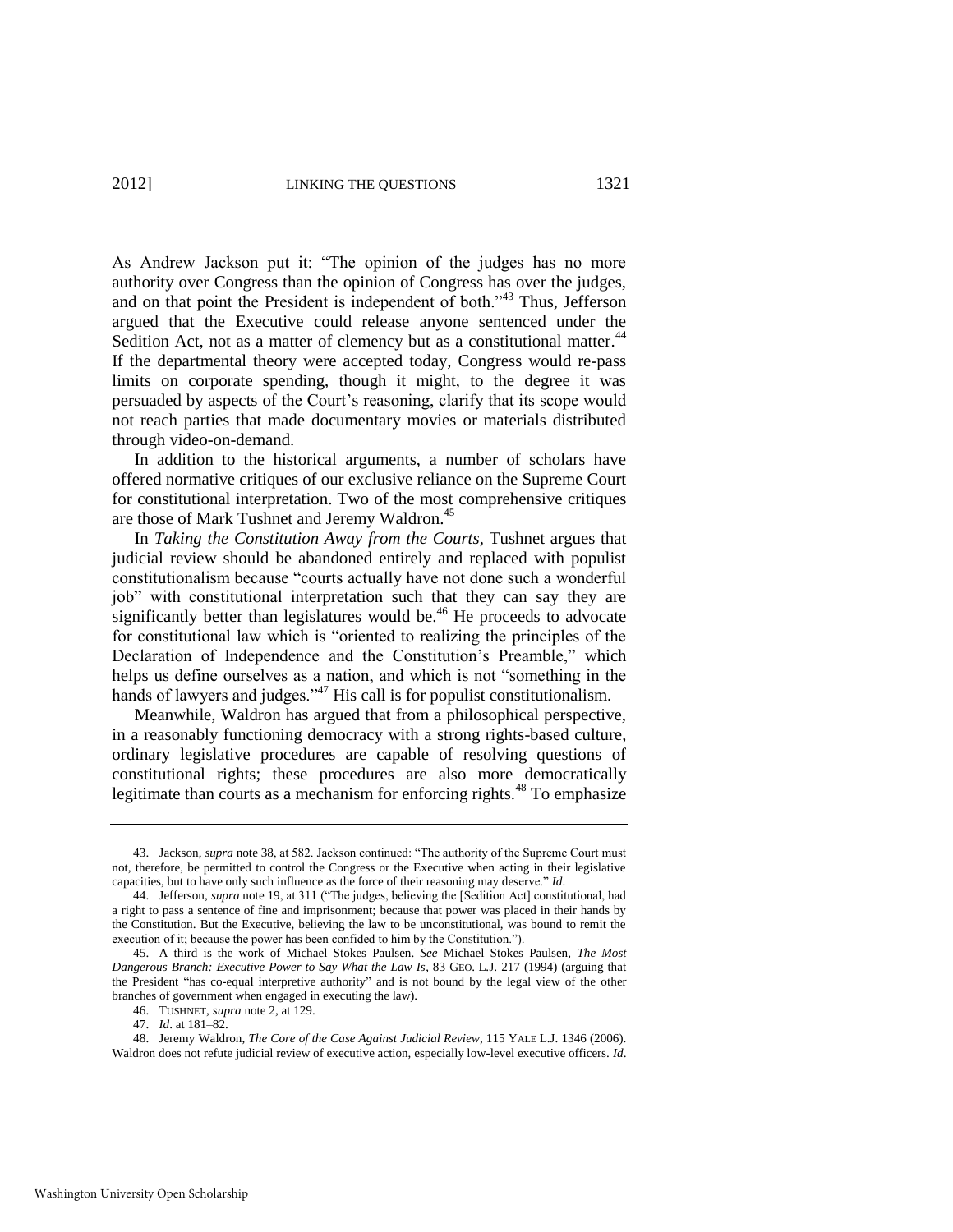that judicial supremacy is not necessary for the rule of law to prevail, both authors have pointed to comparative constitutional systems, in particular Great Britain's.<sup>49</sup>

Prominent constitutional theorists have not been shy in their normative criticisms of the new popular constitutionalism literature.<sup>50</sup> The details of Kramer's historical account have also come under significant fire. While Kramer suggests that the American public repeatedly chose departmentalism over judicial supremacy through the New Deal, others have argued that judicial supremacy was accepted much earlier.<sup>51</sup>

Barry Friedman and Erin F. Delaney, in a recent article, have usefully intervened in the historical debate by emphasizing the distinction between ―‗vertical' supremacy—the supremacy of the Supreme Court over state and local governments" and "'horizontal' supremacy—the binding effect of judicial pronouncements over the coordinate branches of the national government.<sup>552</sup> They show that while vertical supremacy was firmly established by the time of Reconstruction, horizontal supremacy was not established until the late nineteenth century.<sup>53</sup>

Despite dating the establishment of horizontal supremacy significantly earlier than Kramer, Friedman and Delaney's work essentially confirms Kramer's central historical claim: at the Founding, and for an extended period thereafter, judicial review did not entail judicial supremacy. The latter emerged incrementally and after much contest.<sup>54</sup>

at 1353–54 n.20. Stephen Griffin similarly situates his argument against judicial supremacy in democratic theory. *See* Griffin, *supra* note [1,](#page-2-1) at 140 (arguing that our constitutional democracy has evolved into a "democracy of rights" and that this justifies normative limits to judicial review, a concept that today is defined by judicial supremacy).

<sup>49.</sup> *See* TUSHNET, *supra* not[e 2,](#page-2-0) at 163; Waldron, *supra* not[e 48,](#page-13-0) at 1349–50.

<sup>50.</sup> *See, e.g.*, Alexander & Solum, *supra* note [7,](#page-3-0) at 1594 (expressing adamant opposition to popular constitutionalism). The concerns of critics are explored in Part V.

<sup>51.</sup> *Compare* KRAMER, *supra* not[e 2,](#page-2-0) at 207–18 *with* Forbath, *supra* not[e 20,](#page-8-1) at 969–70, 984–85 (arguing that judicial supremacy was well established by the early twentieth century and that FDR's attack on the Court was one of his least popular platforms).

<sup>52.</sup> Barry Friedman & Erin F. Delaney, *Becoming Supreme: The Federal Foundation of Judicial Supremacy*, 111 COLUM. L. REV. 1137, 1188 (2011) (arguing that the dynamics of a federal system explain the rise of judicial supremacy).

<sup>53.</sup> *Id*. at 1157–58, 1164–65, 1169 (suggesting horizontal supremacy was firmly established by the 1920s).

<sup>54.</sup> *Id*. at 1149–50; *accord* Mary Sarah Bilder, *Why We Have Judicial Review*, 116 YALE L.J. POCKET PART 215, 217 (2007). Bilder concludes that:

<sup>[</sup>B]ecause judicial review grew out of prior practice rather than an idea or conception of separation of powers, it was easy for the Founders to accept the judiciary's power to invalidate legislation . . . without resolving the question of whether the judiciary was the ultimate interpreter of the Constitution.

*Id. See also* Friedman, *supra* not[e 23,](#page-9-1) at 342–43, 358, 374–79 (noting "that judicial supremacy was not widely accepted" during the Jeffersonian period and was quite limited through the Jacksonian period).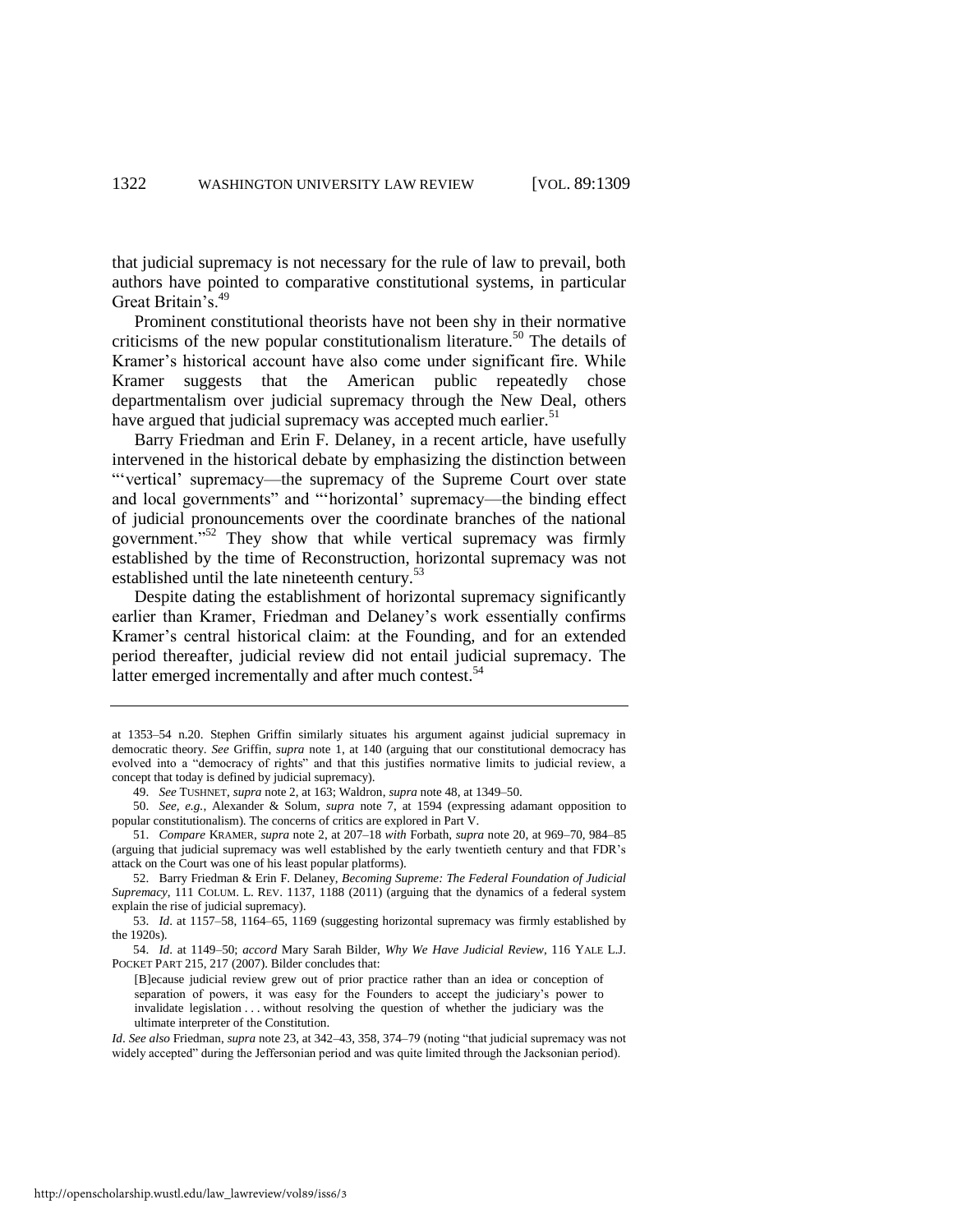What has been glaringly absent on both sides of the debate is any account of the practice of constitutional interpretation itself. Alexander and Schauer's defense of judicial supremacy, for example, enumerates the benefits of settlement, ignoring entirely the nature of constitutional interpretation.<sup>55</sup> Richard Fallon's case for judicial review, as a direct response to Waldron, accepts for purposes of argument Waldron's assumption "that debates about constitutional rights at bottom are or ought to be debates about moral rights."<sup>56</sup>

<span id="page-15-0"></span>While other advocates of judicial supremacy have emphasized the advantages of the judicial forum, their assertions are typically divorced from any account of how constitutional meaning is derived in practice.<sup>57</sup> Instead, they have enumerated an abstract set of advantages possessed by the judiciary as an institution. It is the quality of the Court's decisionmaking process, as compared to the legislative or executive forums, for instance, that is said to justify the judicial monopoly over constitutional meaning. Alternatively, we are told that "[j]udges probably are at least as good as non-Article III actors at interpreting legal texts, and quite likely better" because, among other things, the judicial forum facilitates "reason-giving."<sup>58</sup>

Such accounts of the relative merits of the judicial process are longstanding, as William Meigs' comments, from 1885, illustrate:

<span id="page-15-1"></span>Nor should it be forgotten that the opinions of the courts are, unquestionably, entitled to great respect as evidence of the truth; they decide cases of an important nature, *only after the most elaborate argument and consultation*. *They give more consideration to the subject than the executive often can*, or ever is likely to; and, though they are largely influenced, *still they are less likely to be* 

<sup>55.</sup> Alexander & Schauer, *supra* note [29,](#page-10-1) at *passim* (discussing at length the value of settlement with little to no mention of the practice of constitutional interpretation).

<sup>56.</sup> Richard H. Fallon, Jr., *The Core of an Uneasy Case for Judicial Review*, 121 HARV. L. REV. 1693, 1696, 1698 (2008) (arguing that the best justification for judicial review is that both courts and legislatures should be given the opportunity to veto legislation that might compromise individual rights out of a concern to tip the scales in favor of individual rights).

<sup>57.</sup> For example, although Alexander and Solum emphasize the distinction between interpretation and lawmaking and note that interpretation has internal limits, they offer only implicit references to the nature of constitutional interpretation. *See* Alexander & Solum, *supra* not[e 7,](#page-3-0) at 1609, 1619–21.

<sup>58.</sup> Kermit Roosevelt III, *Judicial Supremacy, Judicial Activism:* Cooper v. Aaron *and* Parents Involved, 52 ST. LOUIS U. L.J. 1191, 1196 (2008).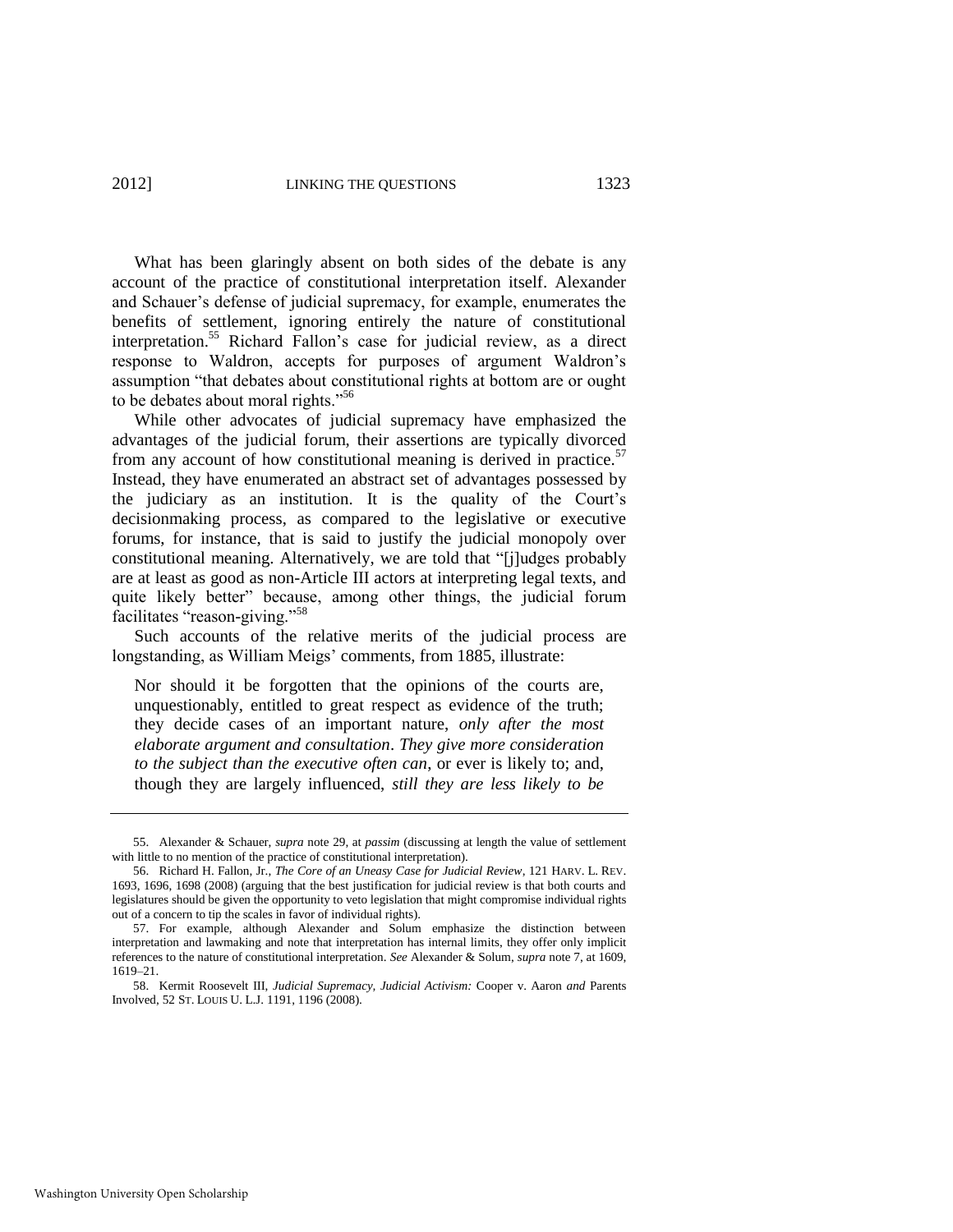*directed by the heats and violences of party strife*, than is Congress.<sup>59</sup>

Waldron has summarized the judicial supremacy position:

[T]hree outcome-related advantages . . . [are] claimed for courts (a) that issues of rights are presented to courts in the context of specific cases; (b) that courts' approach to issues of rights is oriented to the text of a Bill of Rights; and (c) that reasoning and reason-giving play a prominent role in judicial deliberation.<sup>60</sup>

None of these justifications for judicial supremacy explores the nature of constitutional interpretation itself.

Advocates of shared interpretive authority have taken issue with each of these claims. Yet, they too gloss over the practice of constitutional interpretation.<sup>61</sup> While Tushnet meticulously compares congressional processes to judicial processes in order to rehabilitate the institutional capacity of legislatures to engage in constitutional interpretation, he is virtually silent about how the Constitution is interpreted. $62$  Tushnet's silence is not terribly surprising given that his "[p]opulist constitutional law" is meant to "return<sup>[]</sup> constitutional law to the people, acting through politics."<sup>63</sup> That is, it is intentionally structured to look nothing like what constitutional law and interpretation actually looks like as practiced.<sup>64</sup>

Meanwhile, Waldron goes further, proclaiming the practice of constitutional interpretation a distraction from important conversations about moral rights: "In the United States, what is called 'reason-giving' is usually an attempt to connect the decision the court is facing with some antique piece of ill-thought-through eighteenth- or nineteenth-century prose."<sup>65</sup>

<sup>59.</sup> Meigs, *supra* note [31,](#page-11-0) at 202 (emphasis added). William M. Meigs was one of three nineteenth-century legal figures to recount the origins of judicial review. For more on Meigs, see Bilder 2008, *supra* not[e 28,](#page-10-0) at 10–11.

<sup>60.</sup> Waldron, *supra* not[e 48,](#page-13-0) at 1379.

<sup>61.</sup> This is also true of the work of Larry Kramer and Stephen Griffin.

<sup>62.</sup> *See* TUSHNET, *supra* note [2,](#page-2-0) at 54–70 (describing a set of procedural arguments against populist constitutional law which focus on the processes of courts and legislatures).

<sup>63.</sup> *Id*. at 186.

<sup>64.</sup> *Id*. at 185. Tushnet further states:

As I have described it, populist constitutional law might seem pretty thin compared to the rich body of constitutional law inside the courts: No three-part tests, no balancing of interests, no distinctions between content-neutral and subject-matter-based regulations of free expression . . . . Just the Declaration of Independence and the Preamble.

*Id*.

<sup>65.</sup> Waldron, *supra* note [48,](#page-13-0) at 1383. Waldron has been criticized for this position by many, including now Justice Elena Kagan. *Id*. at 1385 n.110. This comment was made in the context of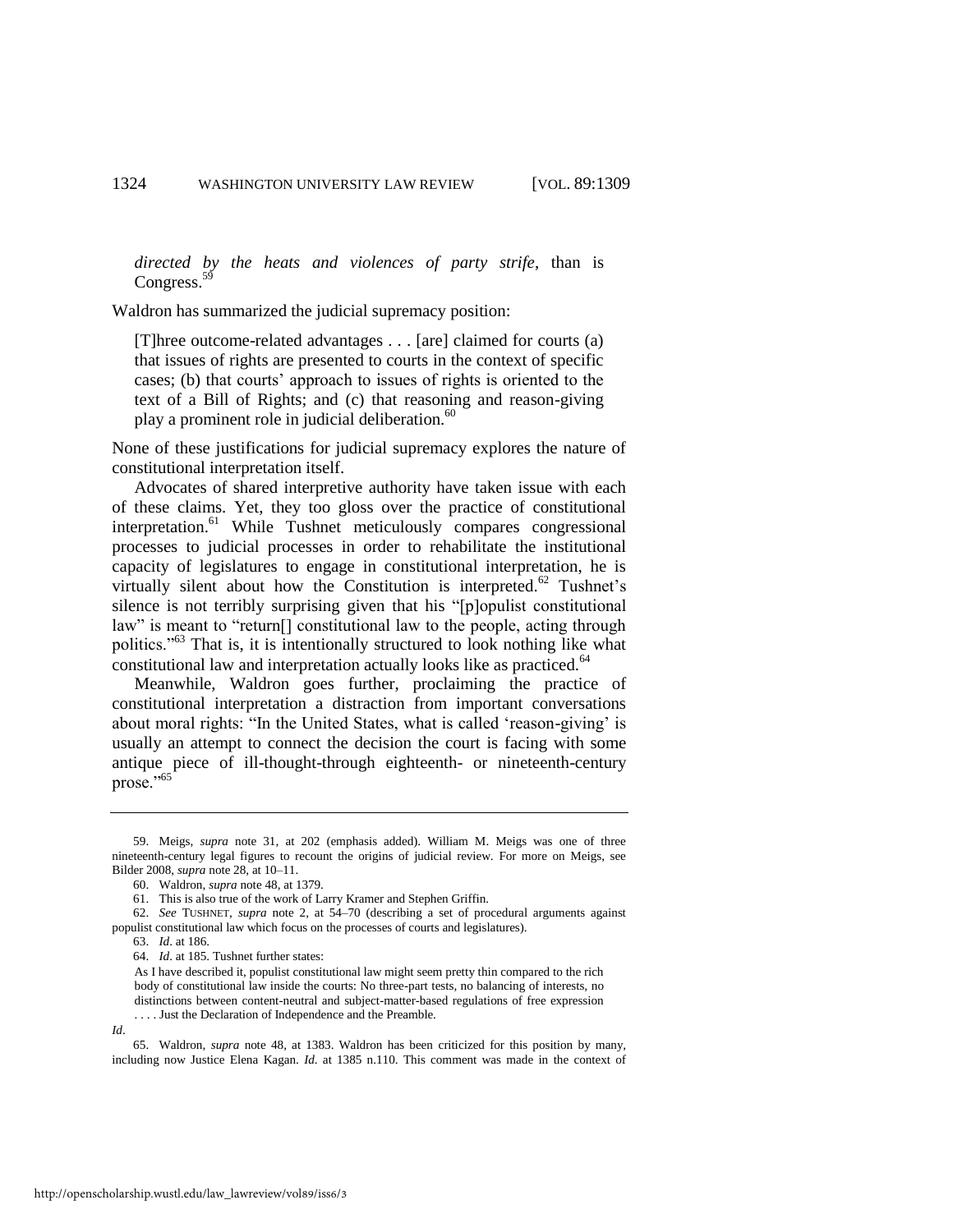#### 2012] LINKING THE QUESTIONS 1325

The ways in which we "connect the decision" to be made with "some" antique piece of . . . eighteenth- or nineteenth-century prose," however, is precisely the practice of constitutional interpretation.<sup>66</sup> Only Michael Stoakes Paulsen addresses constitutional interpretation itself, albeit briefly. At the conclusion of his lengthy article, he spends three pages explaining that in order for an interpretation of the Constitution to be legitimate it "must be constrained by a legitimate interpretive method," specifically, textualism, originalism, precedent, or inferences from constitutional structure. $67$  Based on this, he concludes that the independent interpretive authority of the Executive should also be constrained by these methods.<sup>68</sup> In sum, what has been glaringly absent in the contemporary debate about judicial supremacy is a thorough account of the practice of constitutional interpretation itself.

#### II. CONSTITUTIONAL INTERPRETATION AS PRACTICE

Without a thorough account of how constitutional meaning is derived in practice, one is unable to assess the prevailing assumption that the Court is uniquely positioned to interpret the Constitution. Assessing the comparative advantage of the judicial forum is frankly difficult without knowing what interpretation involves.

This gap is particularly critical to the normative debate over judicial supremacy insofar as, implicitly at least, both sides agree that the Court's expertise with respect to constitutional interpretation would, or could, justify its having the final say over constitutional meaning. That is, it is not particularly controversial to assert that the judiciary ought to get the final say to the degree that it is well positioned to engage in constitutional interpretation.

<span id="page-17-0"></span>For advocates of judicial supremacy, "the courts of justice are . . . the bulwarks of a limited Constitution."<sup>69</sup> Moreover, the judiciary's unique competence with respect to legal interpretation is offered as a primary justification for judicial supremacy. These scholars invoke the work of

Waldron's argument that "legislators give reasons for their votes" and that legislative reasons are frequently more robust than judicial reasons. *Id.* at 1382. Waldron argues: "There are things about legislatures that sometimes make them vulnerable to the sorts of pressures that rights are supposed to guard against; but there are also things about courts that make it difficult for them to grapple directly with the moral issues that rights-disagreements present." *Id.* at 1376. To illustrate this point, he recounts the British parliamentary debate over legalizing abortion. *Id*. at 1384.

<sup>66.</sup> *Id*. at 1383.

<sup>67.</sup> Paulsen, *supra* not[e 45,](#page-13-1) at 340–42.

<sup>68.</sup> *Id*.

<sup>69.</sup> THE FEDERALIST NO. 78, at 428 (Alexander Hamilton) (E.H. Scott ed., 1898).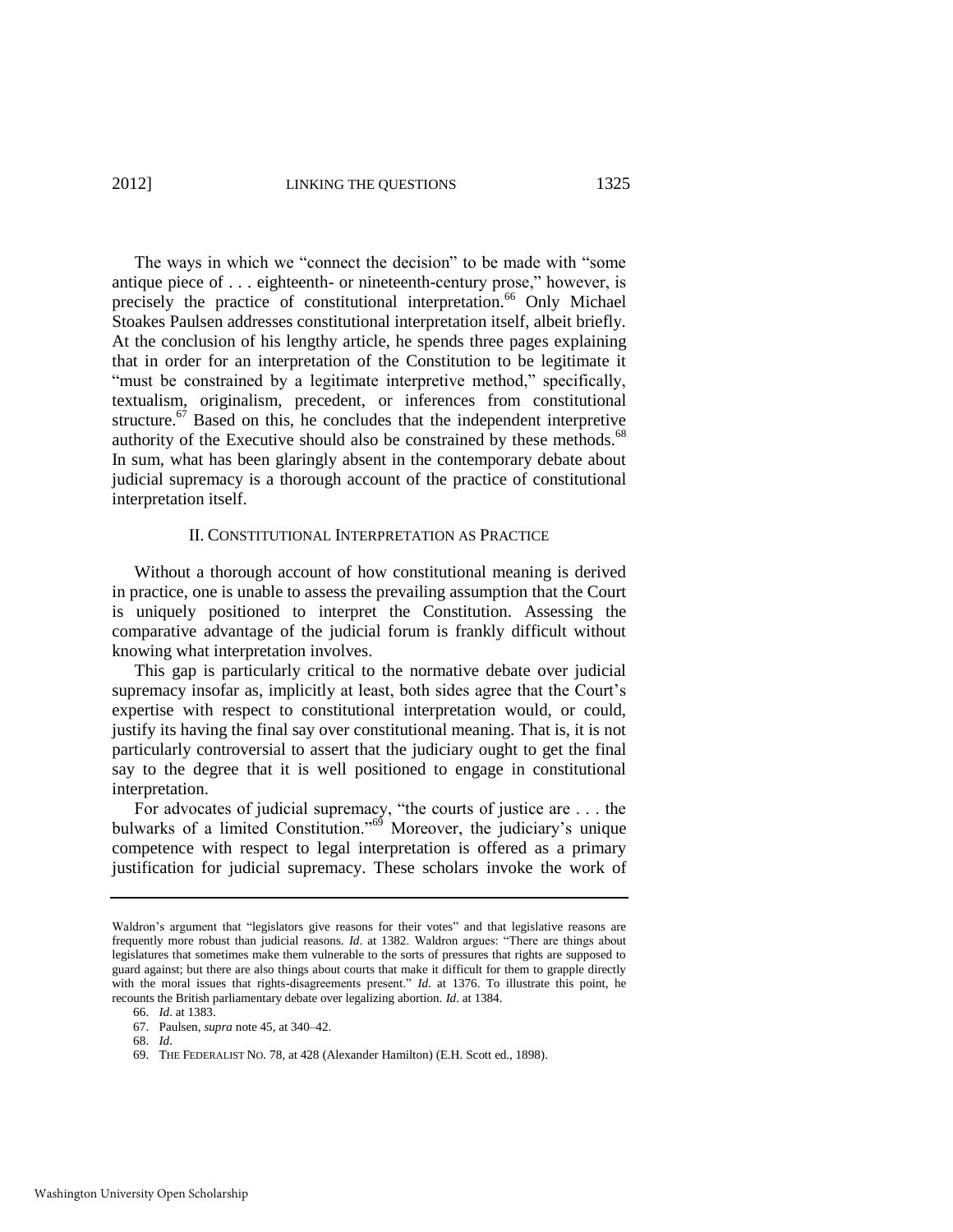early Federalists, despite the fact that those authors were more equivocal than contemporary scholars tend to be. Thus, the starting point tends to be Alexander Hamilton's assertion:

The interpretation of the laws is the proper and peculiar province of the courts. A constitution is, in fact, and must be regarded by the judges as a fundamental law. It must therefore belong to them to ascertain its meaning, as well as the meaning of any particular act proceeding from the legislative body. If there should happen to be an irreconcilable variance between the two, that which has the superior obligation and validity ought, of course, to be preferred: in other words the Constitution ought to be preferred to the statute, the intention of the people to the intention of their agents.<sup>70</sup>

It, therefore, follows that "[i]t is emphatically the province and duty of the judicial department to say what the law is."<sup>71</sup>

The starting point for popular constitutionalists, by contrast, is democracy: the Supreme Court's position as the exclusive and final interpreter of the Constitution can only emerge from the consent of the public. Consent, as it happens, is typically granted.<sup>72</sup> The Supreme Court turns out to be the department "in which questions of constitutionality, as well as of legality, generally find their *ultimate discussion* and *operative*  decision."<sup>73</sup> The public's consent to the Court having the final say must therefore be explained.

<span id="page-18-0"></span><sup>70.</sup> *Id*. at 427. Hamilton proceeded to argue that it would not be reasonable to assume that the ―[l]egislative body are themselves the [final] Constitutional judges of their own powers‖ because it would "enable the representatives of the people to substitute their *will* to that of their constituents." *Id*. at 426–27. His concern, however, was primarily the agency problem that Congress cannot be trusted to priviledge the intentions of the people (the Constitution) over the intentions of their agents (the representatives). Hamilton, thus, followed this passage with the following:

Nor does the conclusion *by any means suppose a superiority of the judicial to the legislative power*. It only supposes that the power of the people is superior to both; and that where the will of the legislature declared in its statutes, stands in opposition to that of the people declared in the constitution, the judges ought to be governed by the latter rather than the former.

*Id*. at 427 (emphasis added).

<sup>71.</sup> Marbury v. Madison, 5 U.S. (1 Cranch) 137, 177 (1803) (Marshall, C.J.); *see supra* not[e 34](#page-11-1) (discussing the *Marbury* case as an assertion of judicial review rather than a claim to judicial supremacy).

<sup>72.</sup> *See* Whittington, *supra* note [21,](#page-8-0) at 262 (showing that as an empirical matter the Court generally has the final say and that throughout U.S. history "powerful federal officials have usually acceded to the Court's" interpretations of the Constitution).

<sup>73.</sup> Letter from James Madison to Mr. \_\_\_\_\_\_\_\_\_ (1834), *in* LETTERS AND OTHER WRITINGS OF JAMES MADISON 349, 349–50 (1865) (emphasis added).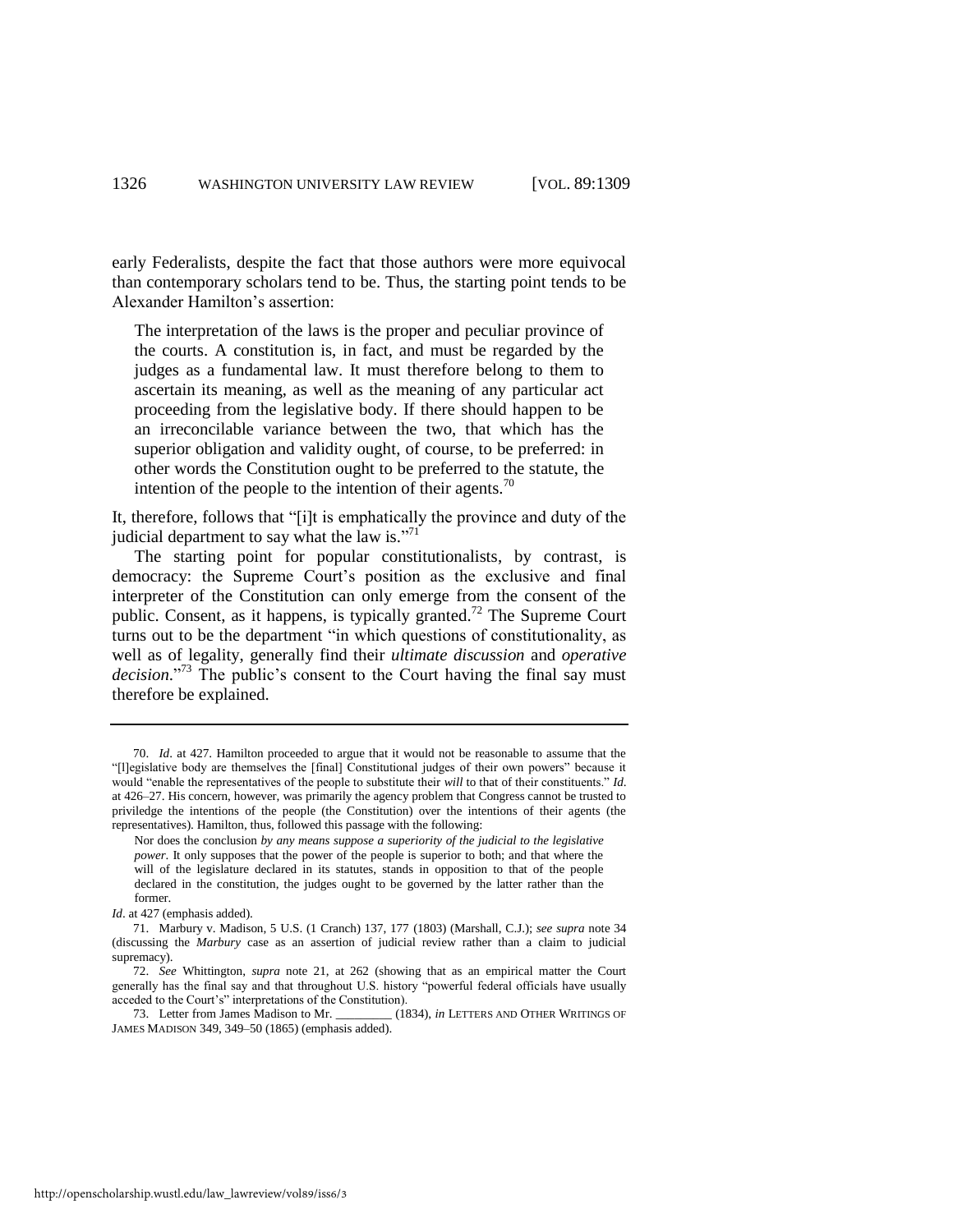Departmentalists have long explained the public's consent to the Court's having the final say as arising out of the public's confidence in the Court's unique competence as an expositor of constitutional meaning. As James Madison explained in 1834:

But notwithstanding this abstract view of the co-ordinate and independent right of the three departments to expound the Constitution, *the Judicial department most familiarizes itself to the public attention as the expositor*, by the *order* of its functions in relation to the other departments; *and attracts most the public confidence by the composition of the tribunal.*<sup>74</sup>

Confidence in the Court derives, in particular, from "the qualities" of the Justices and "the gravity and deliberation of" their decision making.<sup>75</sup>

In sum, the idea that the judiciary should get the final say because it is well positioned to engage in constitutional interpretation is neither new nor controversial. Even popular constitutionalists accept that to the degree the Court is relatively more capable when it comes to interpreting the Constitution, its views warrant deference—or more precisely, that the public is both likely and rational to grant the Court the final say in such circumstances.<sup>76</sup>

<span id="page-19-1"></span><span id="page-19-0"></span>Any normative limits to the Supreme Court's claim to a monopoly over constitutional meaning would seem, therefore, to lie in limits to its relative competence with respect to constitutional interpretation.<sup>77</sup> The insight here is analogous to that in administrative law where the division of labor between courts and administrative agencies turns on their relative

<sup>74.</sup> *Id*. at 349–50 (emphasis added). Madison was an intermittent skeptic of judicial supremacy. *See* KRAMER, *supra* not[e 2,](#page-2-0) at 187–88 (noting that Madison's adjustments to judicial supremacy were incremental; he first recognized the need for finality where conflicts arose between states and national governments).

<sup>75.</sup> Letter from James Madison, *supra* not[e 73,](#page-18-0) at 350. Contemporary judicial supremacists, such as Justice O'Connor, basically agree: "[t]he Court's power [lies] in its legitimacy, a product of substance and perception that shows itself in the people's acceptance of the Judiciary as fit to determine what the Nation's law means and to declare what it demands." Planned Parenthood of Se. Pa. v. Casey, 505 U.S. 833, 865 (1992) (O'Connor, J.).

<sup>76.</sup> *Cf.* TUSHNET, *supra* not[e 2,](#page-2-0) at x (noting that "[judicial interpretations may have added weight because they come from experts who have thought seriously about the interpretive questions over a long period"); *accord* Paulsen, *supra* not[e 45,](#page-13-1) at 335 (arguing that the judiciary's unique competence with respect to legal interpretation suggests deference to its views would be appropriate even in a regime of shared interpretive authority).

<sup>77.</sup> Christopher L. Eisgruber, in his response to Professor Paulsen, recognizes this point, though again it is "structural characteristics" of the judiciary not a grounded analysis of interpretive expertise that is discussed. *See* Christopher L. Eisgruber, *The Most Competent Branch: A Response to Professor*  Paulsen, 83 GEO. L.J. 347, 353 (1994) (accepting that "interpretive authority belongs to the branch that, by virtue of its structural characteristics, is best able to interpret the Constitution").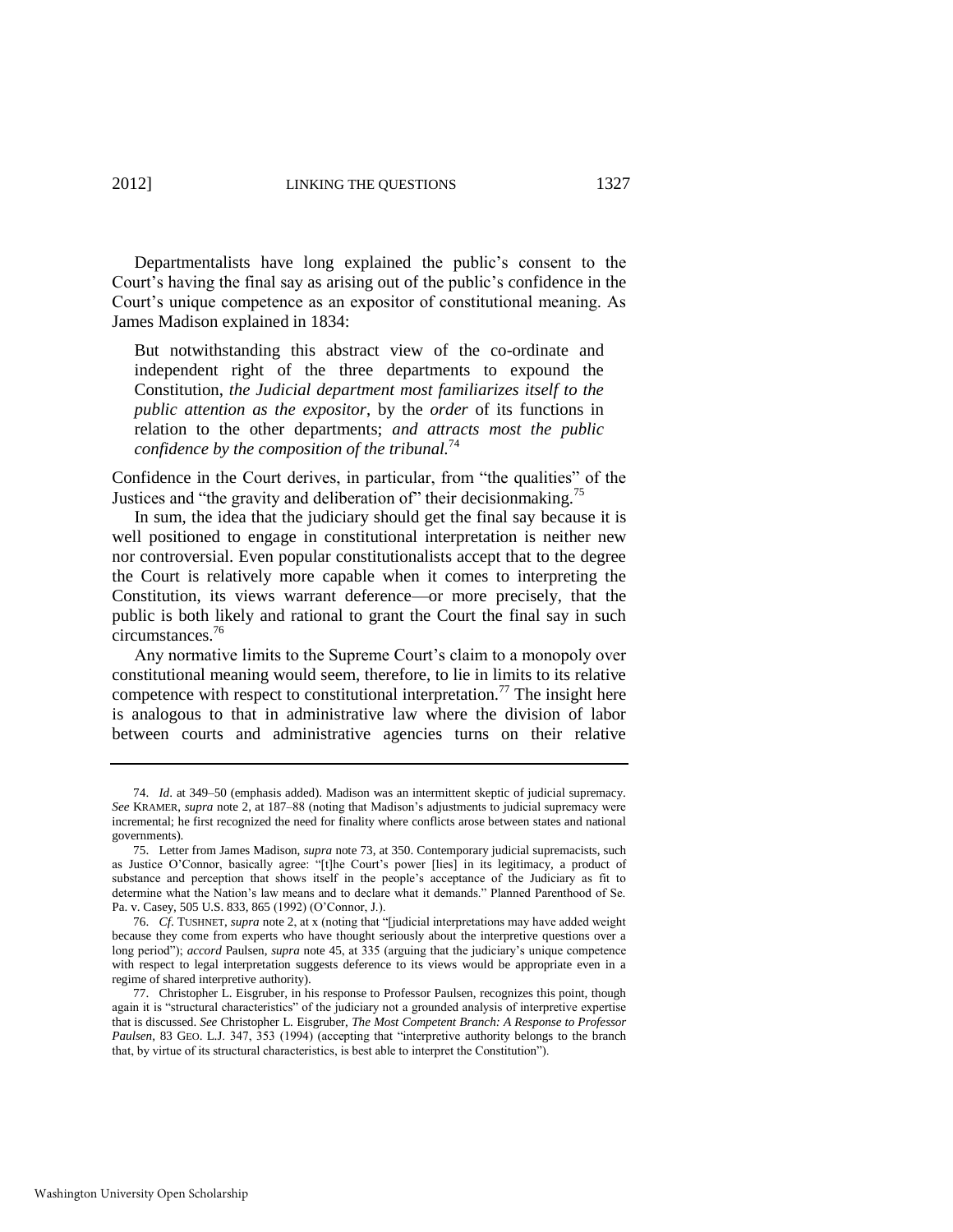<span id="page-20-0"></span>expertise.<sup>78</sup> A core justification for "*Chevron* deference" is the recognition that, in the face of ambiguity, courts should refrain from determining statutory meaning in situations where policy considerations will be critical.<sup>79</sup> Agencies have greater expertise about the policy consequences of one statutory interpretation rather than another while the judiciary lacks special competence with respect to policy.<sup>80</sup>

<span id="page-20-2"></span><span id="page-20-1"></span>Ambiguity is a constitutive fact of constitutional law. It arises not only because language is imprecise and the future is hard to imagine, but also because the founding fathers were pragmatists who saw themselves as establishing a framework or blueprint for the project of self-governance.<sup>81</sup> Acknowledging ambiguity is particularly important since the desire to interpret the Constitution differently from the Court will only arise where there is genuine room for debate.

The fact that "it is not always clear what the Constitution means" entails neither that the Constitution is wholly indeterminate nor that it just means what particular people want it to mean.<sup>82</sup> Simply put, if it did, it would not be law.<sup>83</sup> The line between law and politics is certainly amorphous, but it is central to the practice of law and the internal

79. Chevron U.S.A. Inc. v. Natural Res. Def. Council, Inc., 467 U.S. 837 (1984). *Chevron* ties this expertise argument to congressional intent (or at least a statutory presumption of congressional intent). *Id.* at 865. Interestingly, the development of "Chevron deference" was anticipated early in the New Deal. See LANDIS, *supra* note [78,](#page-20-0) at 144 ("The interesting problem as to the future of judicial review over administrative action is the extent to which judges will withdraw, not from reviewing findings of fact, but conclusions upon law.").

80. Paulsen makes a slightly different use of *Chevron*, arguing for executive restraint in the form of deference to the constitutional interpretations of co-equal branches of government by analogy. In doing so, he notes that *Chevron* stands, at least partially, for a desire to locate interpretive power with the body that possesses specialized expertise. Paulsen, *supra* not[e 45,](#page-13-1) at 334–36.

81. *See* THE FEDERALIST No. 37, at 198 (James Madison) (E.H. Scott ed., 1898) (explaining the various sources of ambiguity, including the limitations of language, as well as the Founders' belief that ―equivocal‖ language would ―be liquidated and ascertained by a series of particular discussions and adjudications‖); *see also* Friedman & Smith, *supra* note [25,](#page-9-0) at 62–65 (arguing that constitutional meaning accrues over time like sediment through established practices, which include but are not limited to, the trends in judicial decisionmaking).

82. BOBBITT, *supra* not[e 10,](#page-4-0) at xiv.

83. *See* Friedman & Smith, *supra* not[e 25,](#page-9-0) at 78 ("Without the juxtaposition between present-day preferences and more enduring values, the idea of constitutionalism is meaningless. If there is no difference between present desires and these other values, then the very idea of constitutionalism collapses upon itself and we are left with nothing but popular preferences . . . .").

<sup>78.</sup> *See JAMES M. LANDIS, THE ADMINISTRATIVE PROCESS* 143-44 (1938) (noting that "the extent of judicial review" of agency action "is being shaped . . . by reference to an appreciation of the qualities of expertness for decision that the administrative may possess‖); *cf*. Alexander & Solum, *supra* note [7,](#page-3-0) at 1633–34 (explaining that one of three relevant considerations in making the case for judicial supremacy is the "distinction . . . between those questions that a court is more likely to answer correctly (‗judicial questions') and those questions that a majoritarian body is more likely to answer correctly ('legislative questions')").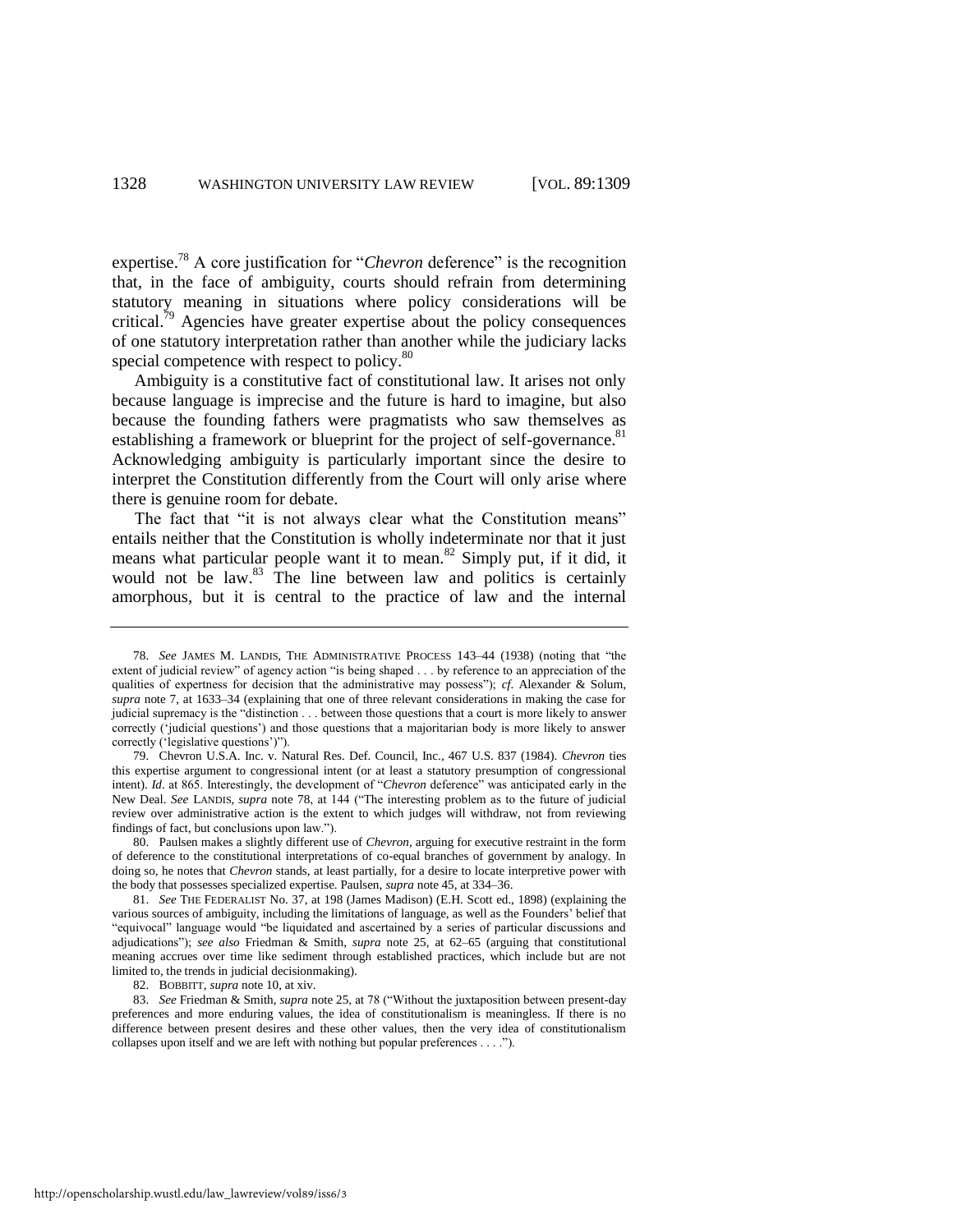perspective of law; more importantly, judges must operate as if the line exists.<sup>84</sup> In fact, much of the skepticism about the ability of nonjudicial actors to engage in constitutional interpretation arises precisely out of a shared sense that the Constitution is law and the unrobed are incapable of distinguishing law from politics.<sup>85</sup>

Constitutional interpretation, therefore, is at bottom a practice wherein ambiguity is resolved through conventions of argument. These conventions create the line between law and politics. No one has described the conventions of the practice of constitutional interpretation better than Philip Bobbitt.

In *Constitutional Interpretation*, Bobbitt seeks to explain how something becomes a valid constitutional interpretation since, as lawyers recognize, "not just anything can count as an interpretation of the Constitution.<sup>86</sup> That is, he seeks to explain what is required for an interpretation to have sociological legitimacy within the relevant interpretive community (i.e., lawyers).<sup>87</sup>

His answer is that lawyers and judges share a *praxis*—deeply embedded professional norms, habits, and practices—in which "some interpretations are better than others" because they "correspond to the various legitimat<sup>[e]</sup> *modalities*" of constitutional interpretation.<sup>88</sup> Six modalities of argument are at the core of the practice.<sup>89</sup> These are:

- *historical* (relying on the intentions of the framers and ratifiers of the Constitution);
- *textual* (looking to the meaning of the words of the Constitution alone . . .);

<sup>84.</sup> *See* Jackson, *supra* note [15,](#page-6-0) at 147–48 (noting judges operate as if a "distinction between 'judgment' and 'will'" exists because the "difference [is] essential to the legitimacy of their judgments").

<sup>85.</sup> *See, e.g.*, Pettys, *supra* not[e 24,](#page-9-2) at 343 ("[I]f the interpretive power were somehow placed in the popular domain, citizens would not distinguish between their interpretation of the Constitution's fundamental demands, on the one hand, and their raw political desires, on the other.").

<sup>86.</sup> Alexander & Solum, *supra* not[e 7,](#page-3-0) at 1609.

<sup>87.</sup> *See* Fallon, *supra* not[e 11,](#page-4-1) at 1806 (noting that sociological acceptance can confer validity on constitutional norms—enumerated or accrued).

<sup>88.</sup> BOBBITT, *supra* not[e 10,](#page-4-0) at xiv–xv (emphasis added); *see also id*. at 11–12.

<sup>89.</sup> Other legal scholars define the grounds of agreement in constitutional interpretation more narrowly. For instance, it would seem that Fallon believes that the only territory of agreement is precedent. Fallon, *supra* note [11,](#page-4-1) at 1793, 1821–23 (arguing that precedent-based decisionmaking is unanimously accepted by the Justices; even originalists accept that judicial precedents can legitimately ground further, future claims of legitimate judicial authority, including when the original decision was itself erroneously decided). This tendency, however, results from conflating normative and sociological legitimacy, illustrating further that all six modalities regularly appear together.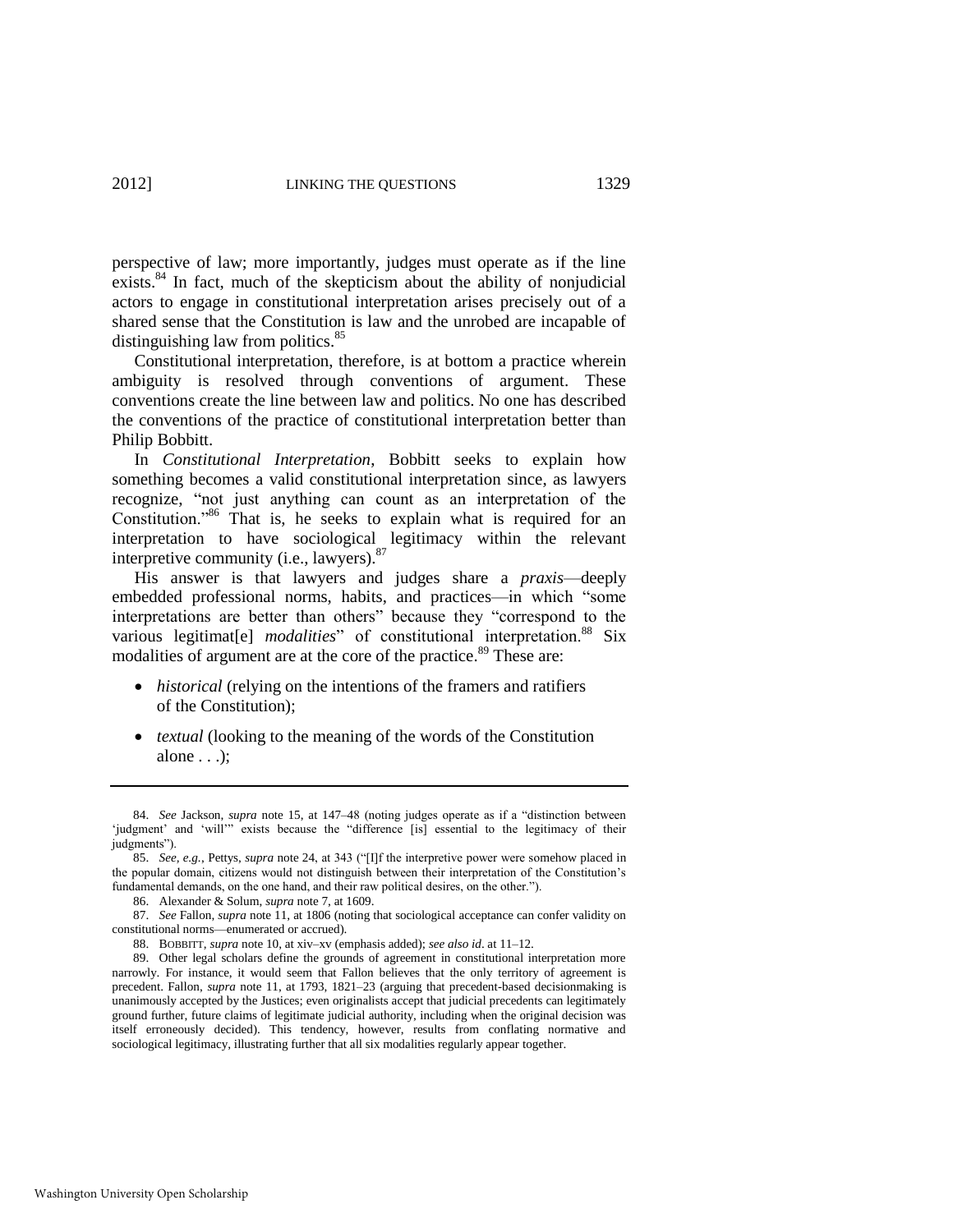- *structural* (inferring rules from the relationships that the Constitution mandates among the structures it sets up);
- *doctrinal* (applying rules generated by precedent);
- *ethical* (deriving rules from those moral commitments of the American ethos that are reflected in the Constitution); and
- *prudential* (seeking to balance the costs and benefits of a  $particular rule$ ).  $90$

As a matter of practice, all of the modalities of argument Bobbitt identifies are regularly utilized and accepted forms of constitutional argument.<sup>91</sup> In fact, each of the six modalities identified by Bobbitt is familiar to any American lawyer<sup>92</sup>—surely an indication that "the relevant public regards" these modalities of argument as legitimate as a sociological matter. $93$ 

Looking carefully at each of these modalities, it will become apparent that the Court's claim to unique expertise with respect to each varies considerably. First, a few words of explanation about the modalities are required.

The textual modality is easiest to understand. This modality seeks to use the language of the Constitution itself to answer questions as to its meaning. Although constitutional interpretation frequently begins with the text, textualist arguments are rarely able to resolve ambiguities fully.

The other modalities are also means to resolve ambiguity. The historical modality, in its classic form, seeks to settle ambiguity by reference to the original meaning or understanding of the language or constitutional commitment.<sup>94</sup> For an example, in *Regents of the University of California v. Bakke* (1978), Justice Marshall used the original history of the Fourteenth Amendment to explain why it did not prohibit affirmative action in education.<sup>95</sup> As we will see in Part IV, the historical modality is

<sup>90.</sup> BOBBITT, *supra* note [10,](#page-4-0) at 12–13 (emphasis and formatting added); *see also id*. at 13–22 (elaborating on these forms).

<sup>91.</sup> The close analysis of the Court's affirmative action cases in Part IV amply supports this proposition.

<sup>92.</sup> BOBBITT, *supra* note [10,](#page-4-0) at xiv (arguing that we must "understand<sup>[]</sup> the forms of constitutional arguments as the *way* in which a constitutional proposition is true rather than the reason it is true") (emphasis in original).

<sup>93.</sup> Fallon, *supra* not[e 11,](#page-4-1) at 1795.

<sup>94.</sup> BOBBITT, *supra* not[e 10,](#page-4-0) at 12.

<sup>95.</sup> Regents of the Univ. of Cal. v. Bakke, 438 U.S. 265, 396–98 (1978) (Marshall, J., concurring).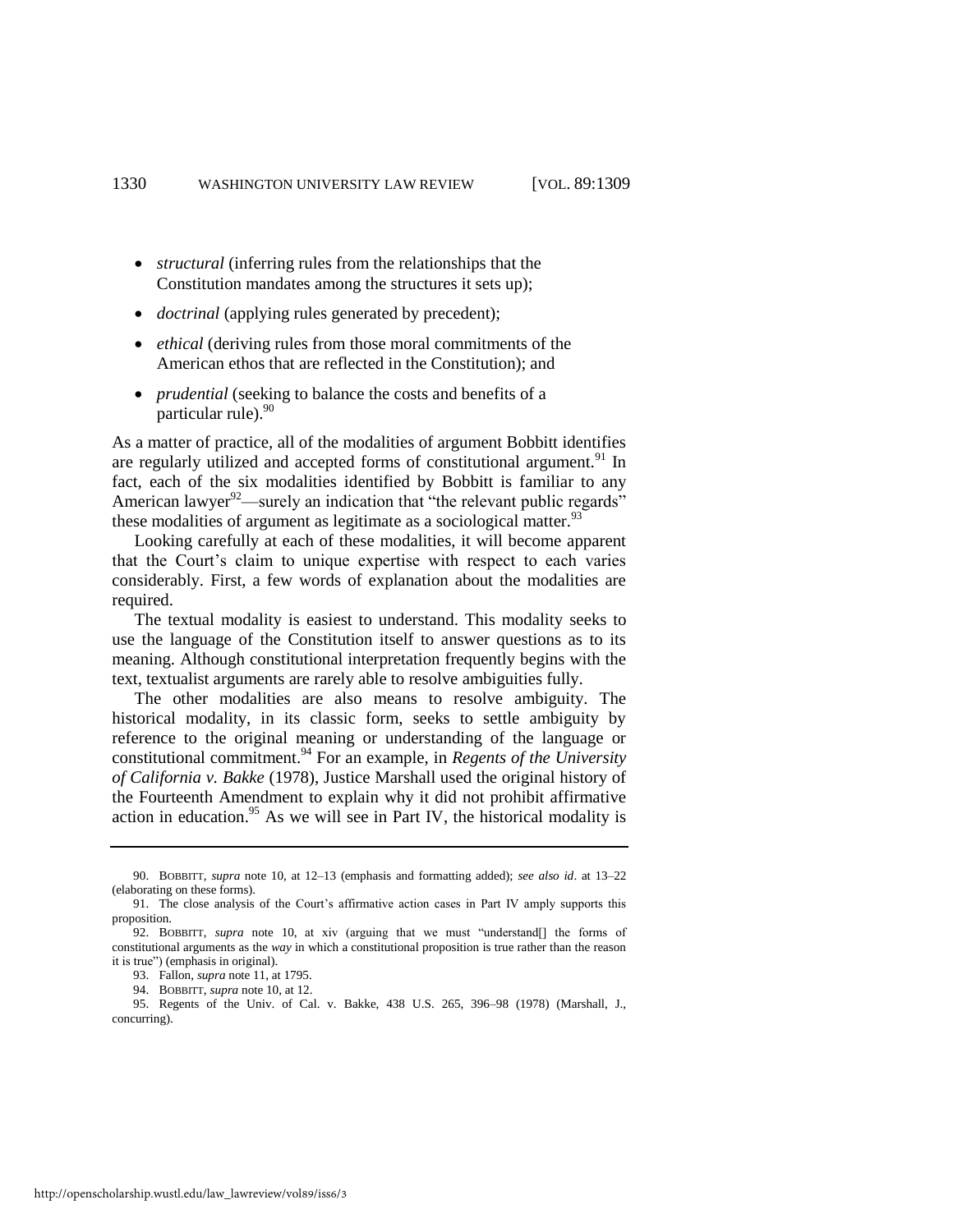often broader than the views "of the framers and ratifiers of the Constitution."96

Doctrinal arguments seek to settle meaning by reference to previously agreed settlement of ambiguity. The important point is that "doctrinal arguments are not confined to arguments originating in caselaw; there are also precedents of other institutions, e.g., the practices of earlier Presidents."97

Ethical arguments use shared cultural commitments to resolve ambiguity. The "principal error," Bobbitt warns, "one can make regarding ethical argument is to . . . equate[] ethical argument, a constitutional form, with moral argument generally."<sup>98</sup> Ethical arguments are not simply normative. Instead, they "appeal to those elements of the *American cultural ethos* that are reflected in the Constitution . . . [e.g.,] the idea of limited government."<sup>99</sup> For example, in explaining why Harvard's affirmative action program would likely be held constitutional whereas Davis' was not, Justice Powell made a classic ethical argument:

[Davis'] program will be viewed as inherently unfair by the public generally as well as by applicants for admission to state universities. *Fairness in individual competition for opportunities, especially those provided by the State, is a widely cherished American ethic*. *Indeed, in a broader sense, an underlying assumption of the rule of law is the worthiness of a system of justice based on fairness to the individual*. 100

Finally, in the prudential modality, "[t]he legal rule  $\dots$  is derived from a calculus of costs and benefits" after the facts have been taken into account.<sup>101</sup> In other words, prudential arguments are ones that resolve meaning by considering the consequences of one or another alternative and tend to be "actuated by facts." $102$ "

It is adherence to the six modalities that renders certain constitutional interpretations sociologically legitimate within the legal field.<sup>103</sup> Arguing

<sup>96.</sup> *Compare* BOBBITT, *supra* note [10,](#page-4-0) at 12, *with infra* notes [212–](#page-49-0)13 and accompanying text.

<sup>97.</sup> *Id.* at 18; *accord* THE FEDERALIST No. 37, *supra* note [81,](#page-20-1) at 198 (suggesting "equivocal" language would "be liquidated and ascertained by . . . [political] discussions" as well as judicial decisions).

<sup>98.</sup> BOBBITT, *supra* not[e 10,](#page-4-0) at 20–21.

<sup>99.</sup> *Id*. at 20.

<sup>100.</sup> *Bakke*, 438 U.S. at 319 n.53 (emphasis added).

<sup>101.</sup> BOBBITT, *supra* not[e 10,](#page-4-0) at 17.

<sup>102.</sup> *Id*. at 16.

<sup>103.</sup> Bobbitt's approach to constitutional interpretation arises out of a Wittgensteinian tradition insofar as it recognizes that "law-statements" have validity not because they correspond to some truth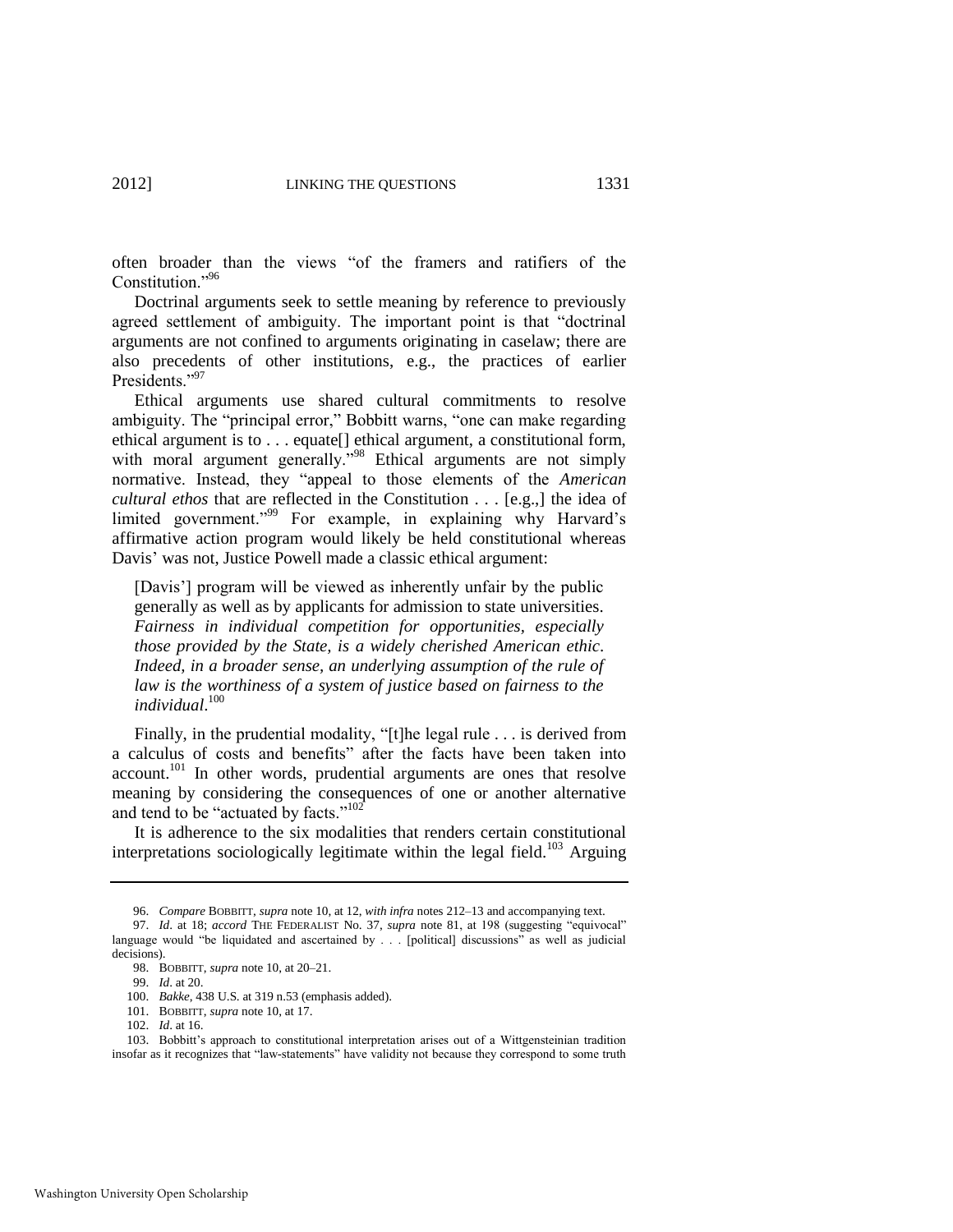within the modalities creates a phenomenological experience in which law is experienced as distinct from politics: "The moves within each of the modalities are not political[;] indeed . . . a move within a mode is not even legitimate if it cannot be rationalized on a non-political basis."<sup>104</sup>

<span id="page-24-0"></span>Advocates and judges rarely, if ever, depart from these modalities. Departure from these forms would open one up to charges of political activism.<sup>105</sup> As Bobbitt explains: "Outside these forms, a proposition about the U.S. Constitution can be a fact, or be elegant, or be amusing or even poetic, and although such assessments exist as legal statements in some possible legal world, they are not actualized in our legal world."<sup>106</sup>

While legal theorists may believe that only certain of these methods are legitimate and may complain that others are thoroughly illegitimate, in practice, lawyers and judges, whatever their theoretical persuasions, make arguments of all forms. Moreover, the only way to turn a political question into a legal question is through these ritual forms of constitutional interpretation.<sup>107</sup> Normative theories of constitutional interpretation, in seeking to elevate one modality above all others and to explain why it alone is legitimate, fail to describe the practice of constitutional interpretation—the ways that courts actually decide constitutional issues and lawyers write briefs for those courts.<sup>108</sup>

#### III. LINKING JUDICIAL SUPREMACY TO CONSTITUTIONAL INTERPRETATION

With this account of the practice of constitutional interpretation, we are finally in a position to assess the Court's interpretive expertise and to

107. *See id*. at 41 (explaining that the ritual form of constitutional interpretation, with its modes of argument, is "how political questions are transmuted into legal questions in the United States").

108. *Cf*. *id*. at 31–42.

in the world but because they sound reasonable to those within the language community (practitioners of constitutional interpretation). *Cf. id.* at xii–xiv, xvi. Thus, he explains a "modality" as "the *way* in which we characterize a form of expression as true," *id.* at 11 while the "*constitutional modalit[y]*" is "the way[] in which legal propositions are characterized as true from a constitutional point of view." *Id.* at 12. Further, "the legitimacy of judicial decisions [is] maintained by adherence to certain conventional methods of constitutional construction." *Id.* at xix; *see also id.* at 12-13.

<sup>104.</sup> *Id*. at 41.

<sup>105.</sup> *Id*. at xiv–xv. In this regard, it is worth noting that both *Brown v. Board of Education of Topeka*, 347 U.S. 483 (1954), and *Roe v. Wade*, 410 U.S. 113 (1973), both of which were (and are) quite controversial, are remarkable for how little the constitutional interpretations offered conform to the modalities Bobbitt describes. *Cf*. Robert Post, *Theories of Constitutional Interpretation*, 30 REPRESENTATIONS 13, 30 (1990) (noting that the ethical modality of constitutional interpretation "can be the platform for a special form of leadership (as in *Brown*), or . . . the cause of the most unhappy form of vulnerability (as in *Roe v. Wade*)").

<sup>106.</sup> BOBBITT, *supra* not[e 10,](#page-4-0) at 22 (emphasis added).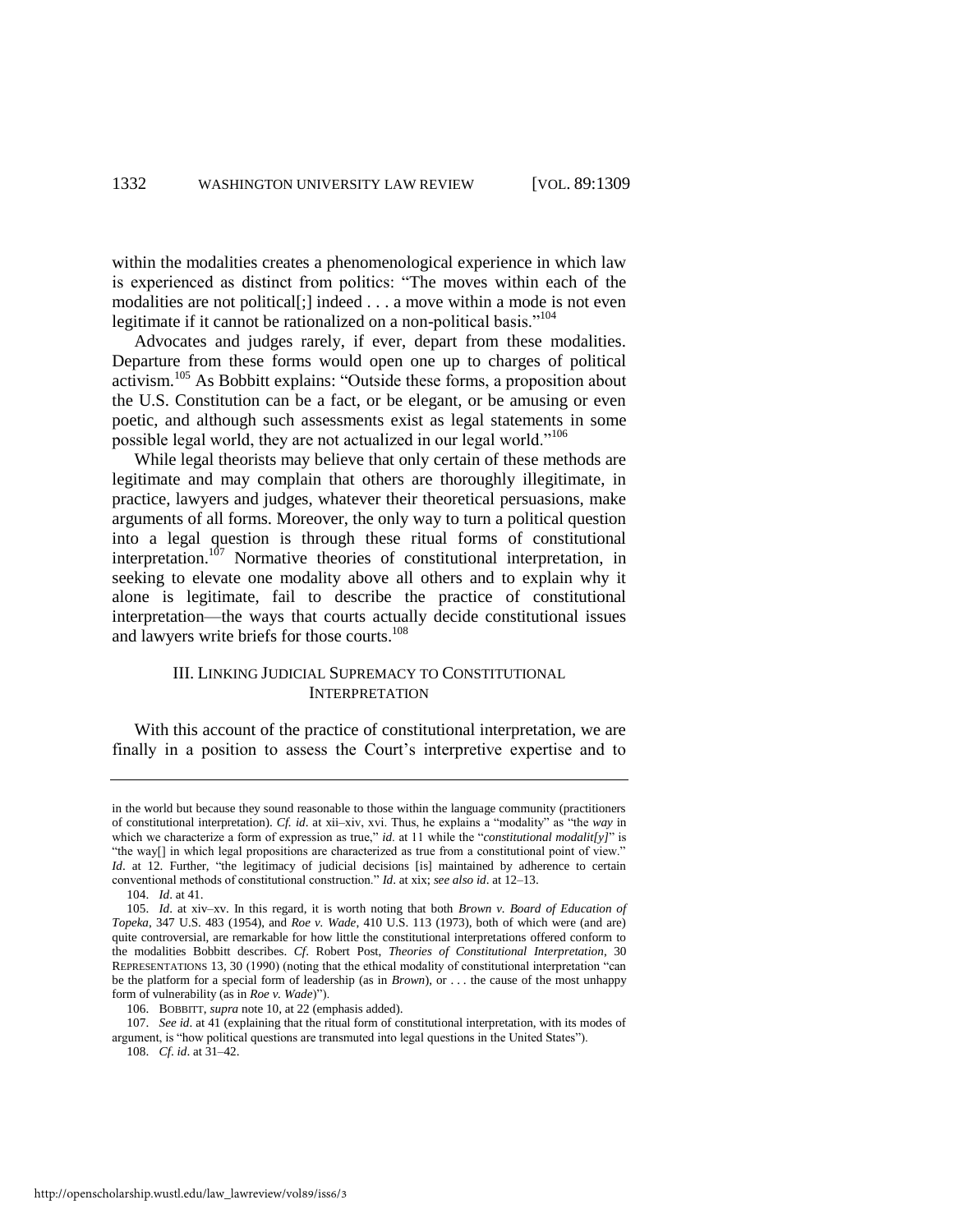explore its implications for judicial supremacy. The preceding account enables us to see that there are, in fact, limits to the Court's alleged expertise. The judiciary is uniquely situated only with respect to some of these modalities of constitutional argumentation. This Part explains this claim and uses it to develop a framework for analyzing when it would be reasonable for the public to revoke its consent to the Court's final interpretive authority and, thus, for the other branches of government to reassert shared responsibility for constitutional interpretation. Finally, this Part explores how the process of revocation might work as a practical matter.

#### *A. The Court"s Claim to Interpretive Expertise*

The Court's claim to expertise is strongest when it is engaging in interpretive modalities for which lawyers are uniquely trained and the judicial forum is particularly well suited. As James M. Landis once noted regarding the division of legal labor between judges and administrators: ―*Our desire to have courts determine questions of law is related to a belief*  in their possession of expertness with regard to such questions."<sup>109</sup> Similarly, constitutional questions should be left to courts where they possess relative expertise with regard to constitutional interpretation.

Where constitutional meaning is elaborated through textual, historical, structural, and doctrinal argument, the Court's claimed expertise is solid, and deference to its views makes sense. Arguments based on text, structure, and doctrine depend on close analyses of language or ideas within a limited universe of texts. More importantly, this universe of texts with its accompanying stories is precisely what is taught in law school. "[I]n the last analysis," these are modalities "that lawyers are equipped to decide."<sup>110</sup>

The competence of judges with respect to the historical modality especially in its traditional, originalist form—is also credible. As others have argued before me, "[t]he telling of history is an evidentiary exercise"—one that "requires judges to sift through competing evidence offered by litigants."<sup>111</sup>

Moreover, the judicial forum—including brief writing and the work in judicial chambers—is particularly conducive to the sort of reading,

<sup>109.</sup> LANDIS, *supra* not[e 78,](#page-20-0) at 152 (emphasis in original).

<sup>110.</sup> *Id*.

<sup>111.</sup> Friedman & Smith, *supra* not[e 25,](#page-9-0) at 88.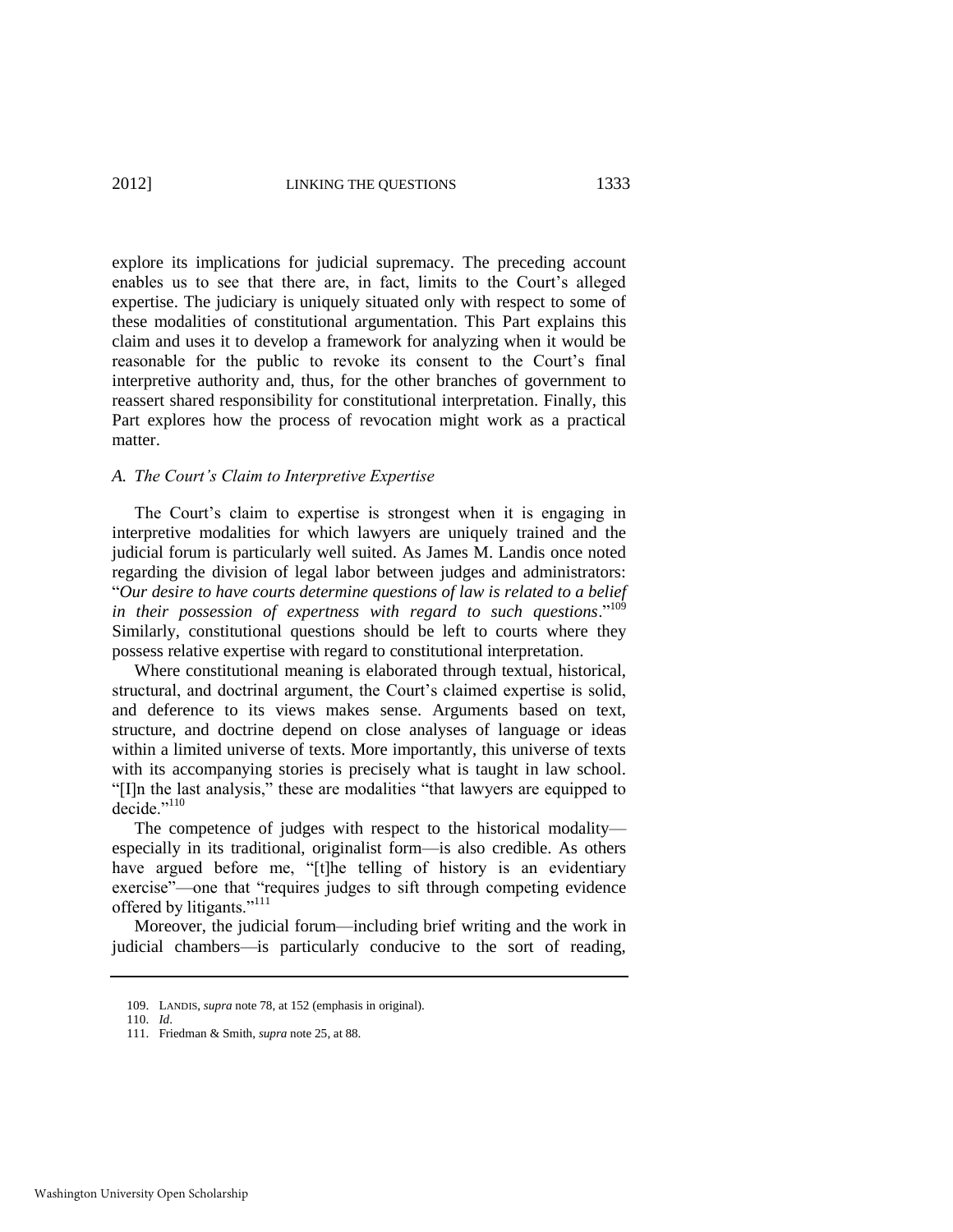writing, and research that is required by these four modalities.<sup>112</sup> By contrast, the legislative forum is ill suited to such arguments, especially those requiring a careful analysis of precedent. $113$ 

The Court's claim to interpretive expertise is at its lowest ebb when it resolves constitutional ambiguity through interpretive modalities for which lawyers are not uniquely trained.<sup>114</sup> Specifically, where the Court's interpretations of the Constitution ultimately rest on prudential and ethical argument, it lacks a special claim to interpretive expertise.

Nonjudicial actors are at least as good at making these sorts of arguments about the Constitution, if not better. To take each in turn, prudential arguments are essentially policy arguments. They are arguments about the consequences of competing constitutional rules, and they turn on empirical facts. Policy arguments are a regular feature of legislative hearings as well as official and private legislative debates. Similarly, the Executive, especially its administrative arm, has both expertise and experience in empirical, consequentialist reasoning as well as established procedures and forums in which these types of arguments are regularly made (e.g., notice and comment rulemaking).

Democratically accountable bodies have another competitive advantage as places for debates about constitutional constraints to the degree that those debates turn on prudential considerations. This is because final decisions in policy matters frequently turn on value judgments. Heterogeneous, modern societies generally default to the democratic process to make such value judgments in recognition of the fact that moral consensus is frankly impossible.<sup>115</sup>

<sup>112.</sup> The Court's unique competence with respect to these modalities is only plausibly contested by the legal offices of the Executive, particularly the Office of Legal Counsel, which issues its own opinions on constitutional matters. *See* Office of Legal Counsel, *Opinions by Date and Title*, *available at* http://www.justice.gov/olc/memoranda-opinions.html (last visited May 21, 2012). However, even here the Court has the advantage of relative structural neutrality.

<sup>113.</sup> *See* TUSHNET, *supra* not[e 2,](#page-2-0) at 63–65 (using the Bork hearings to illustrate the incongruence of reasoning about precedent in the legislative forum).

<sup>114.</sup> One might have thought that the natural direction of the argument would be that the Court's constitutional interpretations are not worthy of deference when they fail to comport with these six modalities of constitutional interpretation. This, however, would be to transform the six modalities from a practice into a justification. If the argument had gone in this direction, it would have been a new variant of the argument that judges must apply a consistent interpretive rule (here a set of six interpretive approaches); otherwise, it is not possible to see them as doing anything other than advancing their personal preferences. *Cf*. BOBBITT, *supra* note [10,](#page-4-0) at 119; *see also* Post, *supra* note [105,](#page-24-0) at 27 (arguing that it is a mistake to seek to ground constitutional authority outside the process of interpretation itself).

<sup>115.</sup> The democratic process must, however, be appropriately inclusive and procedurally fair.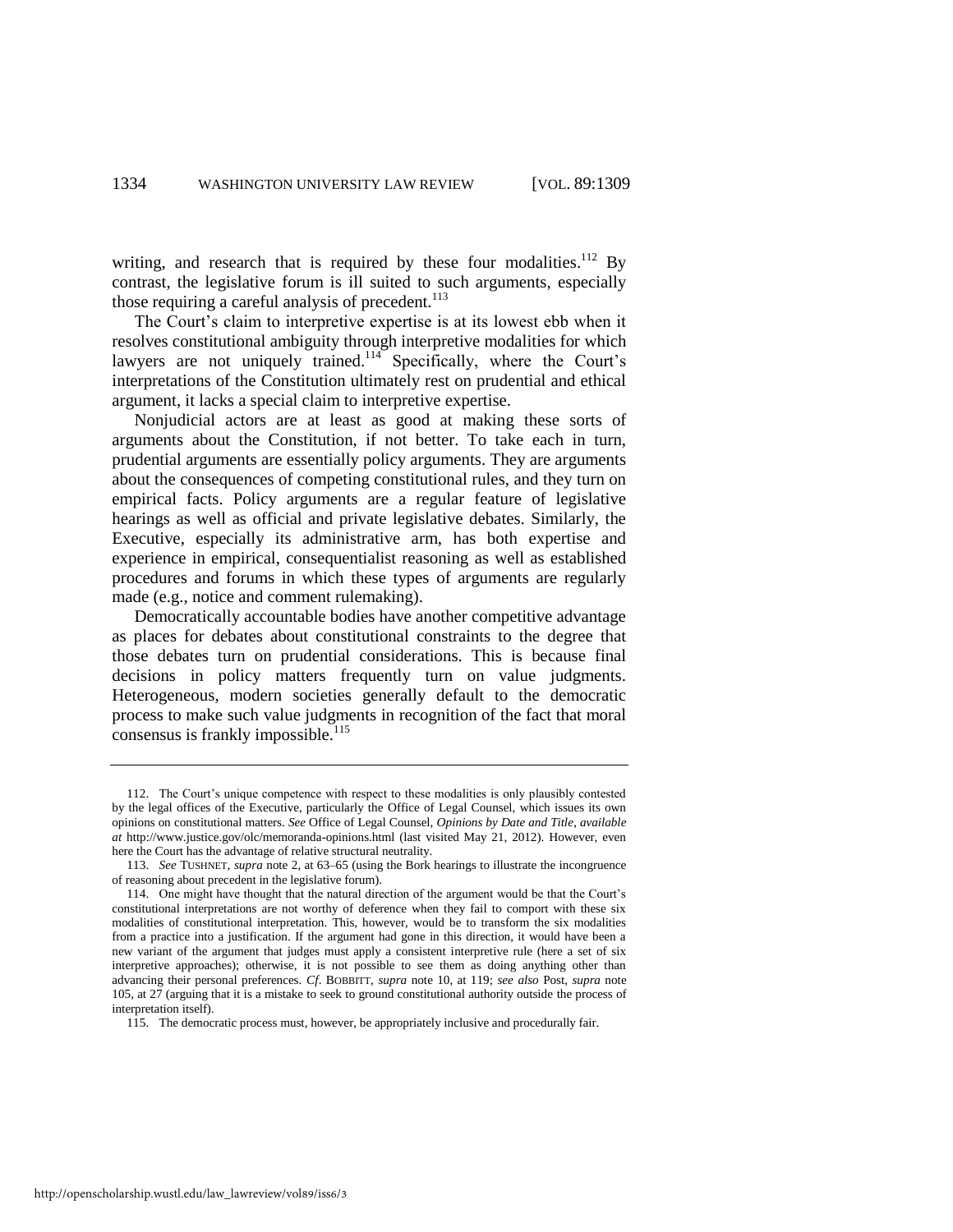Judges, by contrast, are not particularly well positioned to adjudicate policy debates, lacking both technical expertise and democratic accountability.<sup>116</sup> Moreover, the adversarial system and the rules of evidence undermine the reliability and scope of empirical evidence that comes before the courts, and judges are generalists.

Several of the Court's own doctrines acknowledge this, calling for deference to other branches when a question turns on the weighing of empirical evidence or policy consequences.<sup>117</sup> These same doctrines recognize a democratic accountability rationale for deference. To the degree that policy questions frequently cannot be resolved entirely on objective scientific grounds and instead require value judgments, courts have recognized that these decisions are best left to democratically accountable actors.

Make no mistake, the claim, here, is not that "[j]udicial decisions inconsistent with the people's will should be resisted" simply because they are anti-majoritarian.<sup>118</sup> Rather, the point is that since value judgments are typically left to the democratic process, and policy decisions always involve value judgments, our democratic institutions should have a voice in constitutional interpretation that turns on prudential reasoning, absent some countervailing concern.

The capacity of nonjudicial actors with respect to the ethical modality is similarly robust. As we have seen, the ethical modality is not an assessment of morality. Instead, it seeks to resolve ambiguity by reading the Constitution in light of fundamental tenets of American culture.<sup>119</sup>

Once again, democratically elected bodies have the advantage of accountability (and relatedly exposure) to a wide range of perspectives on our national commitments. This is essentially Mark Tushnet's point when he suggests that "disagreements over the thin Constitution's meaning are best conducted *by the people*, in the ordinary venues for political

<sup>116.</sup> On the question of technical expertise, *see, e.g.*, Ethyl Corp. v. EPA, 541 F.2d 1, 67 (D.C. Cir. 1976) (Bazelon, C.J., concurring) (noting "substantive review of mathematical and scientific evidence by technically illiterate judges is dangerously unreliable").

<sup>117.</sup> *See, e.g.*, United States v. Carolene Prods. Co., 304 U.S. 144 (1938) (explaining deference to Congress in terms of both institutional competence and democratic accountability); Chevron U.S.A. Inc. v. Natural Res. Def. Council, Inc., 467 U.S. 837 (1984) (rationalizing deference to agencies in terms of both democratic accountability and expertise); *see also* Eisgruber, *supra* note [77,](#page-19-1) at 355–57 (discussing other doctrines in which judicial deference is established in recognition of the unique competence of other branches).

<sup>118.</sup> *Cf.* Neal Devins, *Tom Delay: Popular Constitutionalist?*, 81 CHI.-KENT L. REV. 1055, 1055– 56 (2006).

<sup>119.</sup> *See* Post, *supra* note [105,](#page-24-0) at 26 (explaining a modality of constitutional interpretation which ―engages in an ongoing process of national self-definition [and] appeals to the authority of the Constitution as, for lack of a better word, ethos").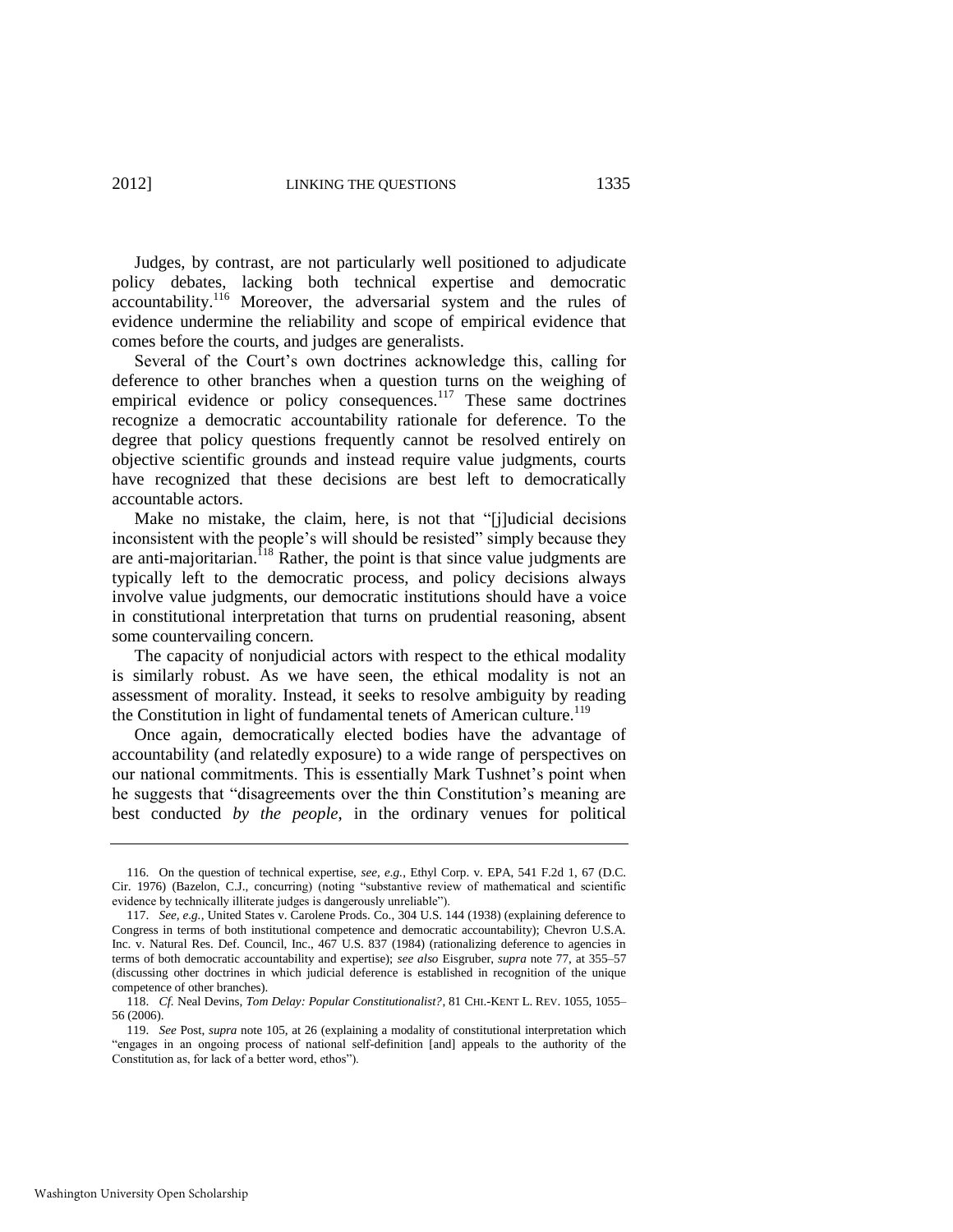discussion" (where the "thin Constitution" refers to the Constitution's ―fundamental guarantees of equality, freedom of expression and liberty.") $120$ 

Judges, by contrast, are intentionally insulated from the democratic process by our Constitution through the grant of life-tenure.<sup>121</sup> Moreover, judges, as a group, turn out to be highly unrepresentative of the American  $public.<sup>122</sup>$ 

Another underappreciated advantage that nonjudicial actors have with respect to the ethical modality is that they are not constrained by the legal profession's limited notion of what constitutes a relevant text from which to discern our nation's fundamental ethical commitments. Presidential speeches, the speeches of Frederick Douglass, Martin Luther King, Elizabeth Cady Stanton or advocates of the Seventeenth Amendment, even monuments on the National Mall, are all arguably relevant to understanding our nation's fundamental moral commitments and the ways they have changed. Such texts are, nevertheless, awkward bases for judicial decision making within the conventions of legal practice.<sup>123</sup>

None of this is to say that the Justices (or other judges) should be precluded from engaging in the ethical modality. Justices, over time, accrue vast knowledge of important legal texts that reveal our ethical commitments. As such, it is important to have their voice in any debate.

At the same time, we should not preclude others from speaking simply because there are benefits to hearing the Court's views. This is especially so given that when the Court "purport[s] to speak for the fundamental ethos of the contemporary community," it is likely to find itself in "an

<sup>120.</sup> TUSHNET, *supra* note [2,](#page-2-0) at 14, 11.

<sup>121.</sup> *See, e.g.*, Federalist No. 78, *supra* not[e 69,](#page-17-0) at 430. Hamilton famously stated:

That inflexible and uniform adherence to the rights of the constitution, and of individuals, which we perceive to be indispensible in the courts of justice, can certainly not be expected from judges who hold their offices by temporary commission. Periodical appointments, however regulated . . . would . . . be fatal to their necessary independence. If the power of making them was committed either to the Executive or Legislature, there would be danger of improper complaisance to the branch which possessed it . . . if to the people . . . there would be too great a disposition to consult popularity . . . .

*Id*.

<sup>122.</sup> *See* Fallon, *supra* note [56,](#page-15-0) at 1697 (noting that "[v]irtually without exception, judges and Justices are well-educated members of the upper or upper-middle classes who have been socialized to accept professional norms"); John Ferejohn, *Independent Judges, Dependent Judiciary: Explaining* Judicial Independence, 72 S. CAL. L. REV. 353, 369 (1999) (noting that judges "are likely to bring to their work the perceptions of an upper middle class, educated, largely male, and largely white elite").

<sup>123.</sup> *But see* Friedman & Smith, *supra* note [25,](#page-9-0) at 75–76 (praising Washington v. Glucksburg, 521 U.S. 702 (1997), for utilizing "numerous sources of constitutional history, including statutes, state and federal court decisions, executive actions, *activity by mobilized citizens,* [and] *professional task forces*") (emphasis added).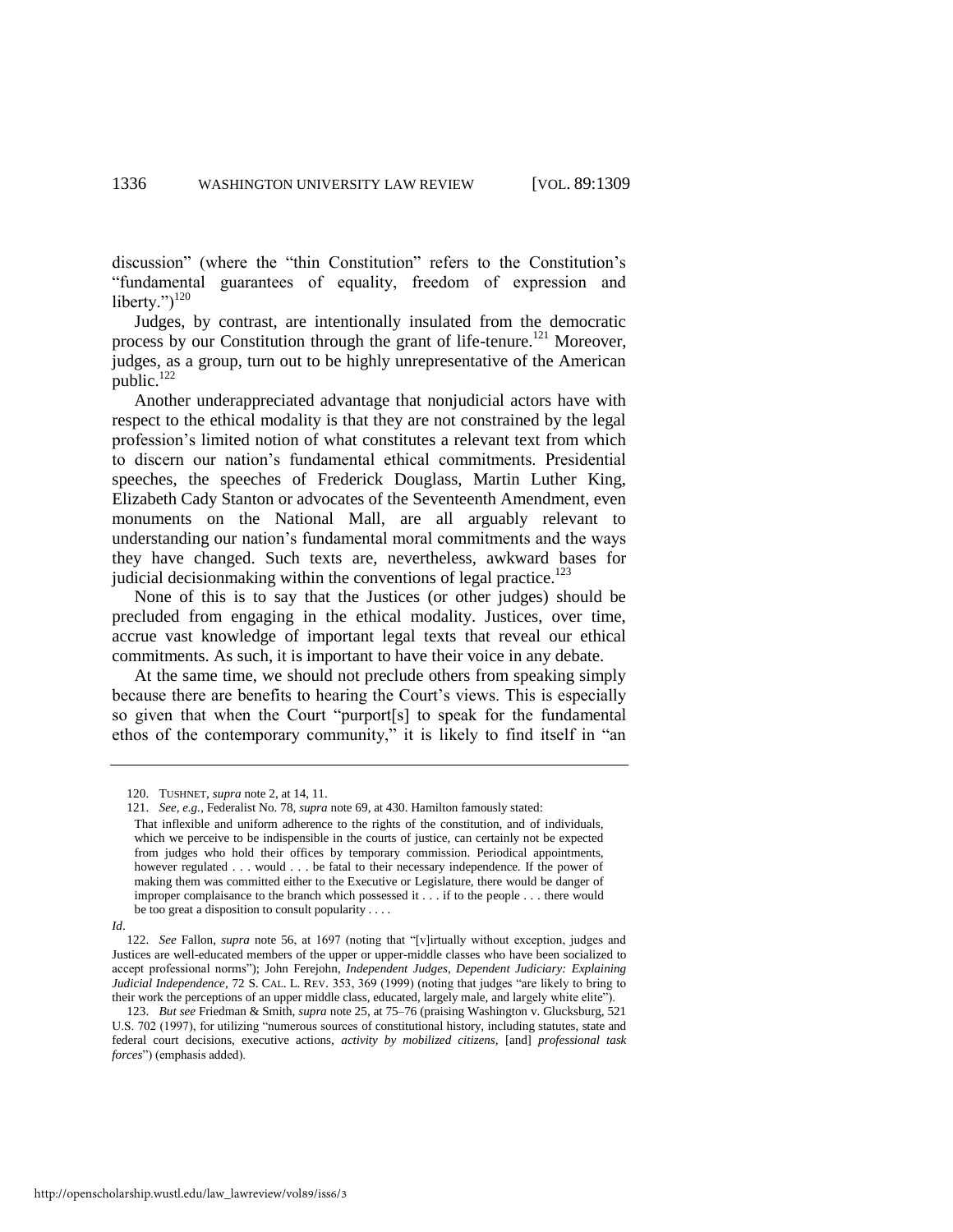exposed position" since its positions are "justified in the end only by the wisdom of its own insight." $^{124}$ 

#### *B. Theorizing Limits to Judicial Supremacy*

The Supreme Court's claim to supremacy is strongest when it is engaging in interpretive methods in which it is uniquely expert. When the Court's decisions turn on prudential or ethical judgments, however, its claim to expertise is at its lowest ebb. Interpretive questions that ultimately depend on the ethical and prudential modality are precisely the questions with respect to which the other branches of government and the public itself are, at the very least, equally capable of engaging.

In order to imagine, how the limits of judicial expertise with respect to constitutional interpretation might inform a discussion of judicial supremacy, a number of considerations must first be explored. Most importantly, we must recognize the significant systemic advantages to granting a single institution the authority to resolve constitutional conflicts.

The primary advantage of a bright-line rule of judicial supremacy is that it provides a clear forum for the ultimate resolution of controversies. The first advocates of judicial supremacy argued precisely this point. In the early 1830s, for instance, Justice Story urged that the Constitution required a single interpreter, whose interpretations would be final, in order to further the central benefits of all law: uniformity, certainty, predictability, and stability.<sup>125</sup> This same argument was recently expanded upon by Alexander and Schauer, who warn against shared interpretive authority on the grounds that the "settlement of contested issues is a crucial component of constitutionalism" that requires "an authoritative

125. KRAMER, *supra* note [2,](#page-2-0) at 184–85 (describing Justice Story's argument for judicial supremacy in the 1830s).

<sup>124.</sup> Post, *supra* note [105,](#page-24-0) at 30. In fact, a good number of normative theorists have severely criticized the legitimacy of constitutional judgments derived from the ethical mode on the ground that the Court can provide "no particularly persuasive response to the counter-majoritarian difficulty" when it relies on this modality. *Id*. at 25. Some, therefore, are likely to conclude that a simple solution would be to banish the prudential and ethical modalities from the legitimate repertoire of constitutional interpretation while leaving judicial supremacy in tact. Even if it were desirable, it strikes me as exceptionally impractical to imagine that one can change established professional practices and habits by theoretical fiat—a fact that perhaps offers a more charitable explanation of Justice Scalia's observed inconsistencies. *See, e.g.*, David M. Zlotnick, *Justice Scalia and His Critics: An Exploration of Scalia"s Fidelity to His Constitutional Methodology*, 48 EMORY L.J. 1377, 1420–21 (1999) (arguing that "the 'as applied' critique[s] provide powerful evidence that, consciously or unconsciously, Scalia's values affect his analysis" and that "those studies that retrace Scalia's historical steps or parse Scalia's logic do much to undermine his claims of judicial neutrality").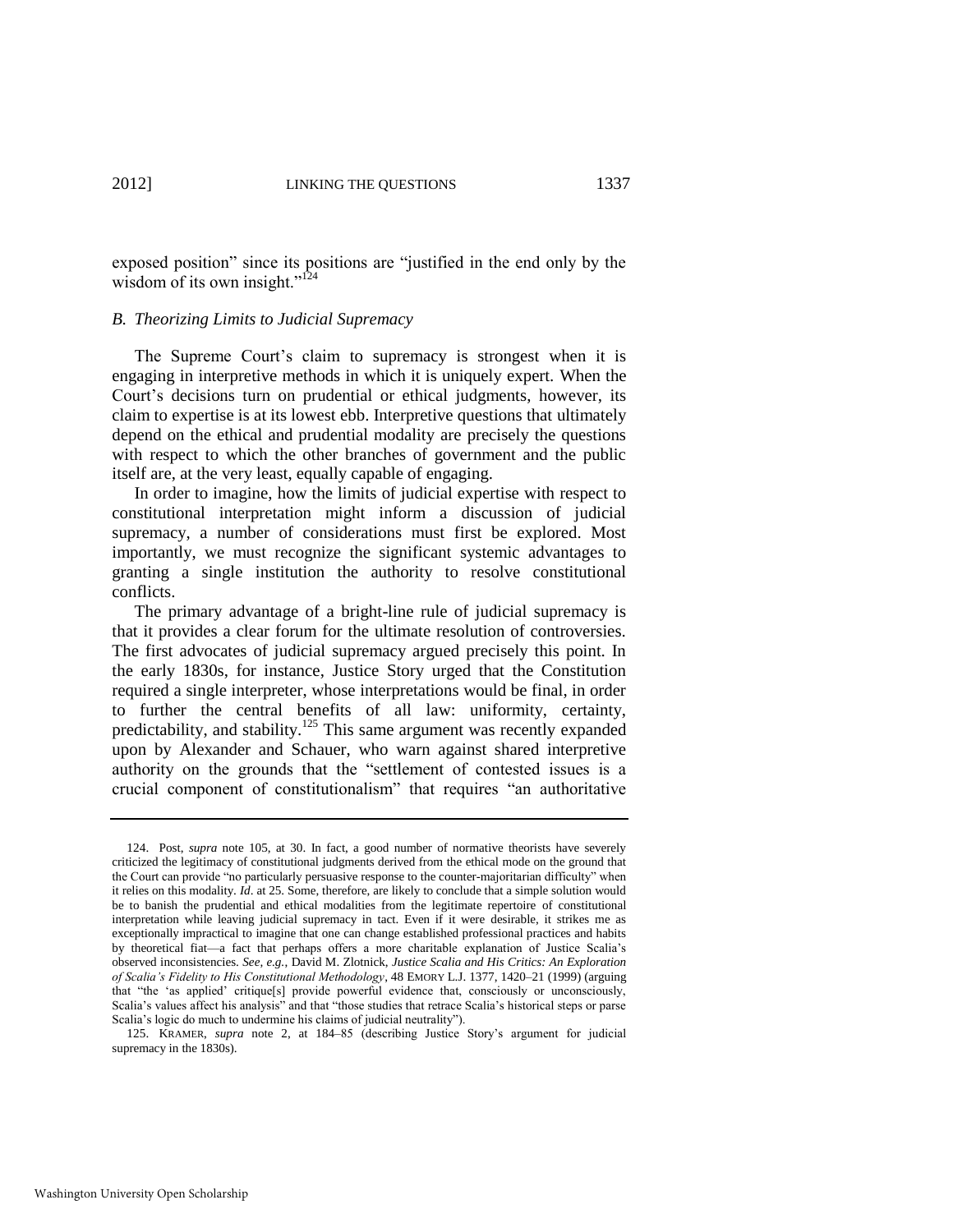interpreter whose interpretations bind all others."<sup>126</sup> In light of this consideration, the public would be foolish to revoke consent every time the Court reached a conclusion that could not be attributed to its special competence.

Judicial supremacy is appropriate where indeterminate meaning is stabilized despite critical reliance on modalities for which the Court cannot claim special competence. Put differently, where the Court succeeds in resolving constitutional ambiguity (i.e., deciding questions unanimously, or nearly unanimously, and consistently over time), it makes sense to defer to it.<sup>127</sup> *Brown v. Board of Education* (1954) is a prime example.<sup>128</sup> In light of this same systemic concern, the judiciary should get the first shot at resolving all constitutional questions that can be presented to it.

<span id="page-30-0"></span>On the other hand, contexts in which the Court, over extended periods, has failed to resolve constitutional debates may be appropriate subjects for shared interpretive authority. Judicial supremacy may reach its normative limits where the Court's interpretation*s* arise out of modalities of argument for which it lacks special competence and it has failed to resolve ambiguity and bring settlement with respect to constitutional meaning.

In this more limited but by no means insubstantial universe of cases, there is a plausible argument that the work of constitutional interpretation should be shared between the Supreme Court, the other branches of government, and the public itself *unless* there are countervailing concerns.

As with other normative decisions, the ultimate decision of whether to revoke judicial supremacy is a matter of good judgment in the true Aristotelian sense.<sup>129</sup> It cannot be delineated by rule or decided out of context. Still, it is worth listing the types of considerations that are likely to recur in our assessment of whether it would, all things considered, be wise to revoke the default rule of supremacy.<sup>130</sup>

<sup>126.</sup> Alexander & Schauer, *supra* note [29,](#page-10-1) at 1359. They argue further that "the Supreme Court can best serve this role." *Id*.

<sup>127.</sup> One does not need to agree with Justice Story or Professors Alexander and Schauer's precise assessment of the value of settlement to accept this proposition.

<sup>128.</sup> *Cf*. Griffin, *supra* note [1,](#page-2-1) at 121 (discussing how the plausibility of Alexander Bickel's defense of the comparative advantage of the Court in constitutional interpretation depended on the unanimity of the desegregation decisions and noting that "[p]ersistent disagreement . . . discredit[s] the proposition that the five justices who prevailed were enforcing fundamental values"). *Brown's* unanimity, and the fact it continued through *Brown II* and *Cooper v. Aaron* is particularly remarkable in light of the fact that between 1946 and 2010 only 31 percent of the Court's decisions involving constitutional questions were decided unanimously. *See* Harold J. Spaeth, *The Supreme Court Database*, http://scdb.wustl.edu/index.php (last visited May 19, 2012).

<sup>129.</sup> *See generally* ALASDAIR MACINTYRE, AFTER VIRTUE 146 (3d ed. 2007) (describing the Aristotelian tradition of virtue-based ethics).

<sup>130.</sup> Balancing the various considerations, discussed below, will be highly context-specific and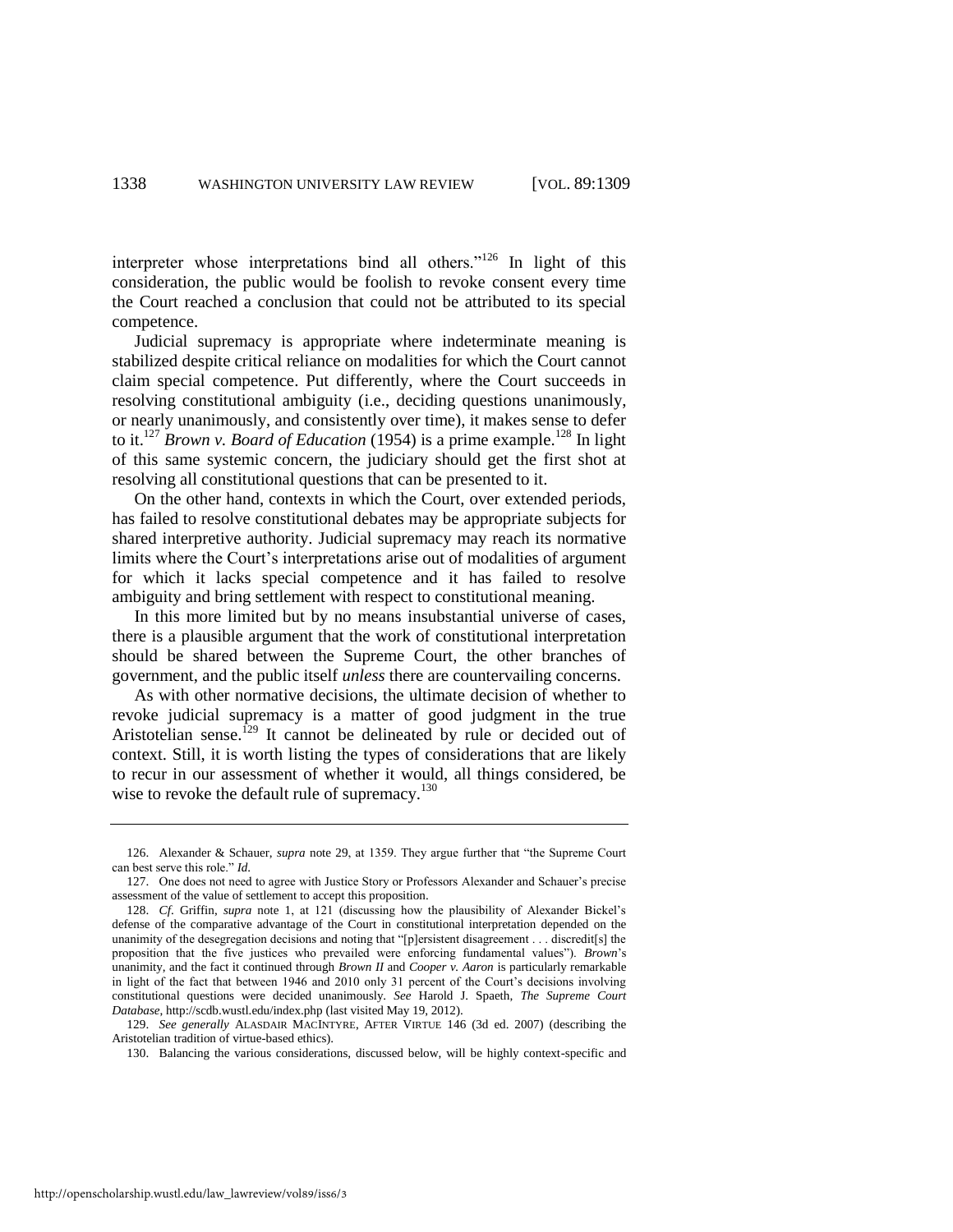<span id="page-31-0"></span>We are likely to be extremely reluctant to abandon judicial supremacy where the rights of minorities—discrete, insular and politically isolated ones—are at stake.<sup>131</sup> The presence of individual rights, however, does not necessarily have to preclude shared interpretive responsibility. For instance, while the traditional affirmative action contexts of employment and higher education involve individual rights, it is not at all clear that the Court is the only hope for these rights-bearers.<sup>132</sup> The political process is similarly a viable option for the protection of women's rights, though not necessarily for gay rights or the rights of prisoners.

We are likely to find shared interpretive responsibility desirable where it would foster accountability through checks and balances or where it would enhance other aspects of democratic governance. Relevant values of American democracy in this regard include not only political participation and government responsiveness but also a tradition of federalism. By contrast, we should be wary of views of the co-equal branches of government where they are likely to be structurally tainted—*e.g.*, the Executive's views on constitutional constraints on its prosecutorial role.

We may also want to take into account the historical context. That is, we might ask whether the historical period is one of turmoil and instability in which decentralized decisionmaking risks constitutional crisis or a

will certainly be subject to debate. Nevertheless, I believe it would be a mistake to offer a framework that failed to account for the fact that there will be situations where, not withstanding the fact that the Court's claim to expertise is at its lowest ebb, it would be unwise to revoke the default rule of supremacy.

<sup>131.</sup> Whittington, *supra* note [21,](#page-8-0) at 261 (noting salience of belief that the Court, as our only unelected institution, is uniquely positioned to protect the rights of individuals and minority groups against the darker sides of democracy); *but see* BARRY FRIEDMAN, THE WILL OF THE PEOPLE 56 (2009); MICHAEL J. KLARMAN, FROM JIM CROW TO CIVIL RIGHTS: THE SUPREME COURT AND THE STRUGGLE FOR RACIAL EQUALITY (2004); Michael J. Klarman, Brown*, Originalism, and Constitutional Theory: A Response to Professor McConnell*, 81 VA. L. REV. 1881, 1934 (1995) (expressing frustration with those who refuse to acknowledge that the Court "inevitabl[y] capitulat[es] to the dominant social norms"). This work is an elaboration of the work of political scientist Robert Dahl in the middle of the twentieth-century. *See* Robert A. Dahl, *Decision-Making in a Democracy: The Supreme Court as a National Policy-Maker*, 6 J. PUB. L. 279 (1957). It has been criticized at some length recently. *See* Pildes, *supra* not[e 18,](#page-7-1) at 105.

<sup>132.</sup> If recent experience proves anything, it is that citizens who feel burdened by affirmative action programs in education and employment have been successful at organizing and campaigning to repeal such efforts. *See, e.g.*, Dan Frosch, *Vote Results Are Mixed On a Ban On Preference*, N.Y. TIMES, Nov. 8, 2008, at A19 ("In Nebraska, a proposed ban on affirmative action passed easily with nearly 58 percent of the vote."); Ethan Bronner, *U. of Washington Will End Race-Conscious* Admissions, N.Y. TIMES, Nov. 7, 1998, at A12 ("Washington is the second state, after California, to pass a voter initiative banning preferential treatment.‖); Robert Pear, *In California, Foes of Affirmative Action See a New Day*, N.Y. TIMES, Nov. 7, 1996, at B7 (reporting that Californians approved a constitutional amendment prohibiting affirmative action "by a vote of 54 percent to 46 percent").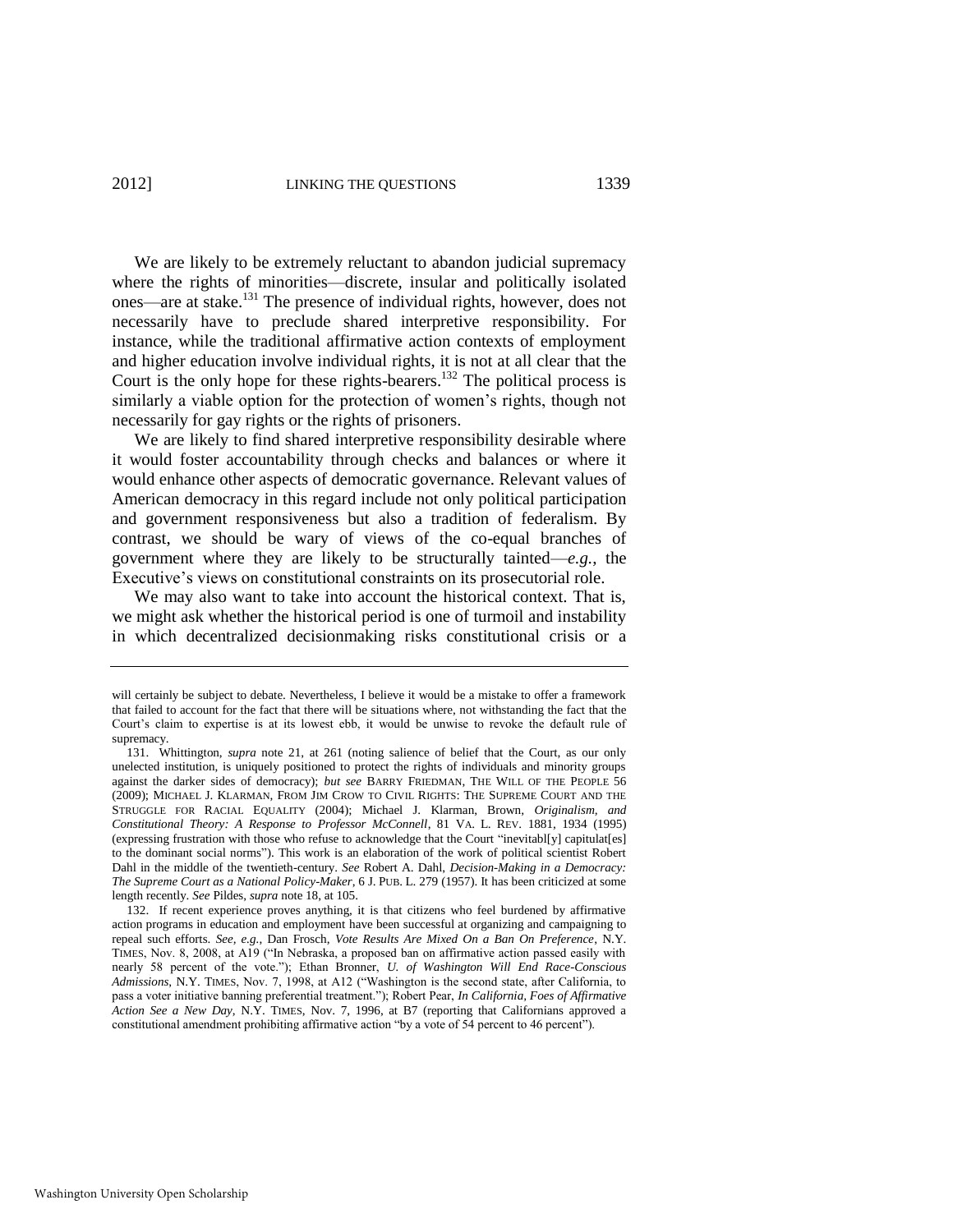period of ossification in which we would benefit from the dissenting voices of the co-equal branches.

Finally, we are likely to find that judicial supremacy is particularly problematic where the Court has come to operate as a forum for partisan politics. As Justice Stewart once noted:

A basic change in the law upon a ground no firmer than a change in our membership invites the popular misconception that this institution is little different from the two political branches of the Government. No misconception could do more lasting injury to this Court and to the system of law which it is our abiding mission to serve.<sup>133</sup>

It is not controversial that politicization undermines the judiciary's comparative advantage in constitutional interpretation.<sup>134</sup>

#### *C. Developing a Framework for Analyzing a Claim to Supremacy*

Pulling these various threads together, a framework for assessing when it is appropriate to revoke the default rule of finality is now imaginable. First, we will want to determine whether the Court is failing to provide resolution to constitutional ambiguity. If so, two further considerations arise: the Court's expertise relative to others, and the wisdom of challenging its determinations, *all things considered*. More specifically, two sets of questions emerge: (1) Is the Court's doctrine potentially open to challenge because the Supreme Court's claim to expertise is at its lowest ebb? Are the Court's view*s* largely explained by ethical and prudential judgments? and (2) Would shared interpretive responsibility, all things considered, be a good idea? A preliminary list of considerations for the second question includes: implications for individual rights, especially those unlikely to be protected by the political process, implications for checks and balances, implications for political values, and implications for political stability.

Notice that politicization has not made the list of considerations. Politicization cannot provide a neutral principle upon the basis of which to withdraw the default rule. If we could all agree that the Court had come to operate as a forum for brash politics over an issue, or in general, there is

<sup>133.</sup> Mitchell v. W.T. Grant Co., 416 U.S. 600, 636 (1974) (Stewart, J., dissenting).

<sup>134.</sup> *See, e.g.*, Griffin, *supra* note [1,](#page-2-1) at 126 (noting that "politicization undermines theories that assert that the Supreme Court has a comparative advantage over the elected branches in matters of principle").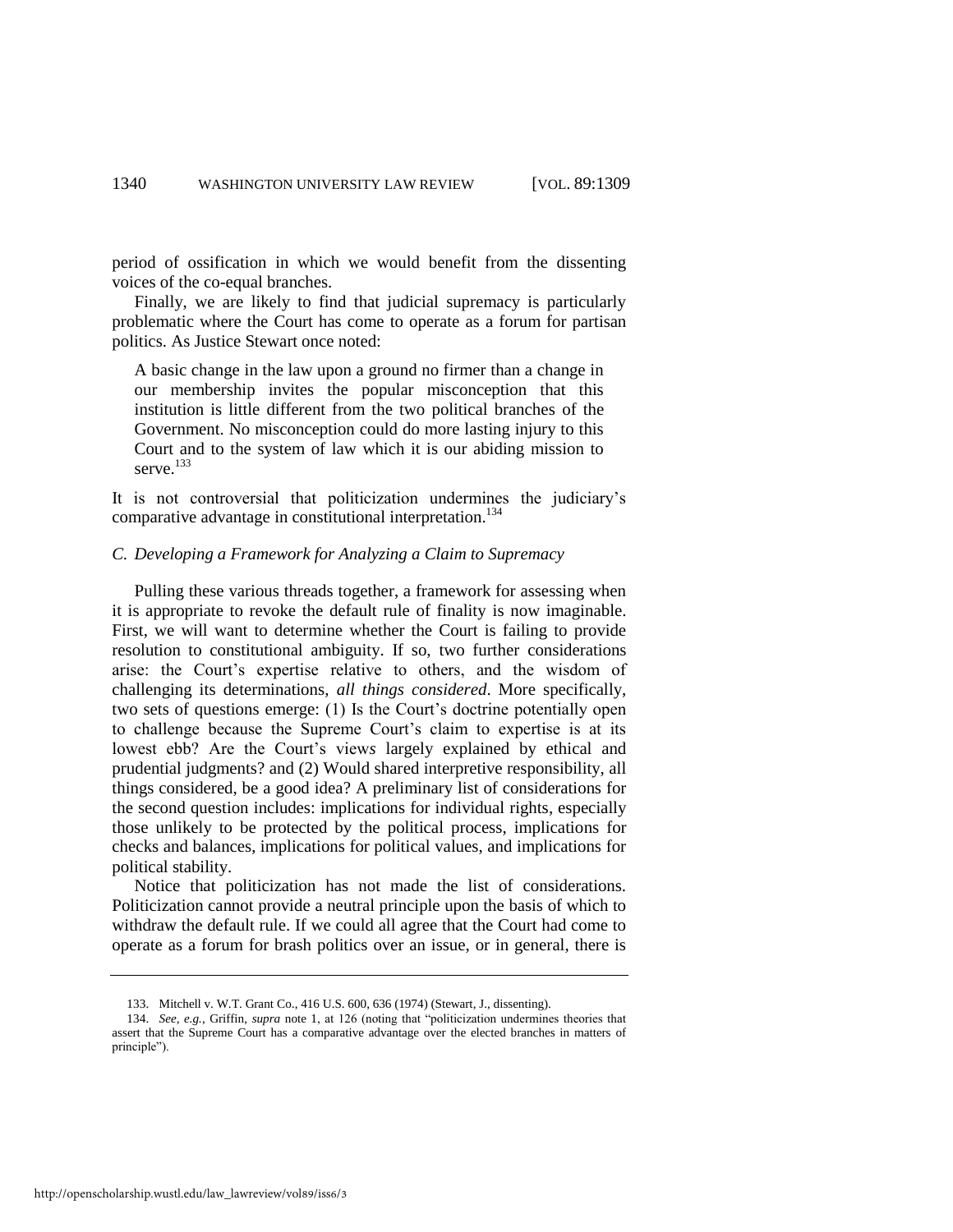no question that its claim to supremacy would be weak. In fact, the normative grounds for judicial *review* would also be radically undermined. The problem is that we cannot. People from different places along the political spectrum fundamentally disagree about when the Supreme Court is operating in an inappropriately politicized fashion. This is not surprising. The very purpose of the modalities of constitutional argumentation is to offer apolitical explanations for constitutional outcomes.

The next obvious question is: How will the framework be operationalized? In particular, what should be the object of analysis?

Although the framework could be applied to individual opinions, there are a number of reasons to focus on a chain of decisions addressing what the Constitution means with respect to the same issue. First, given the benefits of knowing where to go to resolve constitutional conflicts, the Court should get the first shot. In fact, the judiciary should be given more than one chance to resolve the interpretive question, given the radical consequences of revoking the default rule (discussed below). We ought to be certain that the Court has not just made a bad choice in one case. There will always be bad decisions, ones that are poorly reasoned or explained. The judiciary should be allowed to make mistakes.<sup>135</sup> It should also have the first opportunity to correct its own errors.<sup>136</sup> This is not to say that individual opinions cannot be criticized. It is only to say that it would be absurd to revoke the default rule of judicial supremacy based on a single opinion.

Any doctrinal chain of decisions could work, but doctrinal chains of divided decisions are the places where the default rule is least valuable. For one, fractured decisions are an important indication that the default rule of supremacy is failing to provide the benefits of settlement. In any given case, the Court will have resolved the dispute, but it cannot be said to have brought closure to the underlying constitutional question. This is particularly true for cases that turn on the independent views of a single Justice. For another, a focus on doctrinal lines replete with fractured opinions allows us to address partially legitimate concerns about

<sup>135.</sup> In this regard, I am in (partial) agreement with Alexander and Schauer that officials and citizens should (sometimes) obey directives from mistaken courts. *See* Alexander & Schauer, *supra* note [29,](#page-10-1) at 1361, 1369, 1378–79.

<sup>136.</sup> *See* Garcia v. San Antonio Metro. Transit Auth., 469 U.S. 528, 546–47 (1985) (Blackmun, J.) (rejecting ―as unsound in principle and unworkable in practice, a rule of state immunity from federal regulation that turns on a judicial appraisal of whether a particular governmental function is 'integral' or 'traditional''' because "[a]ny such rule leads to inconsistent results at the same time that it disserves principles of democratic self-governance, and . . . breeds inconsistency").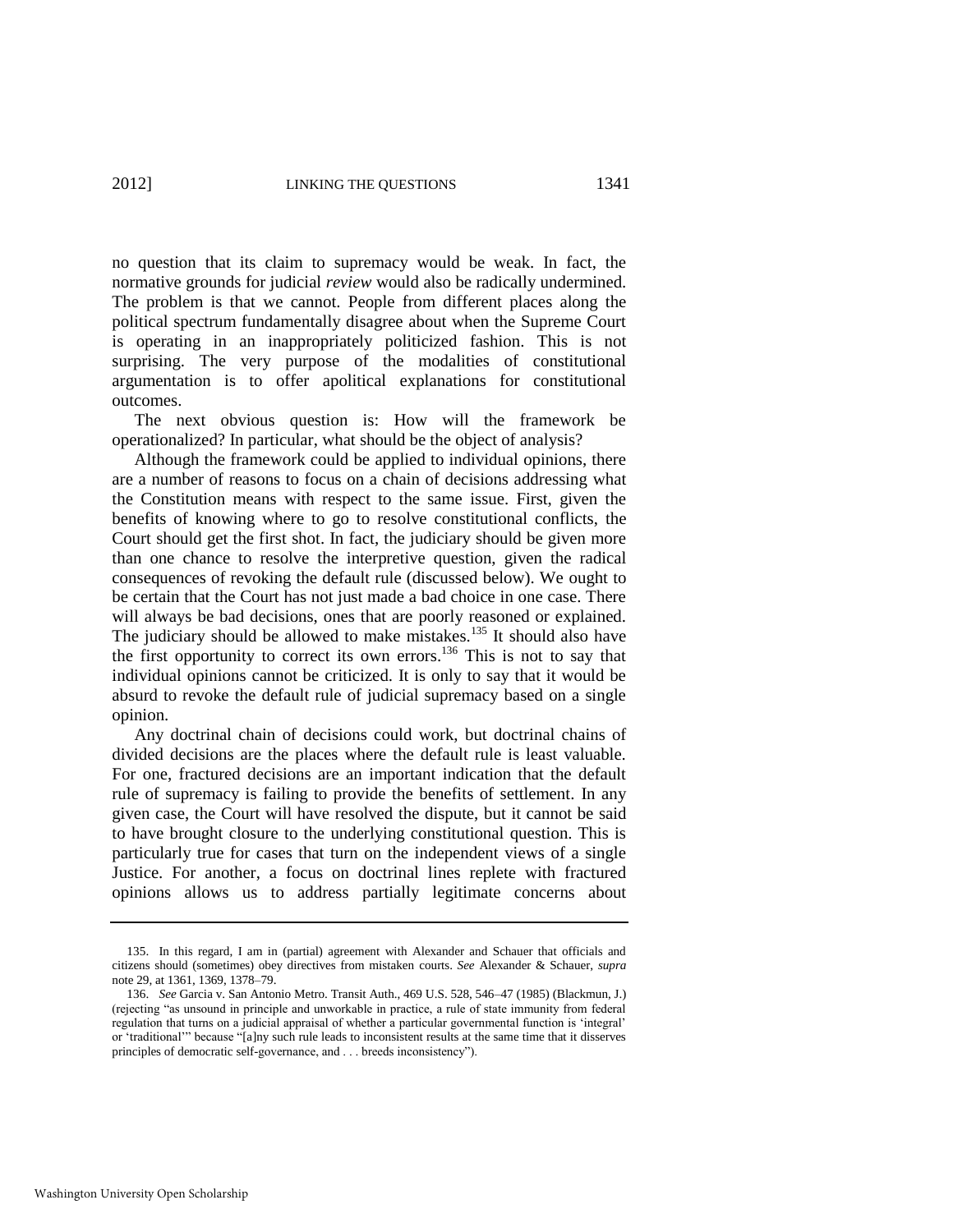politicization. Fractured decisionmaking is an objective (albeit imperfect) proxy for politicization.<sup>137</sup>

The central task is to decide whether the Court's view*s* and conclusions ultimately derive from ethical or prudential modalities. Therefore, we will need to read carefully the opinions for the reasons they offer for their judgments.<sup>138</sup> The particular focus will be on those parts of the opinions that directly address *what* the Constitution means.<sup>139</sup>

This task, though laborious, has the added advantage of encouraging reflection on constitutional issues by nonjudicial actors. Those who disagree with the Court must actually read, analyze, and reflect on the arguments the Court has employed to justify its positions.

If it turns out that the Court's competing views arise out of competing prudential and ethical arguments, we would turn to the question of whether, all things considered, shared interpretive authority is desirable in this context. Here, the analysis will turn on the considerations previously identified, although certain contexts may give rise to additional considerations.

#### *D. Imagining a Process for Revocation and a World Without Supremacy*

Finally, questions remain about how revocation would work. Who would make the determination that the Court's claim to supremacy was at its lowest ebb? Who would decide if shared interpretive authority was appropriate? How would such a decision be implemented? And, what would shared interpretive authority entail? There is no question that the mechanics would have to be worked out and a full answer to these questions would require an entire article. Still, some preliminary thoughts are in order.

<sup>137.</sup> It is true that unanimous decisions are not necessarily apolitical. It is also true that not all instances of divisions on the Court are political. Nevertheless, it is certainly plausible to worry that chains of five to four decisions are the most likely sites for judicial politics, if it exists.

<sup>138.</sup> For a useful conceptual framework for thinking about judicial products, see Roosevelt III, *supra* not[e 58,](#page-15-1) at 1191–93 (distinguishing between judgments and opinions).

<sup>139.</sup> As Roosevelt explains, constitutional decisionmaking is a three-step process: First, the Court must decide what the Constitution means . . . for instance, that the meaning of the Equal Protection Clause is that states may not discriminate in ways that stigmatize or contribute to the existence of a caste system. . . . Second, the Court must create a doctrinal test to implement this meaning. . . . Last, [the Court] applies this test to a particular set of facts.

*Id.* at 1193–94. Roosevelt is not interested in how the Court reaches its account of meaning, and in polar opposition to my position here, he ultimately argues that "the argument for judicial supremacy is straightforward" for determinations of constitutional meaning because "[t]he Constitution is a legal text [and] [i]nterpreting legal texts is the work of lawyers and judges." *Id.* at 1196.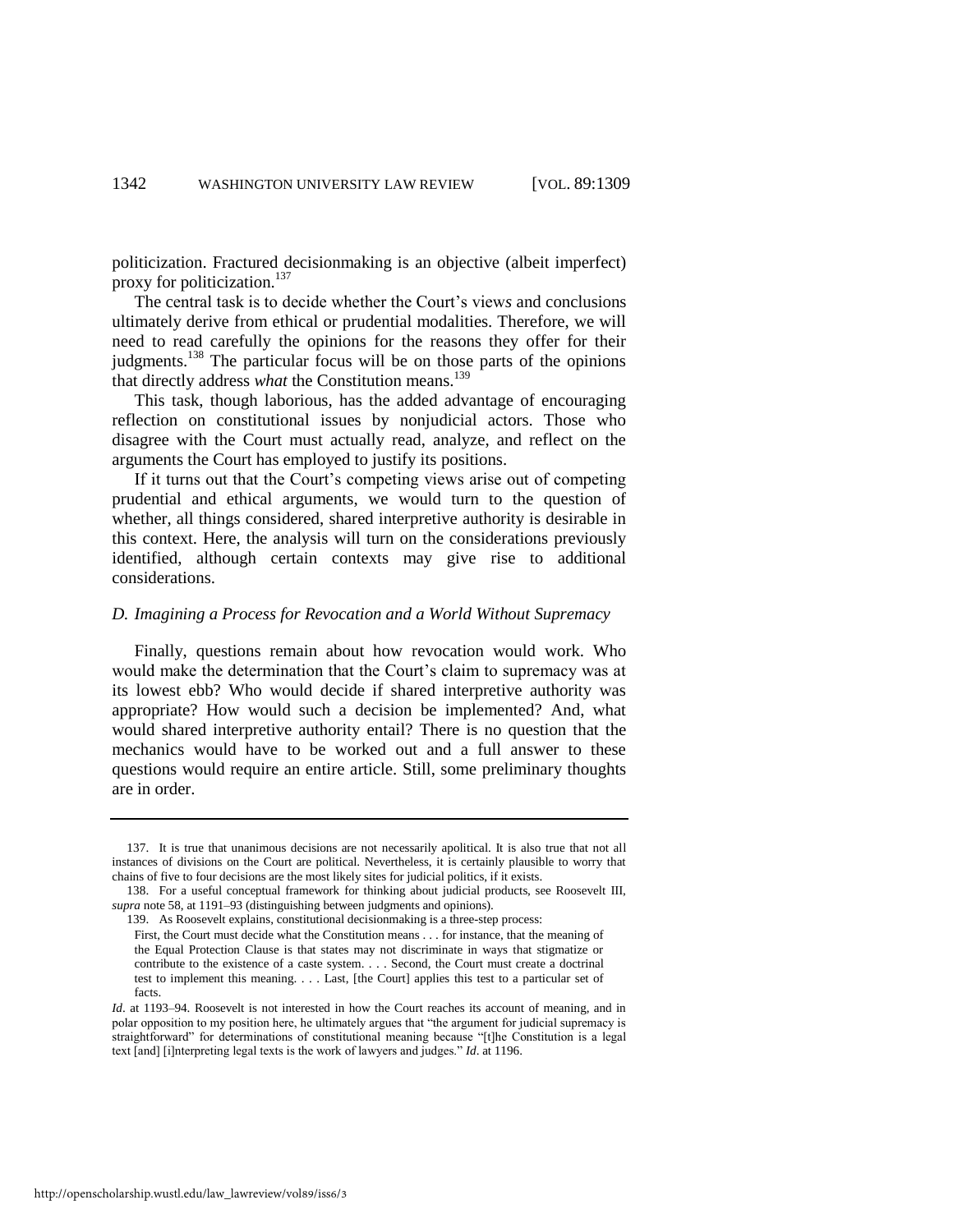The most pragmatic approach would be to require a formal trigger wherein the co-equal branches of government would undertake to revoke formally the default rule of judicial supremacy. A formal trigger ensures democratic accountability because challenges to judicial supremacy could not be made under the radar. Any public declaration of disagreement with the Court would most definitely be newsworthy. More importantly, it would require explanation. Perhaps most importantly, formal declarations are likely to involve an internal deliberative process.

A range of existing structures could be used. The most uncontroversial option would be to require Congress to pass a joint resolution specifying the particular issue on which the co-equal branches were reinstating their independent authority to interpret the Constitution. Joint resolutions are, with minor technical exceptions, subject to the normal legislative process, including bicameralism and presentment, and go through its normal forums for debate, discussion, and input from the public. $140$ 

<span id="page-35-0"></span>The joint resolution process would allow Congress to explain the basis for the decision according to the proposed framework.<sup>141</sup> One key distinction between a joint resolution and a bill is that the former may include a preamble.<sup>142</sup> The preamble could be used to include findings to show that the Supreme Court had been given the first shot at resolving a difficult constitutional question, had failed to do so over time as evidenced by a series of split decisions based on competing understandings of the Constitution's meaning, and that the various positions on the Court largely turned on modes of interpretation that, while valid, are not uniquely within

<sup>140.</sup> Joint resolutions are subject to the constitutional requirement of bicameralism and presentment. *See* U.S. CONST. art. I, § 7; *accord* 7 DESCHLER'S PRECEDENTS OF THE HOUSE OF REPRESENTATIVES Ch. 24, § 4; see also H.R. Doc. No. 108-93, at 7 (2003) ("Joint resolutions, with the exception of proposed amendments to the Constitution, become law in the same manner as bills."). Congress could, of course, opt to pass a statute defying the prevailing judicial interpretation of the Constitution and include a similar declaration as part of a preamble to the Act. The risk of this approach as a triggering mechanism is that Congress will presumably have a much greater incentive to revoke the default rule when it has already decided on a substantive course. As such, the framework analysis required is likely to be less of a priority than deliberations over the substance of the provisions. Put simply, the risk is that there will be sufficient support for the statute in Congress that it will forge ahead, asserting its independent authority to interpret the Constitution in unwarranted situations.

<sup>141.</sup> Note that what would not be acceptable are justifications along the lines of "Enough has been done for those who murder and rape and rob! It is time to do something for those who do not wish to be murdered or raped or robbed.'" Powe, Jr., *supra* note [7,](#page-3-0) at 874 (attributing statement to Senator Sam Ervin during the congressional debate on the 1968 Omnibus Crime Control and Safe Streets Act).

<sup>142.</sup> *See* H.R. DOC. NO. 108-93, *supra* not[e 140,](#page-35-0) at 7 (noting that the resolving clause in a joint resolution "is frequently preceded by a preamble consisting of one or more 'whereas' clauses indicating the necessity for or the desirability of the joint resolution").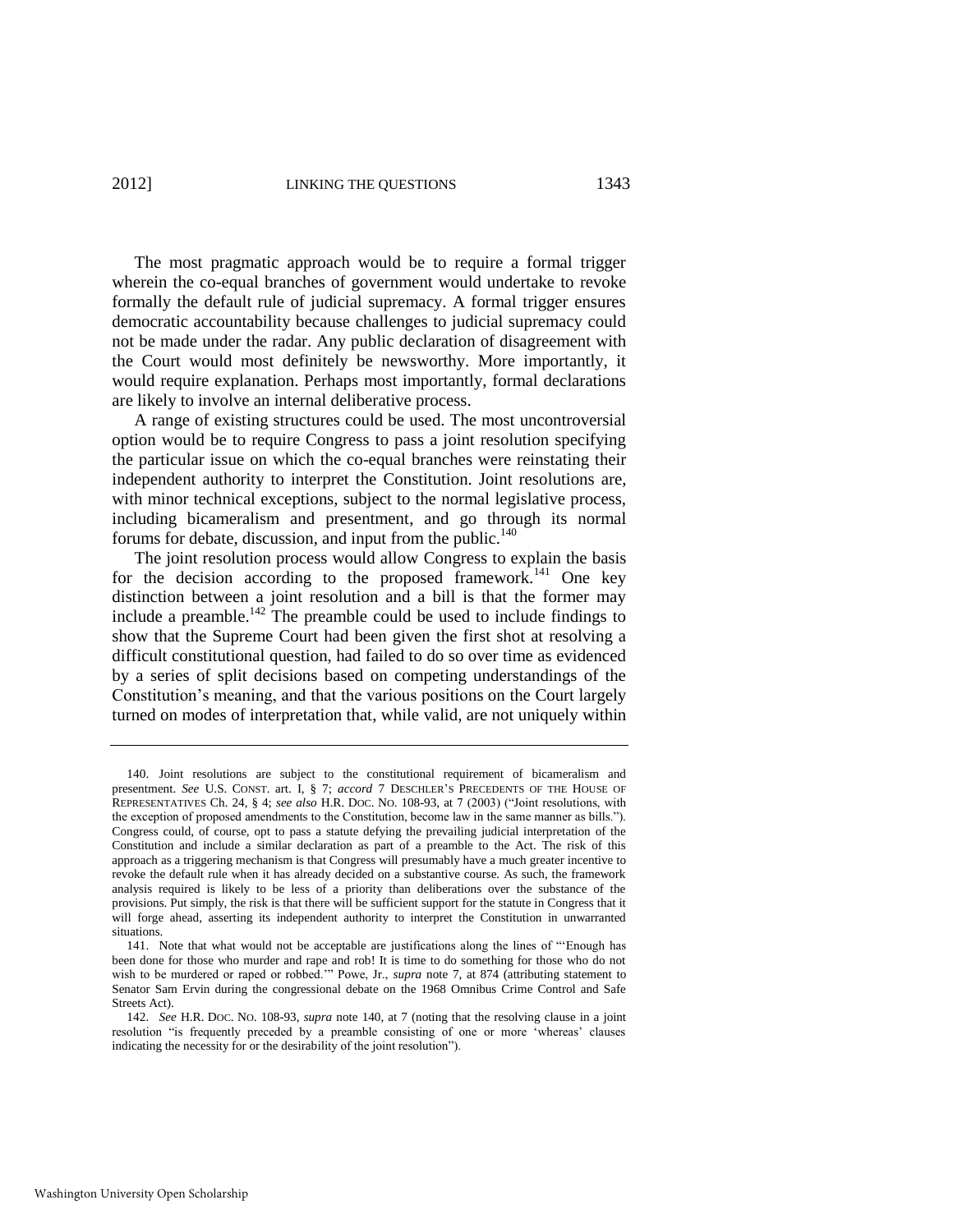the judiciary's expertise. $143$  It is also not uncommon for a joint resolution to be accompanied by a legislative report, which could add support and explanation to the legislatively adopted findings in the preamble.<sup>144</sup>

While obviously legitimate, a joint resolution, insofar as it requires united opposition to the Court, may set the bar too high. Another option would be to allow Congress to set out its views in an unsigned joint resolution. This would have added symbolic value, as such joint resolutions are how constitutional amendments are proposed.<sup>145</sup> With less symbolism, Congress could simply pass a concurrent resolution. Although concurrent resolutions do not create binding law, they do provide Congress the ability to stake out a constitutional position for the public to consider.<sup>146</sup> Thereafter, Congress could try to legislate consistent with its views.

Similarly, the President could sign an executive order articulating his decision to reassert authority over constitutional interpretation in a particular area. Executive orders are subject to an established, uniform process in which, first, the Director of the Office of Management and Budget must approve the proposed order and, second, the Attorney General must consider both the form and legality of it.<sup>147</sup> Only after both have approved the draft language will it be presented to the President. Proposed executive orders that have not received the approval of these two senior officials may only be presented to the President if they are "accompanied by a statement of the reasons for such disapproval."<sup>148</sup> As

147. 1 C.F.R. § 19.2(a)-(b) (2011).

148. *Id*. § 19.2(e).

<sup>143. 7</sup> DESCHLER'S Ch. 24, § 4 n.18 (noting further that the findings in the preamble of a joint resolution "are amendable after engrossment and prior to third reading of the joint resolution").

<sup>144.</sup> *See, e.g.*, H.R. REP. NO. 111-448 (2010).

<sup>145.</sup> *Cf*. 7 DESCHLER'S Ch. 24, § 4 (explaining that joint resolutions amending the Constitution are not presented to the President).

<sup>146.</sup> *See generally* RIDDICK'S SENATE PROCEDURE: PRECEDENTS AND PRACTICES, 442–48, 1202– 13 (explaining, *inter alia*, that concurrent resolutions are passed by both Chambers in identical form but are not presented to the President and thus are not binding law); Louis Fischer, *The Legislative Veto: Invalidated, It Survives*, 56 LAW & CONTEMP. PROBS. 273, 276 (1993) (noting that it is uncontroversial that absent presentment, a simple or concurrent resolution lacks legislative, i.e., binding legal, force). This process would essentially be the same as a "Sense of Congress" resolution, which are frequently undertaken to express opinions about subjects of current national interest. *See*  generally Paul S. Rundquist, CONG. RESEARCH SERV., 98-82, "SENSE OF" RESOLUTIONS AND PROVISIONS (2003). There is also the possibility that each chamber of Congress could express its independent "Sense" of the constitutional question using a simple resolution, but it strikes me that this would encourage politicization of the interpretive process at the same time that it would not be the constitutional position of a co-equal branch of government.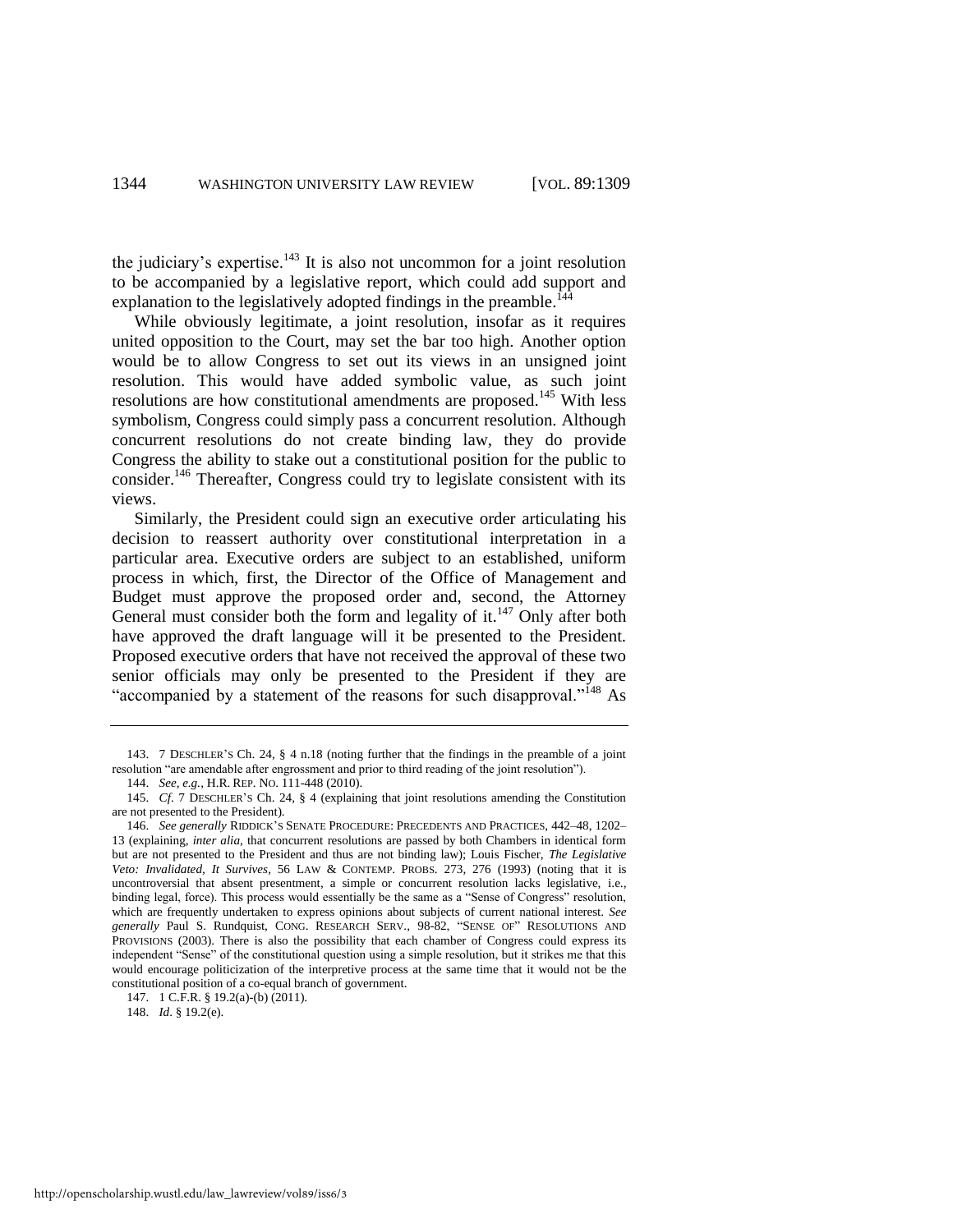with a resolution, an executive order would be public and subject to congressional ratification or challenge. $149$ 

Each of these formal mechanisms utilizes forums capable of analysis and deliberation and thus could accommodate the type of analysis required by the proposed framework. Moreover, the publicity that any would provoke would trigger constitutional interpretation and argument in the public sphere.

The public's voice in the revocation process would generally mirror the public's current voice in our elected branches of government. There would be room for constituents (including lawyers and academics) to lobby for and against the need to revoke judicial supremacy and to justify or criticize revocation after the fact.<sup>150</sup>

Assuming that revocation occurs, what would shared interpretive authority look like? The first thing to reiterate is that shared interpretive authority is not a matter of denying the Court a say. It is a matter of denying the Court the *final* say.

Judicial review would remain even for issues where the default rule of supremacy had been revoked. Cases involving constitutional issues subject to shared interpretive authority would continue to filter through the court system. Courts would continue to get their say.

The critical difference would be that since those "judicial decisions [would] not [be] supreme, they [could] be ignored or defied.<sup> $151$ </sup> On the part of Congress, we would expect, therefore, exactly the behavior to which the Court in *City of Boerne v. Flores* (1997) objected: The enacting or reenacting of legislation vindicating a competing view of the Constitution.<sup> $52$ </sup> On the part of the Executive, we might expect to see the President refuse to enforce legislation that the Court had held constitutional.<sup>153</sup> Inversely, the Department of Justice might continue to

<sup>149.</sup> *See* 44 U.S.C. § 1505(a)(1) (2011) (requiring publication of executive orders so long as they have "general applicability and legal effect").

<sup>150.</sup> For example, although executive orders typically originate from within the Executive Branch, either from agencies or directly from the White House, outside parties occasionally propose draft language. *See* Robert C. Wigton, *Recent Presidential Experience with Executive Orders*, 26 PRESIDENTIAL STUD. Q. 473, 476–77 (1996) (noting that the executive order that promulgated the "Don't Ask, Don't Tell" policy for the military involved negotiations including the President, Congress and the military).

<sup>151.</sup> Friedman, *supra* not[e 23,](#page-9-1) at 431.

<sup>152.</sup> For a detailed discussion of the *Boerne* Court's views, see *infra* notes [166–](#page-41-0)71, [181](#page-43-0) and accompanying text.

<sup>153.</sup> *Cf*. Paulsen, *supra* note [45,](#page-13-1) at 272 (arguing that if co-equal interpretive authority exists, it applies both in the absence and in the presence of a contrary judicial interpretation).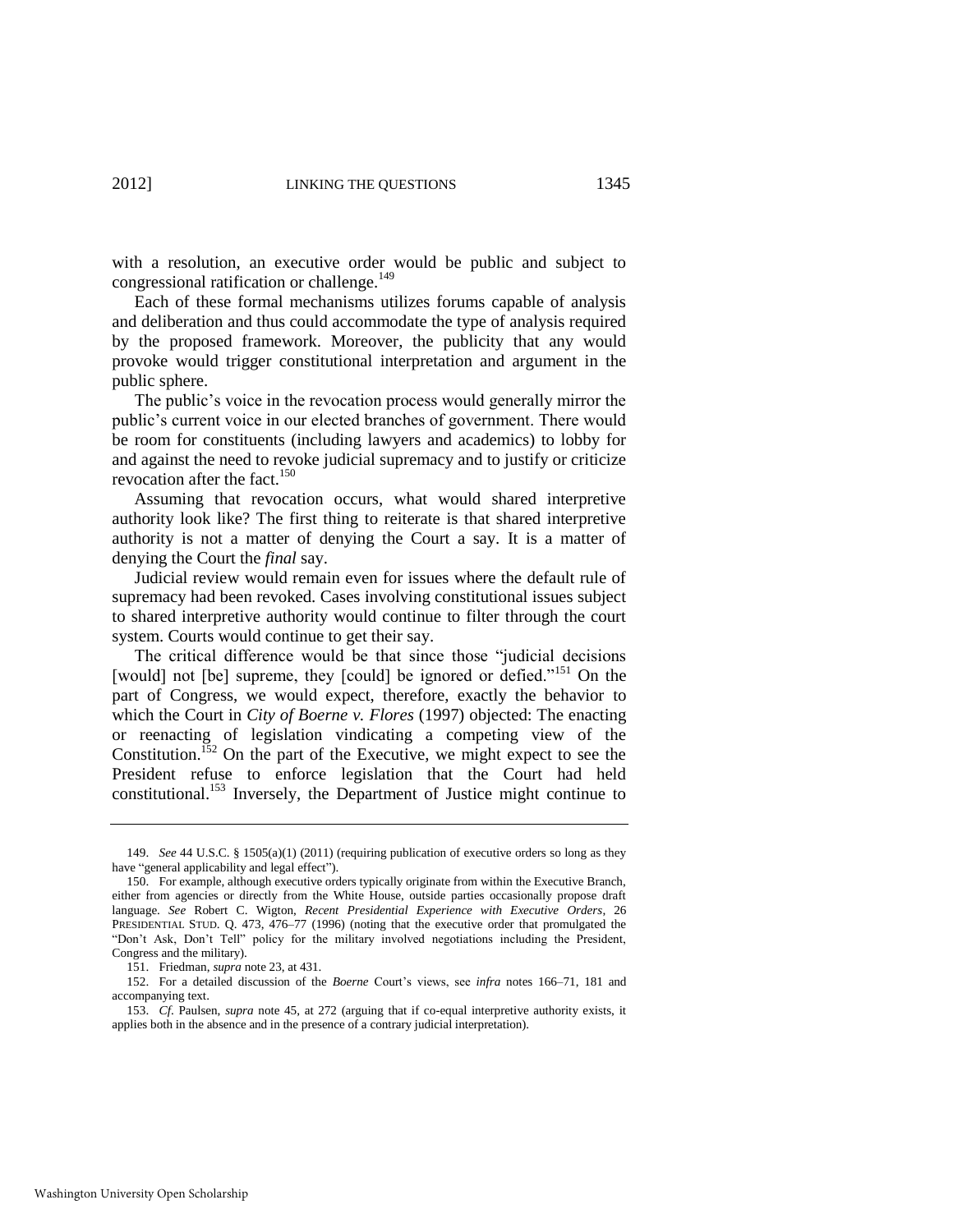enforce legislation that the Court has struck down.<sup>154</sup> Now and again, we might have a replay of *Marbury*, with the President ordering his officials to refuse to show up to Court.

At the same time, we are likely to continue to see a lot of what we currently see. Congress, the President, political candidates, and members of the public will continue to assert constitutional views and analyses both inside and outside of court. Congress will refuse to pass measures that it considers unconstitutional, and the President will exercise his veto power on those grounds. The Executive may also refuse to enforce statutes it considers unconstitutional. All the while, advocates will seek to persuade the courts, and the other branches, of the soundness of their interpretations.<sup>155</sup>

What would not be appropriate would be the kind of judicial intimidation recently proposed by Newt Gingrich.<sup>156</sup> Violence or threats of violence on the part of the public or government officials obviously would be off limits. Court-packing plans and jurisdiction-stripping efforts are also inappropriately coercive.<sup>1</sup>

The Court, as a co-equal branch of government, is entitled to an independent view of the Constitution. Any effort to coerce the Court to change its views or to compromise its relative independence from politics is illegitimate. Concerted efforts to skew judicial appointments to ensure particular reversals are questionable in this regard.<sup>158</sup> The Court was established as a countermajoritarian institution, intentionally insulated from current political predilictions. So long as there are majoritarian constitutional avenues, there is no countermajoritarian difficulty, only a functioning system of checks and balances.

In all this, the public is left with an important role. Conflict between the co-equal branches will have to be resolved in the political process both at elections and in the public sphere. The editorial and opinion pages

<sup>154.</sup> *See id*. at 267–68 (describing longstanding presidential practice of refusing to execute statutes considered unconstitutional).

<sup>155.</sup> *Cf.* Roosevelt III, *supra* note [58,](#page-15-1) at 1195 (noting currently various actors "try[] to persuade the Court, through appointments or arguments in the course of litigation").

<sup>156.</sup> *See* Eric Posner, *Newt Gingrich and the Supreme Court: The Liberal Scholars Who Support His Critique on Judicial Supremacy*, SLATE MAG., Dec. 20, 2011 (noting that Gingrich's position paper "argue[s] that when the president and Congress believe that the judiciary has rendered decisions that violate the Constitution, they should be willing to impeach judges, strip them of jurisdiction, haul them before congressional committees, and abolish courts"), *available at* http://www.slate.com/articles /news\_and\_politics/jurisprudence/2011/12/newt\_gingrich\_and\_the\_supreme\_court\_the\_liberal\_schola rs\_who\_support\_his\_critique\_on\_judicial\_supremacy\_.html (last visited May 30, 2012).

<sup>157.</sup> *Cf*. *Powe*, Jr., *supra* note [7,](#page-3-0) at 872–74 (discussing the impact of a failed effort to strip the judiciary of jurisdiction over anticommunist programs on the Supreme Court's jurisprudence).

<sup>158.</sup> *Cf*. *id*. at 881 (discussing judicial appointments strategy of abortion foes).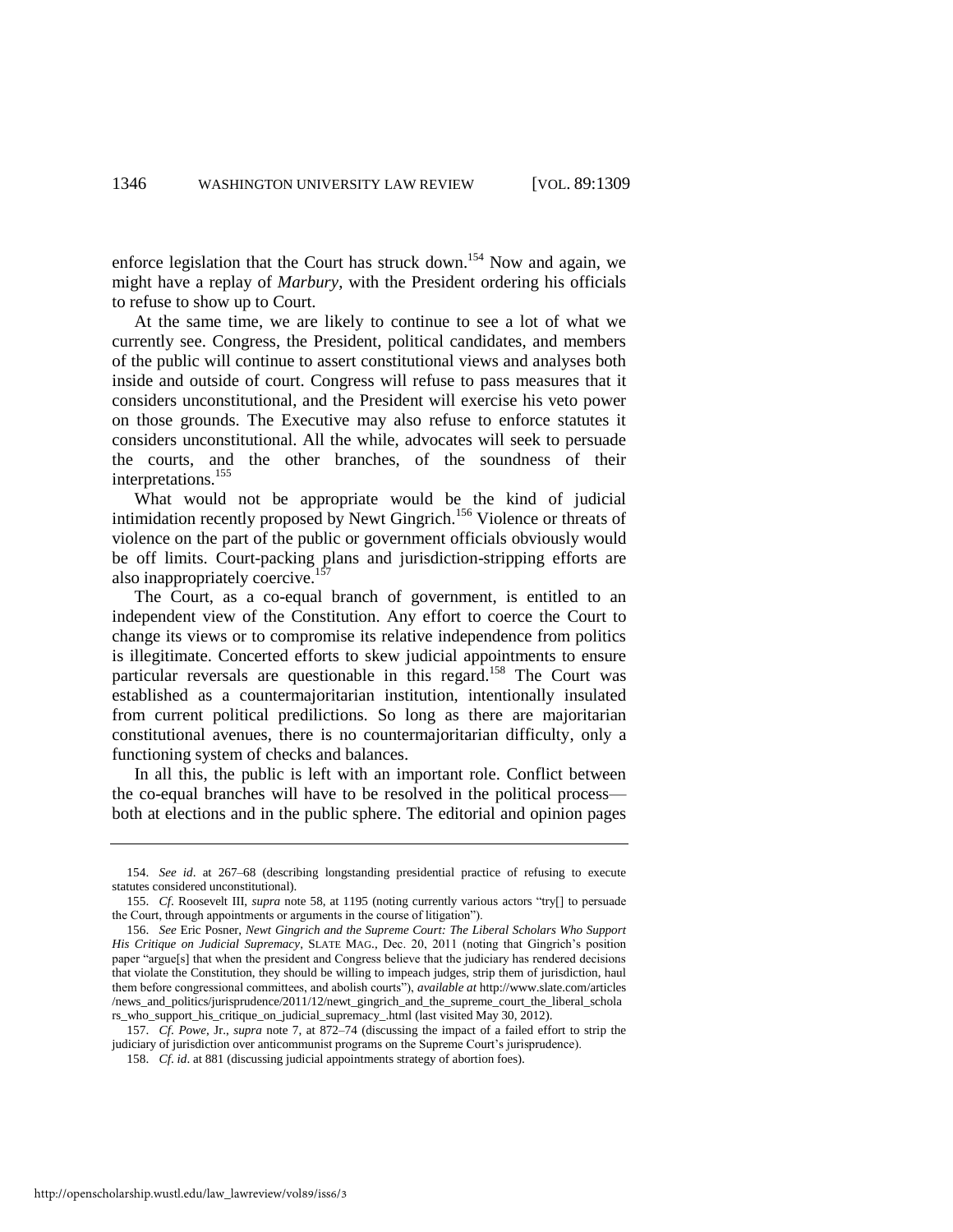of major newspapers, magazines, certain radio programs, and at least some blogs, including some quite exceptional blogs on constitutional issues, would have an important role to play in educating the voting public and keeping all three branches in line.

The New Departmentalism proposed here is both more pragmatic and normatively superior to mechanisms that advocate the adoption of some form of national referendum.<sup>159</sup> Direct democracy is not up to the task of constitutional interpretation. It is decidedly un-deliberative, even antideliberative, with commercials and polls driving the political process. Referenda, moreover, suffer from all of the legitimacy concerns that plague the rest of American politics, not least of which include chronically low voter turnout and the role of money in campaigns and recently even (―Astroturf‖) political movements. With all this in mind, it is time to illustrate how the proposed framework might be used.

#### IV. RACE AND REPRESENTATION—APPLYING THE FRAMEWORK

The Supreme Court's recent jurisprudence with respect to race and democratic representation is on a collision course with progressive understandings of the constitutional promise of the civil rights movement. The Roberts Court has positioned itself to declare unconstitutional key provisions of the Voting Rights Act ("VRA")—the most venerated and effective piece of civil rights legislation to date.<sup>160</sup> Were that to happen, states would be prohibited from acknowledging the importance of race in political life by intentionally creating integrated legislative bodies. This is because without the VRA, race-conscious districting, which is already on precarious constitutional footing, would become effectively impossible to justify under existing doctrine.

Constitutional constraints on a state's ability to consider race as a relevant axis for political representation pose a host of theoretically interesting questions for any theory of decentralized interpretive authority. While most contemporary constitutional fights are either about individual rights or about the structure of government, questions regarding race and democracy sit at the intersection of structure and rights. Moreover, as a practical matter, these questions arise in the context of redistricting, which

<sup>159.</sup> *But see* Tom Donnelly, *The "People"s Veto": A Way to Keep the Courts in Check*, WASH. POST, Dec. 29, 2011, at A17. (advocating for the revival of Progressive reforms to allow the recall of judicial decisions); Tom Donnelly, *Making Popular Constitutionalism Work* 7, 27–30 (Harvard Public Law, Working Paper No. 11-29 Nov. 21, 2011), *available at* http://papers.ssrn.com/sol3/papers.cfm? abstract\_id=1962580.

<sup>160.</sup> *Cf*. *NAMUDNO*, 129 S. Ct. 2504, 2506 (2009).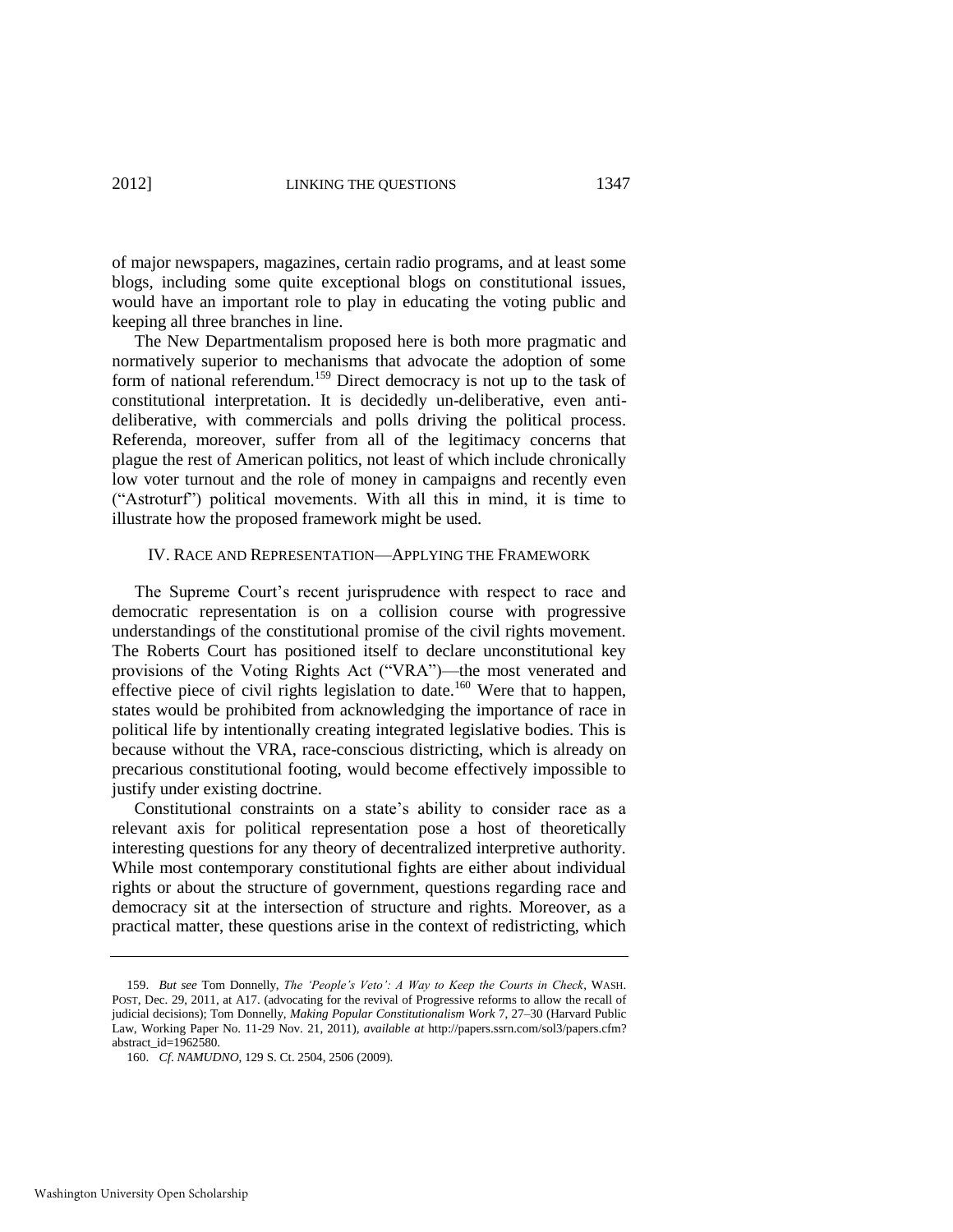is typically undertaken by state officials—thereby raising the particularly thorny question of whether state legislatures should be entitled to entertain independent views of the Constitution.

The impending controversy arises out of two intersecting lines of precedent: *Shaw v. Reno* (1993) and its progeny, which define the constitutional limits of race-conscious legislative districting, and *City of Boerne v. Flores* (1997) and its progeny, which narrowly construe Congress' power under § 5 of the Fourteenth Amendment to enforce the Amendment's substantive guarantees.<sup>161</sup>

<span id="page-40-0"></span>In *Shaw*, the Court established, over four dissents, a cause of action under the Fourteenth Amendment's Equal Protection Clause, where a redistricting plan "is so bizarre on its face that it is 'unexplainable on grounds other than race."<sup>162</sup> Despite a significant degree of uncertainty about the doctrine, a majority of the Court has taken the position post-*Shaw* that where a state engages in race-conscious legislative districting, its actions will be subject to strict scrutiny so long as it is established that consideration of race was the predominant factor explaining the state's choices.<sup>163</sup> A state can only prevail under strict scrutiny if it: (1) offers a compelling interest for having allowed racial considerations to predominate and (2) demonstrates that racial demographics were only considered to the degree necessary to further the stated compelling interest.<sup>164</sup>

To date, a need to comply with the VRA has been the only compelling interest that this same majority has been willing to entertain.<sup>165</sup> The

<sup>161.</sup> *See* City of Boerne v. Flores, 521 U.S. 507 (1997); Shaw v. Reno, 509 U.S. 630 (1993). *See also* U.S. CONST. amend. XIV, § 5 (explicitly empowering Congress to enforce the Amendment's substantive provisions, including the Equal Protection Clause, "by appropriate legislation").

<sup>162.</sup> *Shaw*, 509 U.S. at 644.

<sup>163.</sup> The controversy primarily revolves around the nature of the cause of action. *See* Miller v. Johnson, 515 U.S. 900 (1995) (clarifying that a constitutional violation occurs when race is the "predominant factor" in the drawing of district lines and it cannot be justified under strict scrutiny). That districts subject to a *Shaw* challenge would be subject to strict scrutiny was never disputed within the majority. *See Shaw*, 509 U.S. at 643–44 (holding that plans covered by the new cause of action would be subject to strict scrutiny).

<sup>164.</sup> *See Miller*, 515 U.S. at 920–21.

<sup>165.</sup> From the beginning, the suggestion that compliance with VRA could qualify as a compelling state interest has come with numerous caveats. *See, e.g., id.* at 921 ("Whether or not in some cases compliance with the [VRA], standing alone, can provide a compelling interest independent of any interest in remedying past discrimination, it cannot do so here."); Shaw v. Hunt (*Shaw II*), 517 U.S. 899, 908 n.4, 911, 915 (1996) (hedging as to whether compliance with VRA would qualify as a compelling state interest). Even Justice O'Connor (the most sympathetic member in the conservative coalition at the time) offered mixed signals when she addressed the issue in *Bush v. Vera*. *See* 517 U.S. 952, 992, 990 (1996) (O'Connor, J., concurring) (equivocating by ultimately asserting that "[w]e should allow States *to assume* the constitutionality of § 2 of the VRA, including the 1982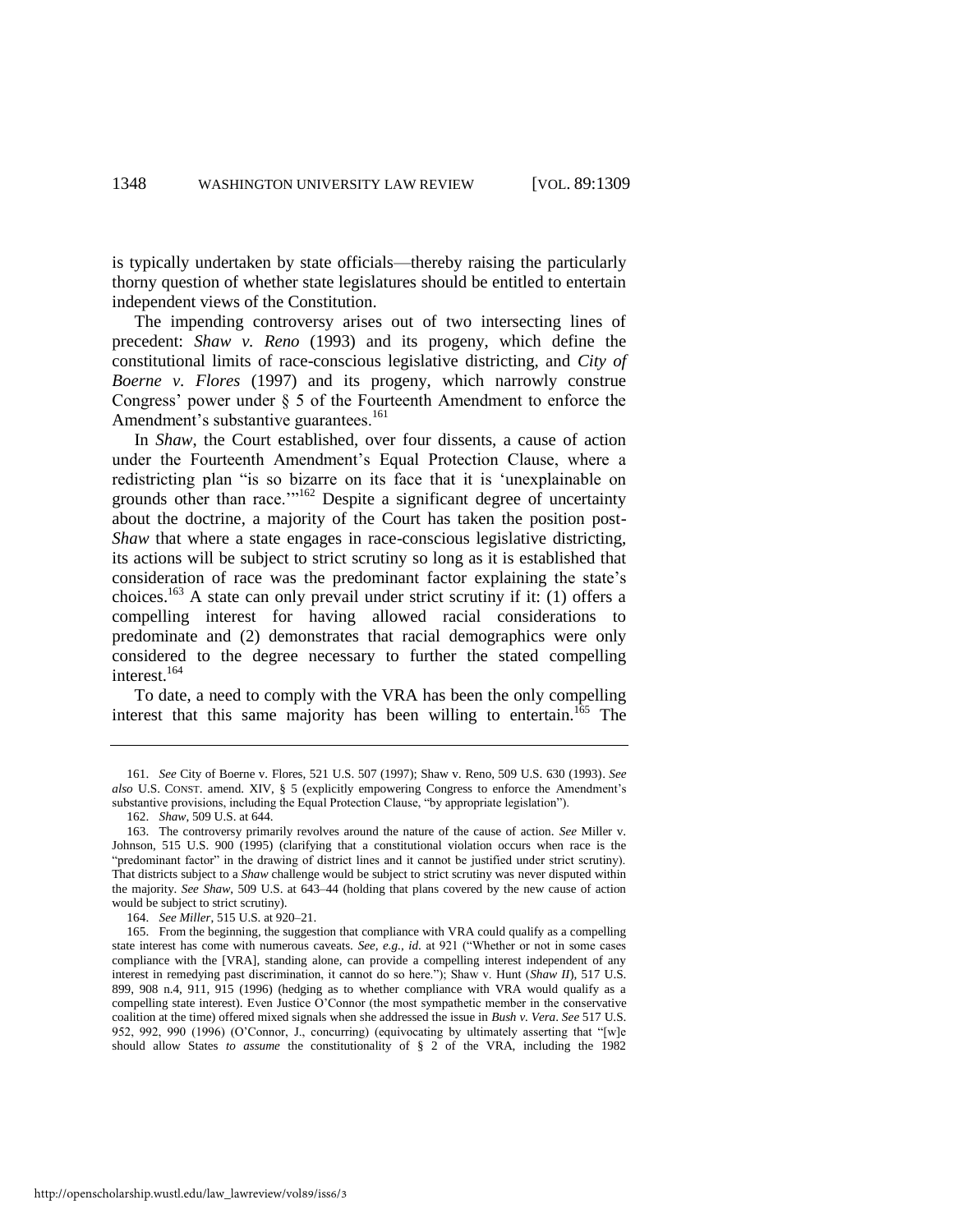constitutionality of the two central provisions of the VRA, however, is shrouded in doubt, in light of *Boerne*.

<span id="page-41-0"></span>In *Boerne*, the Court considered the constitutionality of the Religious Freedom Restoration Act, a law enacted by Congress to restore a judicial interpretation of the Free Exercise Clause that the Court had recently overturned.<sup>166</sup> The Court held the Act unconstitutional.<sup>167</sup> In doing so, the Court significantly narrowed the scope of Congress' § 5 powers, declaring that Congress "has been given the power 'to enforce,' not the power to determine what constitutes a constitutional violation.<sup>"168</sup> In particular, while Congress may enact "[l]egislation which deters or remedies constitutional violations . . . even if in the process it prohibits conduct which is not itself unconstitutional and intrudes into legislative spheres of autonomy previously reserved to the States,"<sup>169</sup> it may do so *only* where it is enforcing the Court's interpretation of the Fourteenth Amendment.<sup>170</sup> The decision, in other words, was also a clear statement of judicial supremacy, with the Court asserting exclusive and final interpretive authority over the Constitution.<sup>171</sup>

The congruence and proportionality test established to police Congress, in this regard, has proven very difficult to meet, and it is unlikely that the evidence of racial discrimination before Congress when it renewed either § 2 or § 5—the primary substantive provisions—of the VRA would survive a *Boerne* challenge.<sup>172</sup>

Section 5 requires certain covered jurisdictions—those that by various measures had suppressed electoral turnout between 1964 and 1972—to

amendments" even though the Court had only "assum[ed] but never directly address[ed] its constitutionality") (emphasis added).

<sup>166.</sup> *Boerne*, 521 U.S. at 512–15.

<sup>167.</sup> *Id*. at 511.

<sup>168</sup>*. Id*. at 519.

<sup>169.</sup> *Id*. at 518 (internal quotation marks and citation omitted).

<sup>170</sup>*. Id.* at 519 (rejecting "the suggestion that Congress has the power to decree the substance of the Fourteenth Amendment's restrictions on the States" because "Congress does not enforce a constitutional right by changing what the right is").

<sup>171.</sup> *Id.* at 545 ("Congress lacks the 'power to decree the *substance* of the Fourteenth Amendment's restrictions on the States.""); *see also id.* at 535-36. *Boerne* must be seen as extending *Cooper v. Aaron* (1958), which only involved supremacy over state officials' interpretations of the Fourteenth Amendment. Only Justice Breyer asserted that there was no need to reach this issue and expressed hesitation regarding the position. *See id*. at 566.

<sup>172.</sup> *Id.* at 520 ("There must be a congruence and proportionality between the injury to be prevented or remedied and the means adopted to that end."); *see, e.g.*, Bd. of Tr. of the Univ. of Ala. v. Garrett, 531 U.S. 356 (2001); United States v. Morrison, 529 U.S. 598 (2000); Kimel v Fla. Bd. of Regents, 528 U.S. 62 (2000); *but see* Nev. Dept. of Human Res. v. Hibbs, 538 U.S. 721 (2003).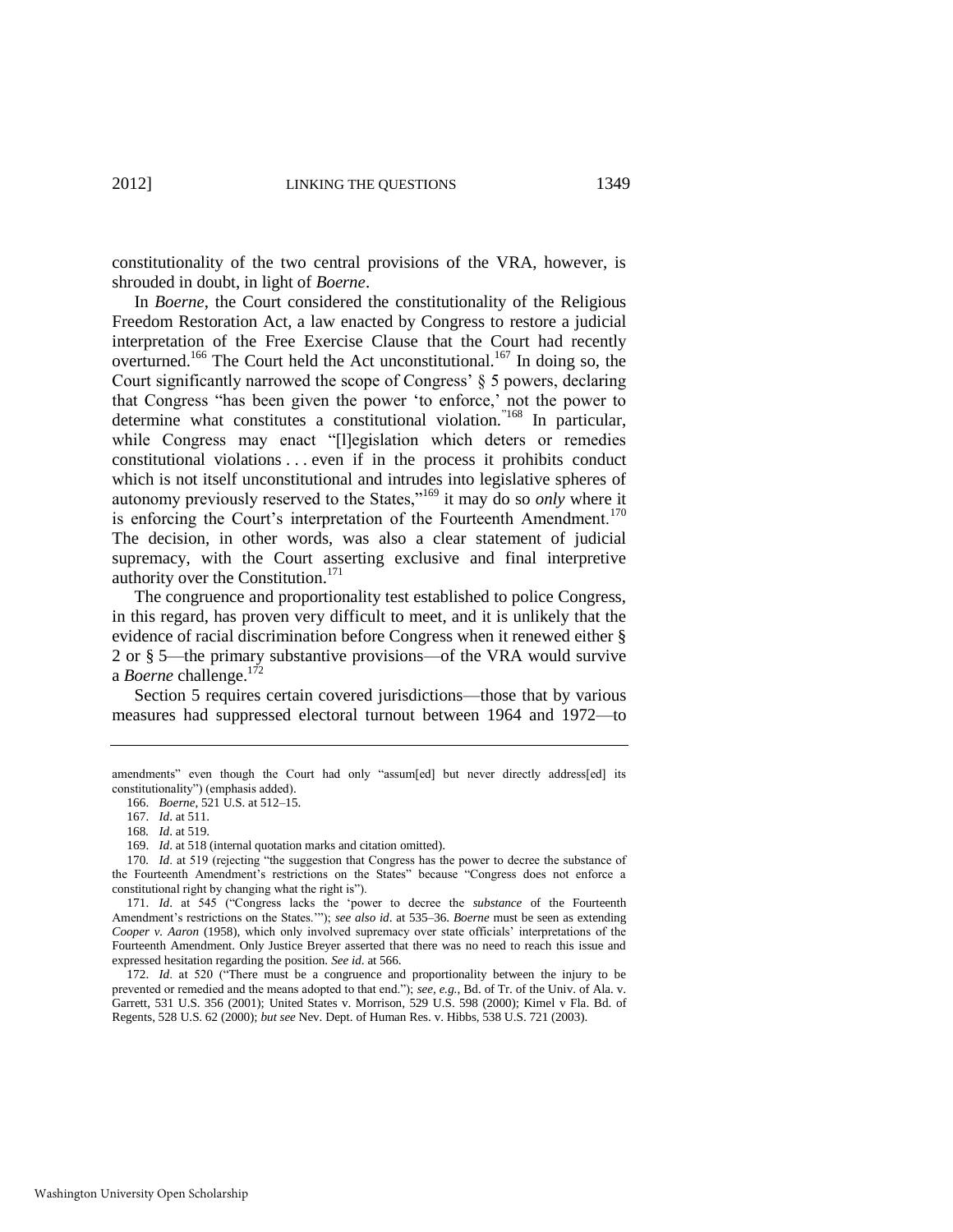seek preclearance for any changes related to voting.<sup>173</sup> Preclearance is only permissible where the change "does not have the purpose and will not have the effect of denying or abridging the right to vote on account of race or color."<sup>174</sup> The significant constitutional problem for  $\S$  5 is that the Court is unlikely to see the current provision, which was recently reenacted, as a lawful exercise of Congress' enforcement power. Under *Boerne*, § 5 is only constitutional if it was enacted to remedy racial discrimination that the Court would recognize as unconstitutional.<sup> $175$ </sup> The record of intentional discrimination against minority voters, *because of* their race, which Congress relied on in 2006 in reenacting § 5, is unlikely to seem robust to the Court.<sup>176</sup> Even if this hurdle could be cleared, the Court is unlikely to find that the record justifies either the scope of the intrusion or intruding on the sovereignty of the particular states covered.<sup>177</sup>

The constitutionality of  $\S 2$  is similarly vulnerable. Section 2 operates nationwide and forbids any "standard, practice, or procedure" that "results in a denial or abridgment of the right of any citizen of the United States to

<sup>173.</sup> Covered jurisdictions are defined by § 4 of the Act. *See* 42 U.S.C. § 1973b(b) (defining covered jurisdictions as ones that used a test or device as a prerequisite to voting and failed either to register or turn out 50 percent of eligible voters in the definitional years).

<sup>174.</sup> *Id*. § 1973a(c).

<sup>175.</sup> *See* Washington v. Davis, 426 U.S. 229, 239–42 (1976) (holding that evidence of a discriminatory purpose is required to prove an equal protection violation where the government action is otherwise facially neutral).

<sup>176.</sup> In 2009, the constitutionality of § 5 was presented to the Court. While it opted to decide the case on narrower statutory grounds given the unique and limited facts of the case, the Court strongly signaled openness to the constitutional challenge:

Some of the conditions that we relied upon in upholding this statutory scheme . . . have unquestionably improved. Things have changed in the South. Voter turnout and registration rates now approach parity. Blatantly discriminatory evasions of federal decrees are rare. And minority candidates hold office at unprecedented levels. These improvements are no doubt due in significant part to the Voting Rights Act itself, and stand as a monument to its success. Past success alone, however, is not adequate justification to retain the preclearance requirements. It may be that these improvements are insufficient and that conditions continue to warrant preclearance under the Act. But the Act imposes current burdens and must be justified by current needs.

*NAMUDNO*, 129 S. Ct. at 2511–12 (internal citations omitted)*.*

<sup>177.</sup> The Court explicitly questioned the coverage formula:

The evil that § 5 is meant to address *may no longer be concentrated in the jurisdictions singled out for preclearance*. The statute's coverage formula is based on data that is now more than 35 years old, and there is considerable evidence that it fails to account for current political conditions. For example, the racial gap in voter registration and turnout is lower in the States originally covered by § 5 than it is nationwide.

*See id*. at 2512; *accord* Nathaniel Persily, *The Promise and Pitfalls of the New Voting Rights Act*, 117 YALE L.J. 174, 208 (2007) ("The most one can say in defense of the [coverage] formula is that it is the best of the politically feasible alternatives or that changing the formula would . . . disrupt settled expectations.").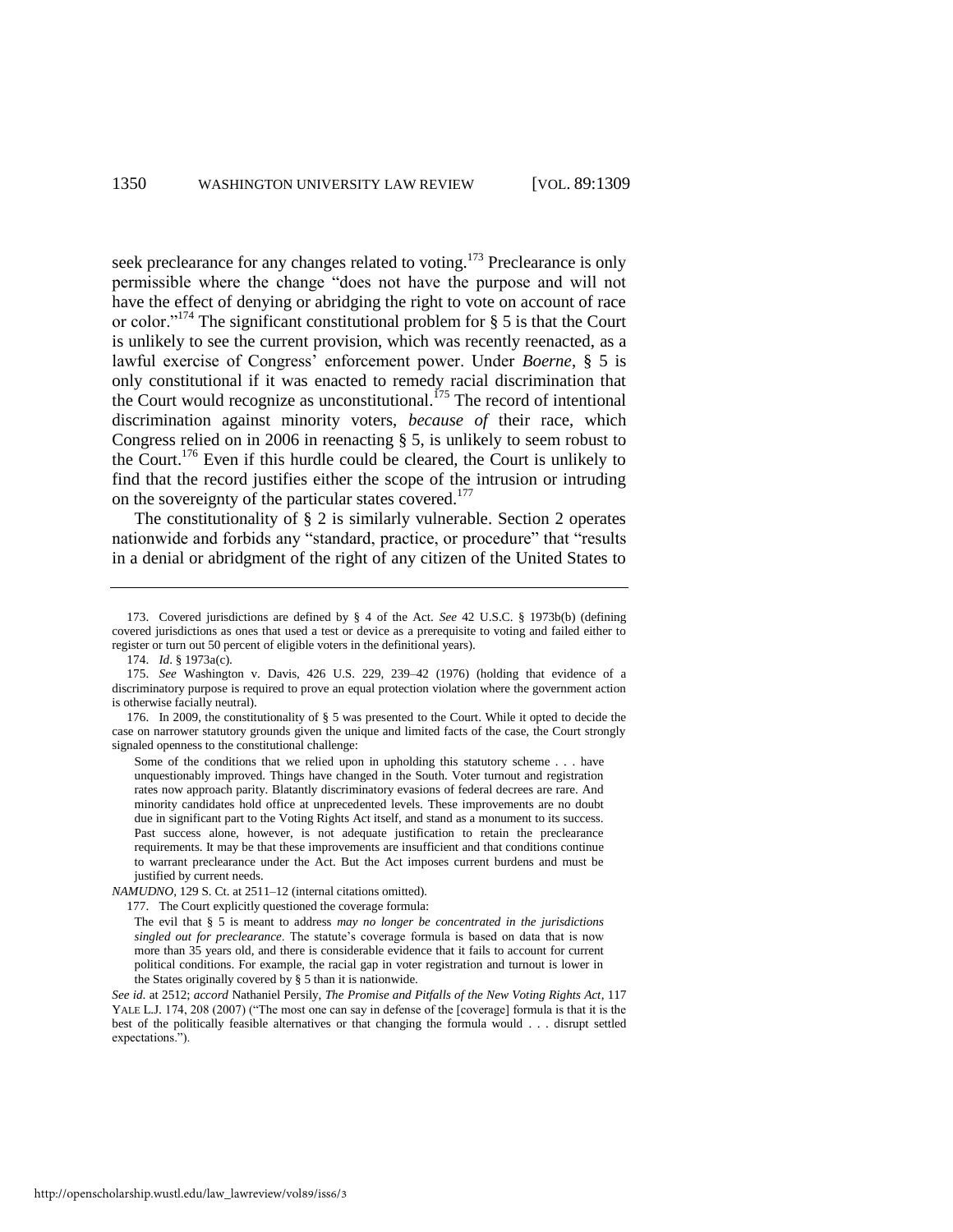vote on account of race or color."<sup>178</sup> Once again, it is unclear whether the record of intentional discrimination before Congress when it amended § 2 in 1982 would be considered sufficient to justify its remedial obligations or its national application.<sup>179</sup> Section 2 is additionally vulnerable because there is a good deal of (albeit ambiguous) evidence in the legislative record that Congress sought to reverse a recent Court decision.<sup>180</sup> The *Boerne* Court specifically rebuked Congress for debating the merits of its most recent religion case and articulating among the Act's purposes a desire to reestablish the Court's previous interpretation of the Free Exercise Clause.<sup>181</sup>

<span id="page-43-0"></span>Were the Supreme Court to strike down either or both of these core provisions of the VRA, there is a real risk that Congress and state legislatures would return to being as white as they were in  $1965$ <sup>182</sup>. This might give pause to the American public as well as our elected officials, who might wonder whether they should consent to the Court's having the final word on this particular issue after all.

The desire to revoke the default rule need not arise out of certainty that race-conscious districting is either constitutional or desirable.<sup>183</sup> Various

180. *See* Miss. Republican Exec. Comm. v. Brooks, 469 U.S. at 1010–11 (Rehnquist, J., dissenting). In particular, Congress expressed some concern about *City of Mobile v. Bolden*, 446 U.S. 55 (1980), a case that extended *Washington v. Davis*, 426 U.S. 229 (1976), to voting rights.

181. City of Boerne v. Flores, 521 U.S. 507, 515 (1997).

182. *See, e.g.*, Heather K. Gerken, *Race, Voting Rights, and the Genius of Justice Souter*, THE AMERICAN PROSPECT, May 1, 2009, *available at* http://prospect.org/cs/articles?article=race\_voting\_ rights\_and\_the\_genius\_of\_justice\_souter ("In a world of racial bloc voting, race-blind districting is simply a recipe for disempowering racial minorities.‖); Pamela S. Karlan, *Our Separatism? Voting Rights as an American Nationalities Policy*, 1995 U. CHI. LEGAL F. 83, 97 (1995) ("Without the Voting Rights Act and race-conscious districting, then, the complexion of the American legislative branches would be decidedly lighter, and in the Deep South would be virtually all white.").

183. Race-conscious districting is highly controversial, even among liberals, who recognize the tradeoff between facilitating descriptive representation and electing legislative bodies willing to pass the substantive agendas supported by a majority of minority voters. For a variety of views, compare Michael S. Kang, *Race and Democratic Contestation*, 117 YALE L.J. 734 (2008), *with* Pamela S. Karlan, *Loss and Redemption: Voting Rights at the Turn of a Century*, 50 VAND. L. REV. 291 (1997), *with* David Ian Lublin, *Race, Representation, and Redistricting*, *in* CLASSIFYING BY RACE 111 (Paul E.

<sup>178. 42</sup> U.S.C. § 1973(a).

<sup>179.</sup> *See* Ellen D. Katz, *Reinforcing Representation: Congressional Power to Enforce the Fourteenth and Fifteenth Amendments in the Rehnquist and Waite Courts*, 101 MICH. L. REV. 2341, 2346 (2003) (noting that "the constitutionality of section 2 of the Voting Rights Act is currently an open question‖); Luke P. McLoughlin, *Section 2 of the Voting Rights Act and* City of Boerne*: The Continuity, Proximity, and Trajectory of Vote-Dilution Standards*, 31 VT. L. REV. 39, 43 (2006) (noting that there has not been "a direct *City of Boerne* challenge to section 2"). Lower courts have uniformly upheld the amended § 2 against constitutional attack. *See, e.g.*, United States v. Blaine Cnty., Mont., 363 F.3d 897 (9th Cir. 2004) (affirming on the basis of the Court's summary affirmance in *Miss. Republican Exec. Comm. v. Brooks*, 469 U.S. 1002 (1984)). *See* Bush v. Vera, 517 U.S. 952, 1034–35 (Stevens, J., dissenting) (clearly summarizing the controversy).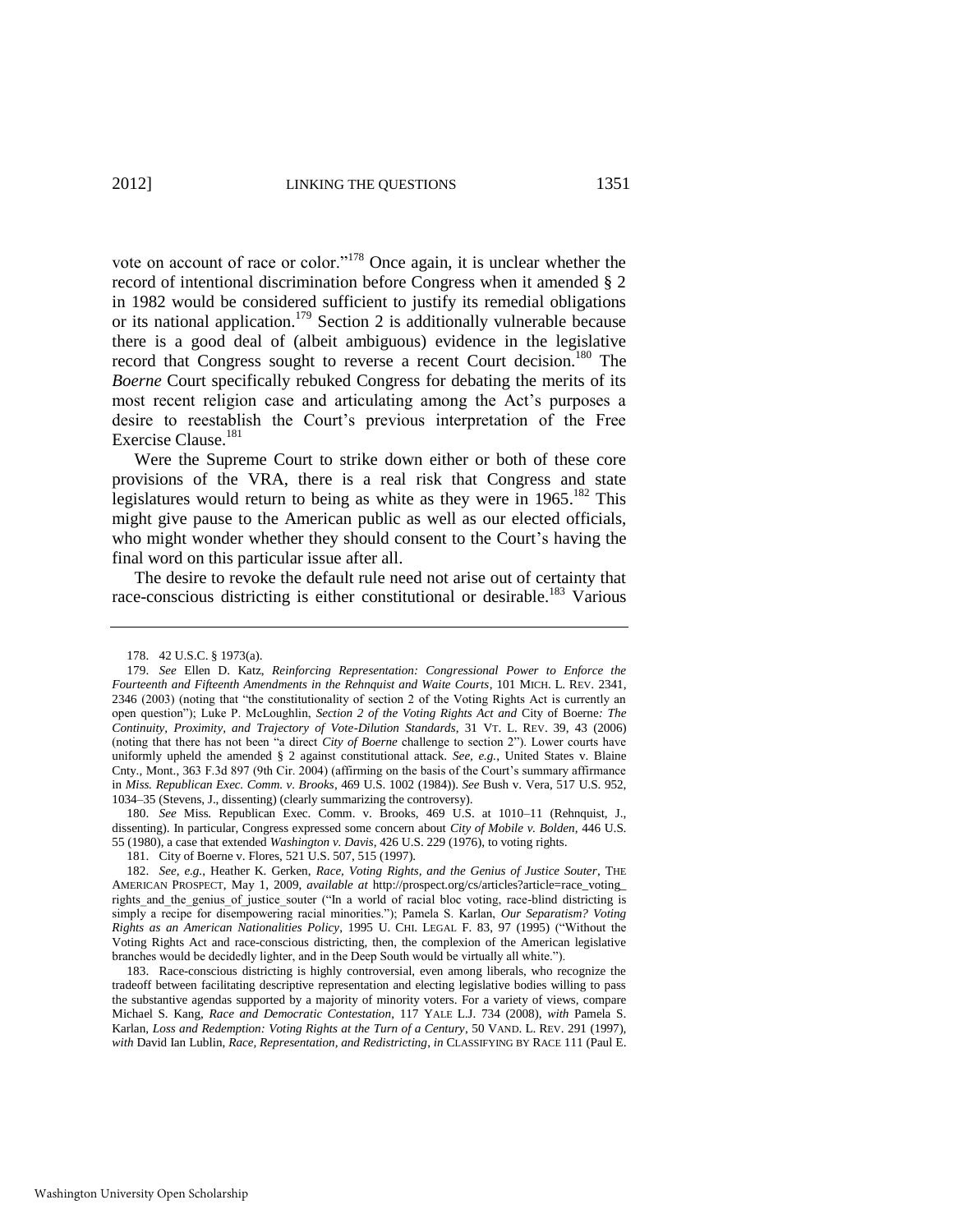actors might simply believe that the question of whether the Constitution constrains our ability to address the continued salience of race in America, as we create our representative institutions, is one that would benefit from wider constitutional and political debate.

Our question is whether it would be appropriate to revoke the default rule of supremacy. For the purposes of the framework set out in Part III, the key line of cases to review are those in which the Court has addressed the question of whether the Equal Protection Clause prohibits affirmative action, defined broadly as race-conscious programs designed to alleviate or remedy disadvantages experienced by racial minorities whatever their cause (i.e., present state action, past state action, or private preference).<sup>184</sup> This is because *Shaw* is an outgrowth of that line of precedent.<sup>185</sup>

Since 1977, when the Court first confronted the question of the degree to which the Constitution constrains the government's ability to remedy racial inequality through race-conscious policies, it has issued eighteen decisions on the merits, in the contexts of voting, employment, government contracts, and education.<sup>186</sup> All of these cases involved

185. *See* T. Alexander Aleinikoff & Samuel Issacharoff, *Race and Redistricting: Drawing Constitutional Lines after* Shaw v. Reno, 92 MICH. L. REV. 588, 650 (1993) (noting that ―*Shaw* follows its doctrinal progenitors, most notably *Bakke*"). Although the Fifteenth Amendment explicitly prohibits disenfranchisement on the basis of race, it does not address second-order questions of political representation, such as the structuring of legislative districts, and the Supreme Court has decided to use the Fourteenth Amendment's Equal Protection Clause as the basis of its jurisprudence in this area. *But see* Gomillion v. Lightfoot, 364 U.S. 339 (1960) (finding racial gerrymander in question constituted a violation of the Fifteenth Amendment).

186. United Jewish Orgs. of Williamsburg v. Carey, 430 U.S. 144 (1977) (voting); Regents of the Univ. of Cal. v. Bakke, 438 U.S. 265 (1978) (education); Fullilove v. Klutznick, 448 U.S. 448 (1980) (government contracts); Wygant v. Jackson Bd. of Educ., 476 U.S. 267 (1986) (employment); Local 28 of the Sheet Metal Workers' Int'l Ass'n v. EEOC, 478 U.S. 421 (1986) (employment); United States v. Paradise, 480 U.S. 149 (1987) (employment); City of Richmond v. J.A. Croson Co., 488 U.S. 469 (1989) (government contracts); Metro Broad., Inc. v. FCC, 497 U.S. 547 (1990) *overruled*, *in part*, *by* Adarand Constructors, Inc. v. Pena, 515 U.S. at 227 (licensing); Shaw v. Reno, 509 U.S. 630 (1993) (voting); Adarand Constructors, Inc. v. Pena, 515 U.S. 200 (1995) (government contracting); Miller v. Johnson, 515 U.S. 900 (1995) (voting); *Shaw II*, 517 U.S. 899 (1996) (voting); Bush v. Vera, 517 U.S. 952 (1996) (voting); Hunt v. Cromartie (*Shaw III*), 526 U.S. 541 (1999) (voting); Easley v. Cromartie (*Shaw IV*), 532 U.S. 234 (2001) (voting); Gratz v. Bollinger, 539 U.S. 244 (2003) (eduation); Grutter v. Bollinger, 539 U.S. 306 (2003) (education); Parents Involved in Cmty. Schs. v. Seattle Sch. Dist. No.1, 551 U.S. 701 (2007) (education). Excluded from this list are cases where the

Petersen ed., 1995). *See also* Bernard Grofman & Lisa Handley, *1990s Issues in Voting Rights*, 65 MISS. L.J. 205 (1995).

<sup>184.</sup> To clarify, for purposes of this Article, it is the foundation of the Court's views about raceconscious districting and the Equal Protection Clause that is being studied. This is a separate question from the foundation of its views about whether the Equal Protection Clause only prohibits intentional racial discrimination on which its ultimate views on the constitutionality of the VRA partially depend. That said, this entire Article challenges the Supreme Court's understanding of judicial supremacy, articulated in *Boerne*, and as such may have some bearing on the appropriateness of holding the VRA unconstitutional pursuant to the currently accepted narrow interpretation of Congress's § 5 power.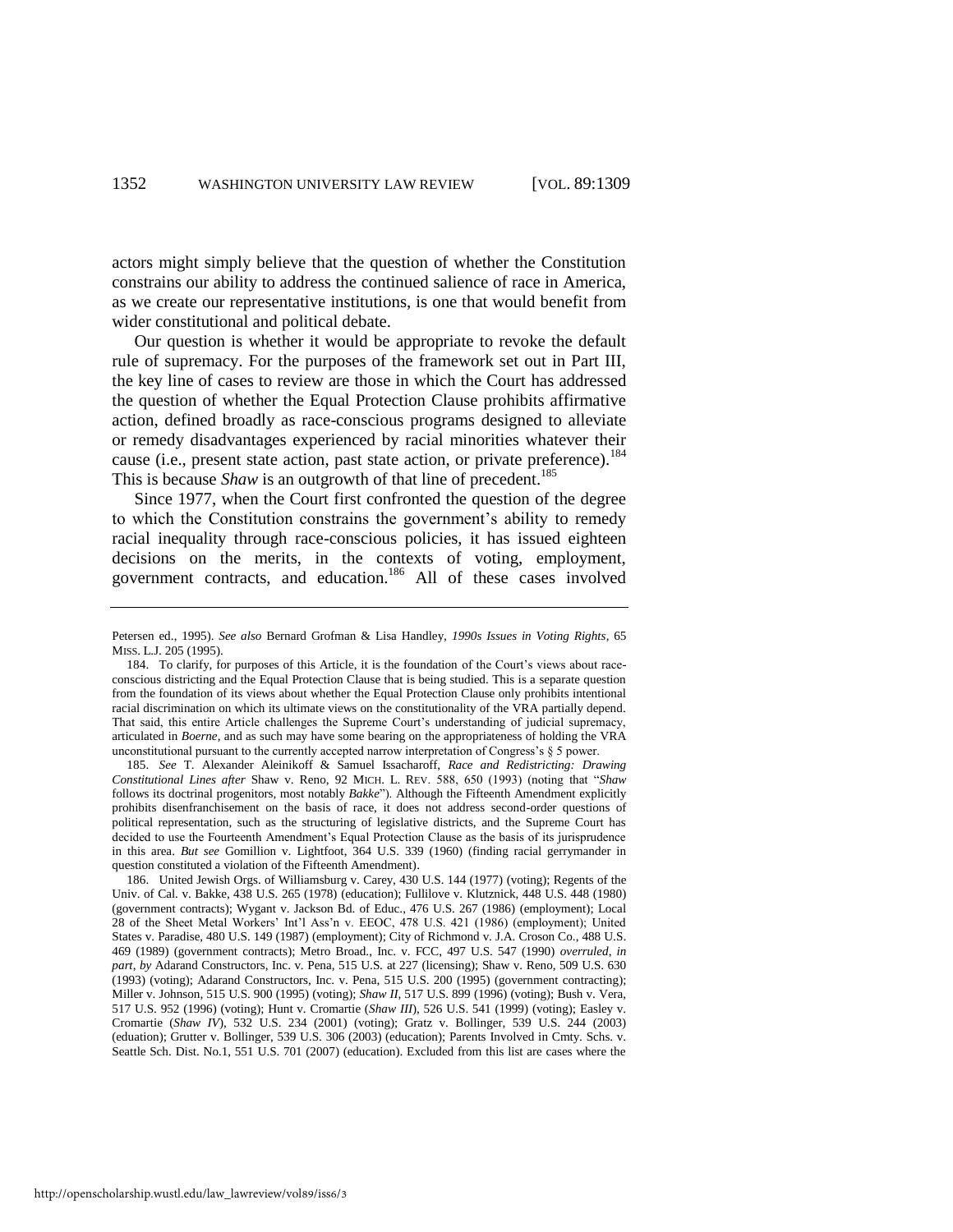challenges to race-conscious remedial policies, and in each, the Court wrestled with "the proper meaning of the Equal Protection Clause" in some way.<sup>187</sup>

These eighteen cases have produced a total of eighty-six opinions. Only one was decided unanimously, although even there the Court fractured in its reasoning.<sup>188</sup> Twelve of these decisions (or 67 percent) were decided five to four.<sup>189</sup> By way of comparison, 24 percent of the Court's decisions involving constitutional questions during this period were decided five to four.<sup>190</sup>

Divisions regarding constitutional meaning run deep and confusion is rampant. It is not uncommon for both the majority and the dissent to be fractured—with Justices signing onto only some parts of the primary majority or dissent or writing separately. These are not cases in which the Court agrees about core constitutional values but disagrees about how to apply them or cases where it has settled on an unworkable doctrinal test.

<span id="page-45-0"></span>Although the most common modality of argument in this set of cases is doctrinal, the volume of precedent invoked appears to be inversely related to its ability to determine the outcome.<sup>191</sup> This was all too apparent in the

191. Each of these opinions was read, analyzed, and coded according to Bobbitt's six modalities. Every decision, frequently every opinion within a decision, involved multiple paragraphs of doctrinal analysis. Nondoctrinal forms of argument that appeared with case citations were coded as both.

issue was found to be moot, the plaintiffs were found to lack standing or in which certiorari was denied over dissent. *See, e.g.*, DeFunis v Odegaard, 416 U.S. 312 (1974) (dismissed on grounds of mootness) (education); Tex. v. Lesage, 528 U.S. 18, 22 (1999) (per curiam) (upholding district court's grant of summary judgment where the individual student's alleged discrimination claim was not viable on the facts). Additionally, *Morton v Mancari*, 417 U.S. 535 (1974), was also excluded given the Court's emphasis on the special constitutional powers conferred on Congress with respect to regulating Indian tribes and its determination that the classification was not racial insofar as the preference was for members of federally recognized tribes. 417 U.S. at 454–55.

<sup>187.</sup> *Bakke*, 438 U.S. at 355 (Brennan, J.) (beginning his analysis by declaring that "the position that such factors [including color or creed] must be ‗constitutionally an irrelevance,' summed up by the shorthand phrase ‗[o]ur Constitution is colorblind' has never been adopted by this Court *as the proper meaning of the Equal Protection Clause*‖) (emphasis added) (internal citations omitted). In the areas of education and employment, affirmative action takes the form of explicit racial classifications. In the context of legislative districting, the statutes are formally neutral but are designed to create majority-minority districts and thus are race-conscious. *See, e.g.*, *Shaw*, 509 U.S. at 643.

<sup>188.</sup> That decision was *Shaw III*, in which the Court held that the district court's grant of summary judgment was inappropriate because factual questions remained as to the motivation of the legislature. *Shaw III*, 526 U.S. at 553. *Shaw III*, like *Shaw IV*, arguably should have been excluded from the sample; however, I decided to err on the side of inclusion, because the divisions on the Court in these two cases were a product of each wing's desire to reify a particular reading of *Shaw*. The fight over constitutional meaning is now fought through competing characterizations of precedent.

<sup>189.</sup> Among the seven cases relating to voting, all have involved race-conscious legislative districting. Five were decided five to four; one was decided seven to one; and one was unanimous.

<sup>190.</sup> *See* Spaeth, *supra* note [128](#page-30-0) (showing that, between 1977–2009, 24 percent of Supreme Court decisions involving a constitutional question were split five to four).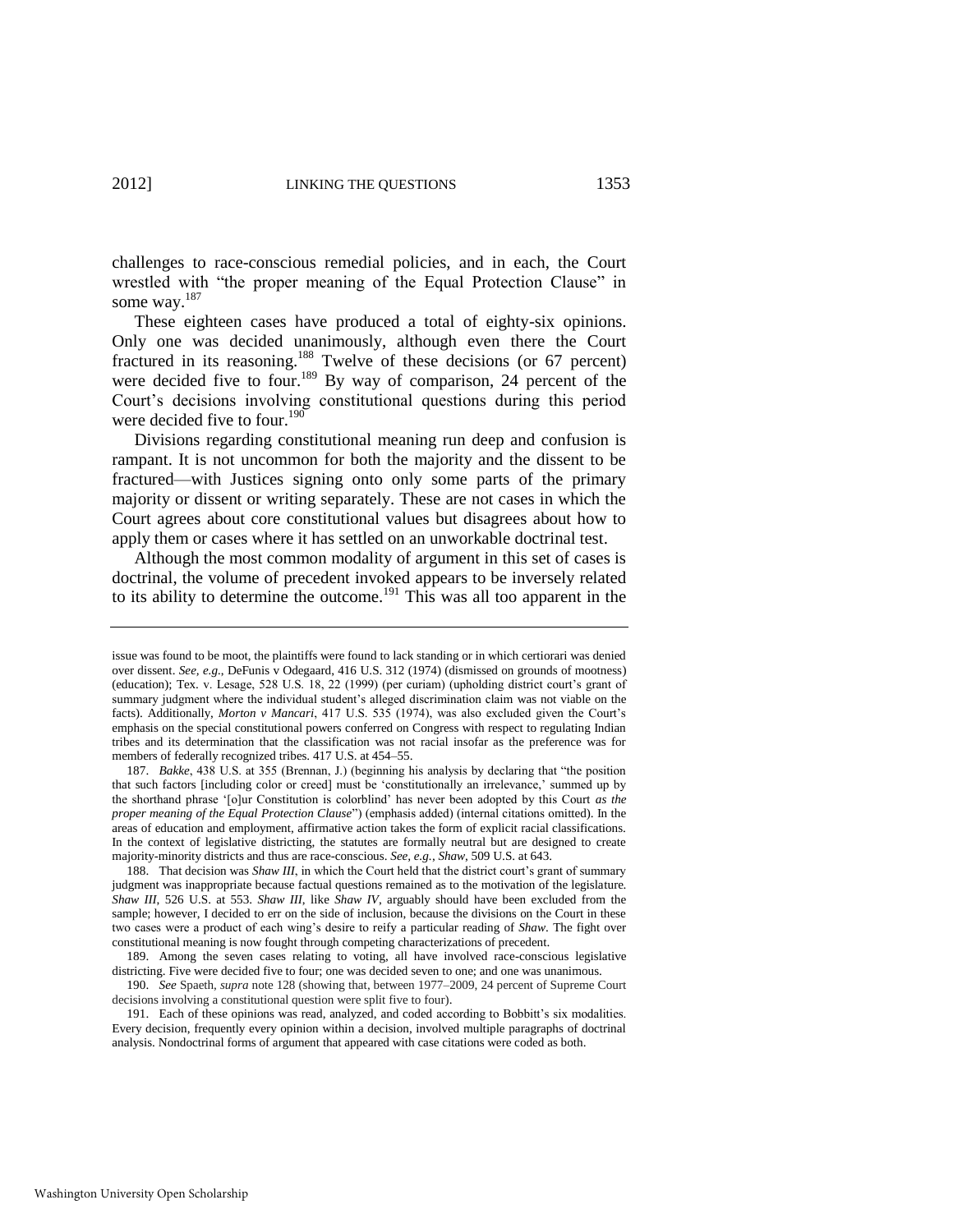Court's most recent affirmative action decision, *Parents Involved in Community Schools v. Seattle School District No. 1* (2007), in which the Justices split over the appropriate level of scrutiny. For one side, Justice Breyer chastised, "[N]o case—not *Adarand, Gratz, Grutter*, or any other—has ever held that the test of 'strict scrutiny' means that all racial classifications—no matter whether they seek to include or exclude—must in practice be treated the same."<sup>192</sup> Chief Justice Roberts responded that the Court's precedent clearly required all racial classifications to be subject to a uniform strict scrutiny standard.<sup>193</sup> Justice Kennedy, however, refused to join this part of Roberts' opinion.<sup>194</sup> This fight over the appropriate level of scrutiny first surfaced thirty years earlier in *Bakke*, 195 and the persistence of the disagreement had been foreshadowed in *Grutter v. Bollinger* (2003).<sup>196</sup>

Profound disagreement about the import of prior precedent runs through the eighteen cases. In *United Jewish Organizations of Williamsburg v*. *Carey* (1977), the first of these cases, the Justices fought over the true meaning of *Gomillion v. Lightfoot* (1960).<sup>197</sup> A year later, in *Bakke*, the fight was over the true meaning of *United States v. Carolene Products Co.* (1938).<sup>198</sup> In *Parents Involved*, the Justices were also at odds

193. *Id*. at 741–43 (plurality) (Roberts, C.J.).

194. *Id*. at 707 (noting Justice Kennedy did not sign on to Part III.C, the plurality's discussion of the standard of review); *see also id*. at 787–88 (Kennedy, J., concurring) (articulating disagreements with the plurality's perspectives).

195. Regents of the Univ. of Cal. v. Bakke, 438 U.S. 265, 287–91, 300–05, 356–62 (in which the parties asked the Court to choose between strict scrutiny and rational basis review and four Justices adopted intermediate scrutiny while Justice Powell argued for strict scrutiny).

196. Grutter v. Bollinger, 539 U.S. 306, 346 n\* (2003) (Ginsburg, J., concurring) (noting that the case "[did] not require the Court to revisit whether all governmental classifications by race, whether designed to benefit or to burden a historically disadvantaged group, should be subject to the same standard of judicial review" and indicating that there might be additional state interests that "rank as sufficiently important to justify a race-conscious government program").

197. *Compare* 430 U.S. 144, 165 (1977) (White, J.) (noting that unlike in *Gomillion* and other similar cases "there was no fencing out of the white population from participation in the political process"), with id. at 181 (Burger, C.J., dissenting) (arguing that the case should be controlled by *Gomillion* which stood for the proposition "that [the] drawing of political boundary lines with the sole, explicit objective of reaching a predetermined racial result cannot ordinarily be squared with the Constitution").

198. *Compare* 438 U.S. 265, 290 (1978) (plurality) (Powell, J.) (arguing that footnote 4 of *United States v. Carolene Prods. Co.*, "has never been invoked in our decisions as a prerequisite to subjecting racial or ethnic distinctions to strict scrutiny" (citing United States v. Carolene Prods. Co, 304 U.S. 144, 152 n.4 (1938)), *with id*. at 357 (arguing that strict scrutiny is not the appropriate level of scrutiny

<sup>192. 551</sup> U.S. 701, 832 (2007) (Breyer, J., dissenting). Breyer continued: "Indeed, in its more recent opinions, the Court recognized that the 'fundamental purpose' of strict scrutiny review is to ‗take relevant differences' between ‗fundamentally different situations . . . into account.' . . . That is, it is *not* in all circumstances 'strict in theory, but fatal in fact.'" Id. at 832-33 (quoting Adarand Constructors, Inc. v. Pena, 515 U.S. 200, 228, 237 (1995)).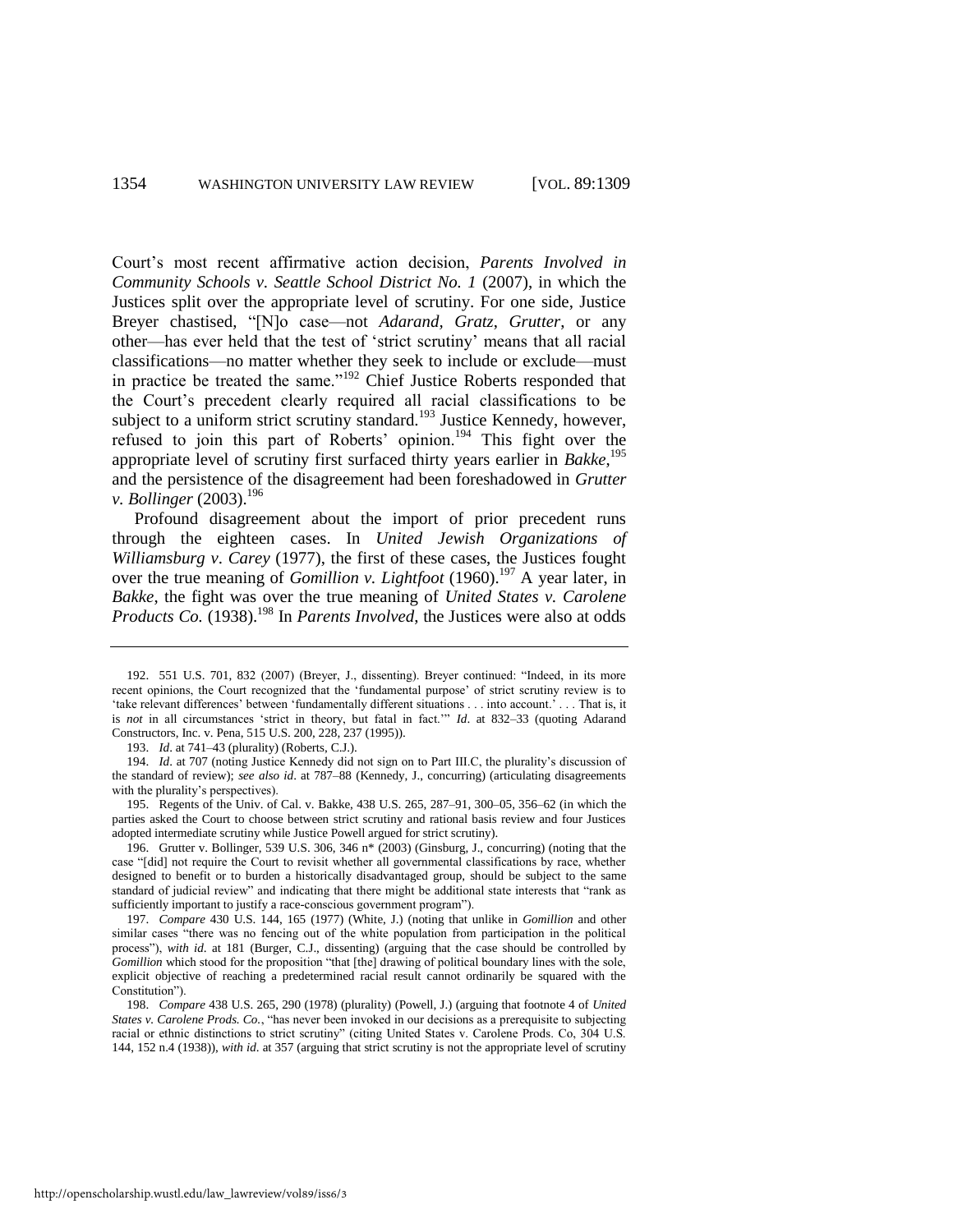over the true meaning of *Brown* and the subsequent school desegregation cases.<sup>199</sup>

Doctrine completely fails to serve its purpose of stabilizing meaning despite being the most frequent modality of constitutional interpretation in these cases.<sup>200</sup> Justice Stevens implicitly acknowledged this in his separate dissent in *Parents Involved* when he stated that the Court's "only justification for refusing to acknowledge the obvious importance of [the] difference" between racial classifications that impose burdens in order to stigmatize and exclude and those that do not "*is the citation of a few recent opinions*—*none of which even approached unanimity*—grandly proclaiming that all racial classifications must be analyzed under 'strict scrutiny."<sup>201</sup>

The three remaining modalities of constitutional interpretation for which the Justices are uniquely competent (textual, historical, and structural) are relatively infrequently invoked. They have not been the primary source of division on the Court.

Textual arguments are surprisingly infrequent.<sup>202</sup> The most extensive textual arguments were offered by Justice Powell's separate opinion in *Bakke*, in which he quoted the text of the Fourteenth Amendment to demonstrate that the rights it establishes are individual rights and thus ―cannot mean one thing when applied to one individual and something else when applied to a person of another color."<sup>203</sup> In doing so, he

*Id*.

200. *Cf*. Citizens United v. FEC, 130 S. Ct. 876, 921–22 (2010) (Roberts, C.J., concurring) (noting that precedent is a valuable means of interpreting the Constitution only to the degree that it has the "ability to contribute to the stable and orderly development of the law").

because whites do not suffer "any of the 'traditional indicia of suspectness'" identified in *Carolene Prods. Co.*).

<sup>199.</sup> *Compare* 551 U.S. at 747 (Roberts, C.J.) (arguing that the majority's position was faithful to the NAACP's primary contention in *Brown* ""that no state has any authority under the equal protection clause of the Fourteenth Amendment to use race as a factor in affording educational opportunities among its citizens") (quoting Transcript of Oral Argument at 7, Brown v. Board of Education of Topeka, 347 U.S. 483 (1954)), *with id*. at 798–99 (Stevens, J., dissenting). Justice Stevens stated:

There is a cruel irony in THE CHIEF JUSTICE's reliance on our decision in *Brown v. Board of Education*. . . . THE CHIEF JUSTICE fails to note that it was only black school children who were so ordered; indeed, the history books do not tell stories of white children struggling to attend black schools. In this and other ways, THE CHIEF JUSTICE rewrites the history of one of this Court's most important decisions.

<sup>201. 551</sup> U.S. at 799–800 (Stevens, J., dissenting) (emphasis added).

<sup>202.</sup> While every decision involved a doctrinal argument, just under half of the decisions involved any textual discussion. This was frequently in only one opinion. Even this statement overestimates the prevalence of textual arguments since where they were present, they were extremely brief. *See supra* note [191 \(](#page-45-0)describing coding process).

<sup>203. 438</sup> U.S. at 289–90. The textual argument appears in a single paragraph with two subsequent references to it brought up while responding to competing interpretations. The argument was offered to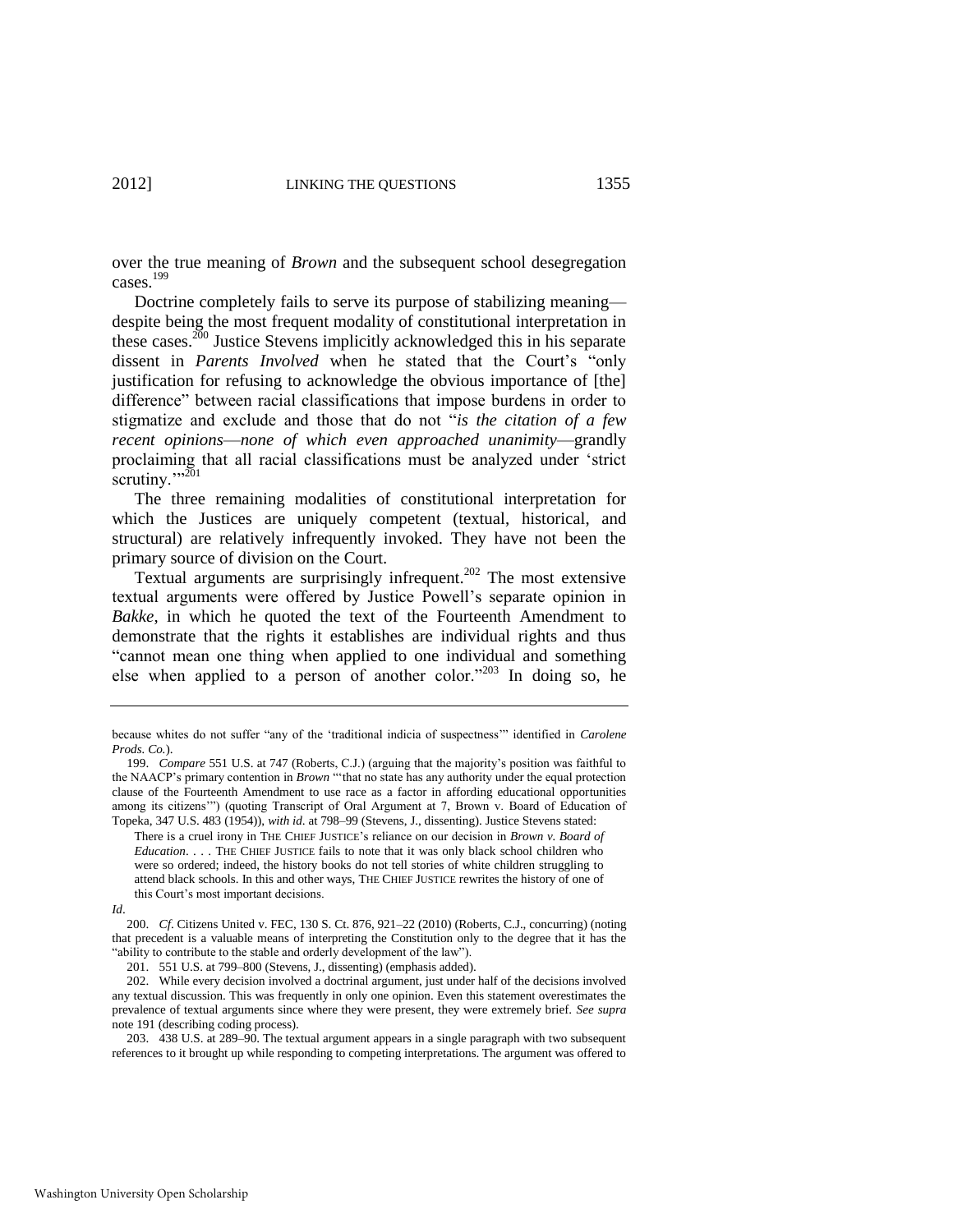emphasized that the text of the Amendment makes no "reference to color, ethnic origin, or condition of prior servitude.<sup>2204</sup> The other opinions in the decision did not respond in the textual modality. Powell's textual argument has occasionally been replicated in subsequent cases.<sup>205</sup>

The infrequent resort to a textual modality can be explained by the fact that the Equal Protection Clause states only: "nor shall any State . . . deny to any person within its jurisdiction the equal protection of the laws.<sup> $206$ </sup> It thus provides little guidance, especially when the question is narrowed to, for example, whether the Fourteenth Amendment constrains a state from considering the salience of race in politics when it creates its representative institutions.

While the historical modality is invoked more frequently, little weight has been placed on it.<sup>207</sup> Even the Justices who are theoretically committed to originalism only rarely make use of the historical arguments. Justice Thomas devoted a single footnote in *Parents Involved* to respond to the available historical evidence.<sup>208</sup>

This is likely because the legislative history of the Fourteenth Amendment is sparse on the import of its substantive provisions,<sup>209</sup> and we know virtually nothing about the views of the ratifiers.<sup>210</sup> To the degree that there is any evidence regarding the original understanding of the constitutionality of race-conscious remedial state action, the evidence is

diffuse the objection that "the Framers of the Fourteenth Amendment conceived of its primary function as bridging the vast distance between members of the Negro race and the white 'majority.' *Id*. at 293.

<sup>204.</sup> *Id*. at 293.

<sup>205.</sup> *See, e.g.*, Grutter v. Bollinger, 539 U.S. 306, 326 (2003) (O'Connor, J.) (restating Powell's textual argument).

<sup>206.</sup> U.S. CONST. amend. XIV, § 1.

<sup>207.</sup> *See, e.g.*, Regents of the Univ. of Cal. v. Bakke, 438 U.S. 265, 396–98 (1978) (Marshall, J., concurring) (reviewing the history of the Fourteenth Amendment). Just over half of the decisions include arguments in the historical modality. *See supra* not[e 191](#page-45-0) (describing coding process).

<sup>208.</sup> Parents Involved in Cmty. Schs. v. Seattle Sch. Dist. No. 1, 551 U.S. 701, 772 n.18 (2007) (Thomas, J., concurring) (arguing that race-based measures in Reconstruction were consistent with his view of the Constitution insofar as they were enacted "to remedy state-enforced slavery").

<sup>209.</sup> *See, e.g.*, Michael W. McConnell, *Originalism and the Desegregation Decisions*, 81 VA. L. REV. 947, 957 (1995) ("The legislative history of the Fourteenth Amendment contains surprisingly little discussion of the meaning of the substantive provisions of Section One, with respect to segregation or anything else."). In fact, the only thing that is clear from the legislative history of the Fourteenth Amendment is that no one (framers and ratifiers) intended it to grant African-Americans political rights. *Id*. at 1024 (explaining that the Fourteenth Amendment was intended to confer on former slaves "such civil rights as the right to contract, own property, and sue, but not political rights such as the right to vote, hold office, or serve on a jury").

<sup>210.</sup> *See* Klarman, Brown*, Originalism, and Constitutional Theory*, *supra* note [131,](#page-31-0) at 1921 (―Unfortunately for an originalist approach to the Fourteenth Amendment, one authoritative source of original understanding—the ratifying state legislatures—is also a source concerning which little information is available, because of the general absence of extensive recorded debates.").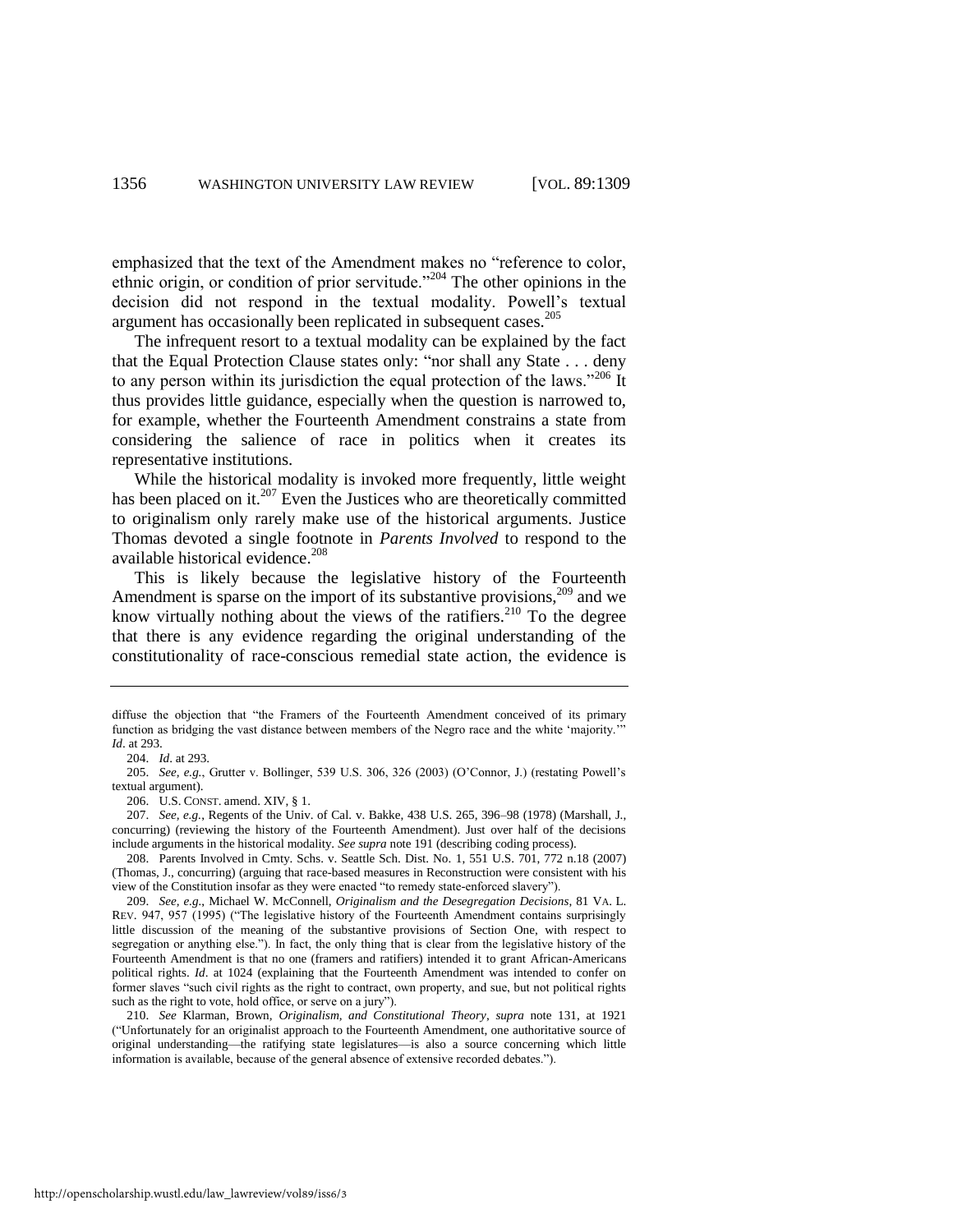from legislative actions taken by the Republican-dominated Congress during Reconstruction and likely supports such programs.<sup>211</sup>

As an aside, the close analysis of these cases reveals a broader scope to the historical modality than Bobbitt describes. In several opinions, written by a range of Justices, it was the history of race relations, from Reconstruction to Jim Crow to *Brown* that was invoked to settle constitutional meaning. For example, in *Bakke*, Justice Marshall explored at great length the history of racial oppression, emphasizing the Court's complicity in that history both before and after the Civil War, as part of his constitutional interpretation.<sup>212</sup> Perhaps more surprisingly, in *Parents Involved*, Justice Thomas justified his colorblind interpretation of the Constitution, in part, by reference to the NAACP's aspirations in *Brown*:

<span id="page-49-0"></span>Most of the dissent's criticism of today's result can be traced to its rejection of the color-blind Constitution. . . . But I am quite comfortable in the company I keep. My view of the Constitution is Justice Harlan's view in *Plessy .* . . . And my view was the rallying cry for the lawyers who litigated *Brown*. 213

While these were not classic instances of the historical modality, they were all arguments where history was invoked to settle ambiguity.

In less than a handful of cases were structural considerations even raised. The only case with an extensive structural argument was *Adarand Constructors, Inc. v. Pena* (1995), which involved a challenge to a federal statute and thus the question of whether Congress, a co-equal branch of

<sup>211.</sup> *Compare* Jed Rubenfeld, *Affirmative Action*, 107 YALE L.J. 427, 430–31 (1997) (noting that the Thirty-Ninth Congress, the same Congress that passed the Fourteenth Amendment and sent it to the states for ratification, passed several race-conscious statutes, including one appropriating money for "the relief of destitute *colored* women and children") (emphasis in original) (citing Act of July 28, 1866, ch. 296, 14 Stat. 310 at 317), *and* Eric Schnapper, *Affirmative Action and the Legislative History of the Fourteenth Amendment*, 71 VA. L. REV. 753, 759 (1985) (using, *inter alia*, the legislative history of the passage of the Freedmen's Bureau, as evidence that the framers of the Fourteenth Amendment countenanced the constitutionality of race-conscious affirmative action programs), *with* Paul Moreno, *Racial Classifications and the Reconstruction Legislation*, 61 J. S. HIST. 271, 273 (1995) (arguing that ―the evolution of Reconstruction policy, from the Freedmen's Bureau to the Fourteenth Amendment, was guided by a central principle—to prohibit discrimination based on color" and that this is evident in the race-neutral language in which remedial statutes were passed).

<sup>212. 438</sup> U.S. 265, 387–94 (1978) (Marshall, J., concurring in part); *see also id*. at 291–92 (Powell, J.,) (recounting the history of how "[t]he Equal Protection Clause . . . was 'virtually strangled in infancy by post-civil-war judicial reactionism"); *id.* at 326 (Brennan, J., concurring in part and dissenting in part) (recounting how long it took for the nation to establish "the principle that 'all Men are created equal"").

<sup>213. 551</sup> U.S. at 772 (Thomas, J., concurring).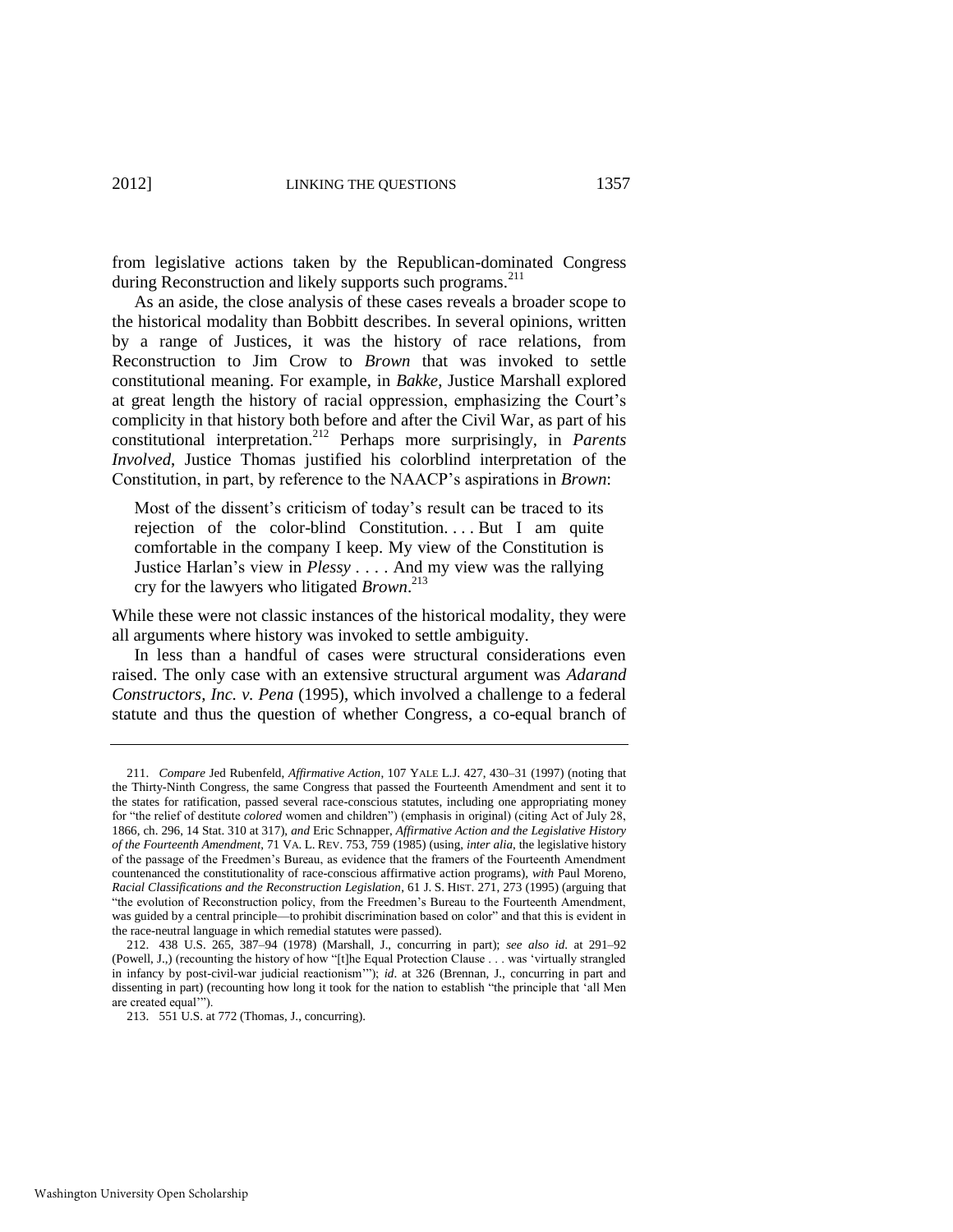government, deserved special deference in light of the explicit remedial powers granted to it by  $\S$  5 of the Fourteenth Amendment.<sup>21</sup>

Ultimately, the competing interpretations on the Court derive from differing assessments of the consequences of one interpretation over another (arguments in the prudential mode).<sup>215</sup> In offering these assessments, the Justices frequently suggest that the Constitution must be interpreted in line with the nation's fundamental ethical commitments (arguments in the ethical mode).<sup>216</sup> It is the prudential and ethical modalities that, in the last instance, determine the (contending and multiple) interpretive conclusions reached.

While all the Justices aspire to a nation "in which race no longer matters," $217$  they differ in their assessments of the best means to that end.<sup>218</sup> Some Justices are wary of race consciousness because they believe that a range of negative consequences will result if the government is allowed to distinguish between its citizens based on race.<sup>219</sup> These Justices frequently rehearse the concerns originally identified by Justice Brennan

<sup>214.</sup> *Compare* Adarand Constructors, Inc. v. Pena, 515 U.S. 200, 228, 230 (1995) (O'Connor, J.) (―[R]equiring that Congress, like the States, enact racial classifications only when doing so is necessary to further a 'compelling interest' does not contravene any principle of appropriate respect for a coequal branch of the Government."), *with id.* at 252 (Stevens, J., dissenting) (arguing that the States and Congress are not similar with respect to equal protection both because "Congress, unlike any State or political subdivision, has a specific constitutional mandate to enforce the dictates of the Fourteenth Amendment" and because it represents the entire nation) (quoting City of Richmond v. J. A. Croson 488 U.S. 469, 490 (1989) (O'Connor, J.)).

<sup>215.</sup> Extensive prudential arguments appear in about 89% of these cases, appearing in multiple opinions. *See supra* not[e 191 \(](#page-45-0)describing coding process).

<sup>216.</sup> Ethical commitments are invoked in about 78 percent of the cases, appearing in multiple opinions. Most often, they are invoked in a few sentences in combination with a policy argument. *See supra* not[e 191](#page-45-0) (describing coding process).

<sup>217.</sup> *See, e.g.*, Shaw v. Hunt, 509 U.S. 630, 657 (1993) (O'Connor, J.); *see also* Parents Involved in Cmty. Schs. v. Seattle Sch. Dist. No.1, 551 U.S. 701, 787 (2007) (Kennedy, J., concurring) ("The enduring hope is that race should not matter; the reality is that too often it does."); Regents of the Univ. of Cal. v. Bakke, 438 U.S. 265, 403 (1978) (Blackmun, J. concurring) ("I yield to no one in my earnest hope that the time will come when an 'affirmative action' program is unnecessary and is, in truth, only a relic of the past.").

<sup>218.</sup> *Compare Parents Involved*, 551 U.S. at 748 (Roberts, C.J.) ("The way to stop discrimination on the basis of race is to stop discriminating on the basis of race.‖), *with id*. at 788 (Kennedy, J., concurring) (assenting to Justice Harlan's aspiration in theory, but noting that "[i]n the real world, it is regrettable to say, it cannot be a universal constitutional principle"), *with* Grutter v. Bollinger, 539 U.S. 306, 344–46 (2003) (Ginsburg, J., concurring) (endorsing the view that race-conscious programs must eventually sunset while "document [ing] that conscious and unconscious race bias, even rank discrimination based on race, remain alive in our land" and thus justify the use of affirmative action programs for the foreseeable future).

<sup>219.</sup> *See, e.g., Shaw, 509 U.S. at 643 (O'Connor, J.)* ("Classifications of citizens solely on the basis of race are by their very nature odious to a free people whose institutions are founded upon the doctrine of equality. They threaten to stigmatize individuals by reason of their membership in a racial group and to incite racial hostility.") (internal quotations and citations omitted).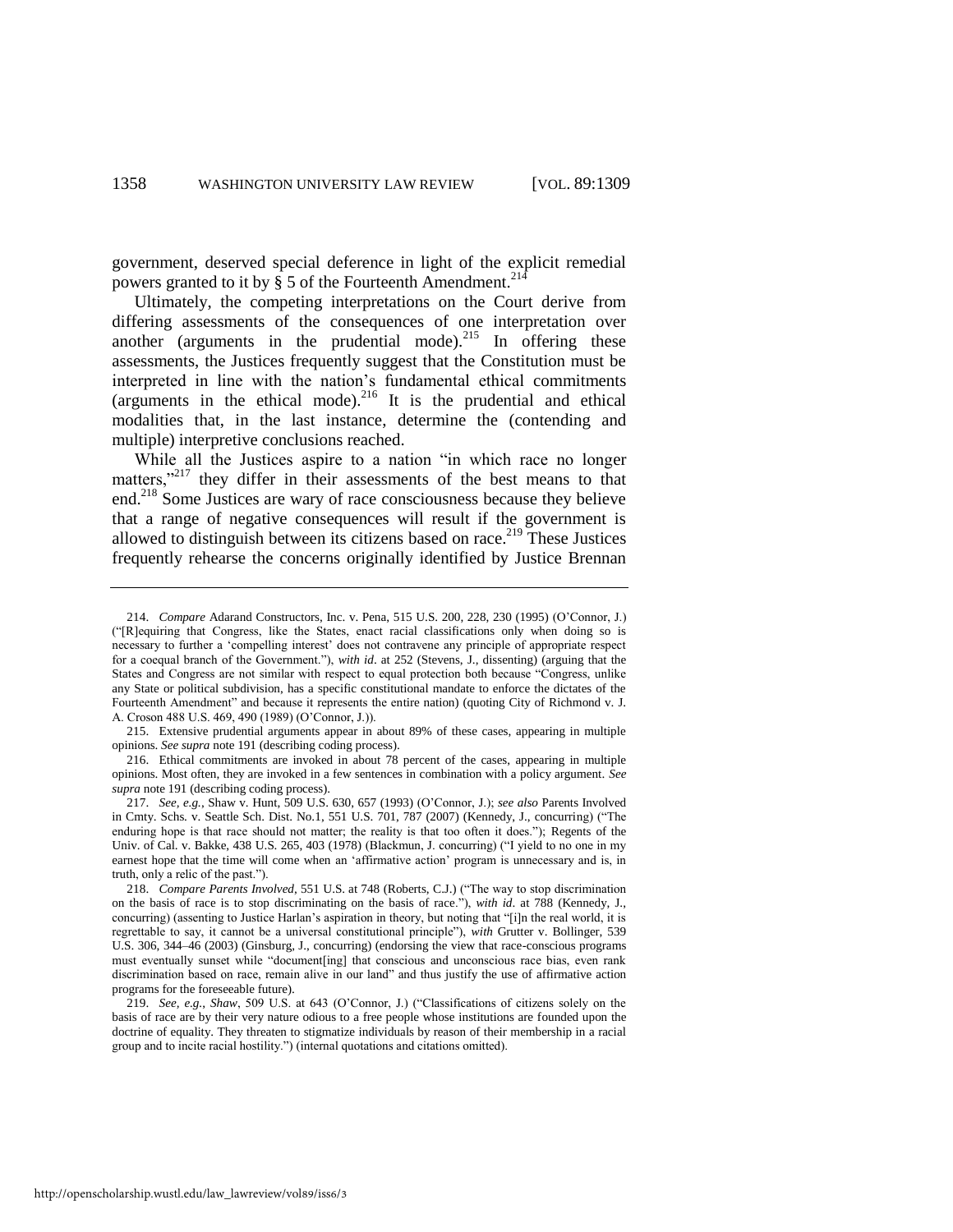in *Carey* and Justice Powell in *Bakke*: that "the white 'majority' itself is composed of various minority groups, most of which can lay claim to a history of prior discrimination" and that this raises the risk that the burdens of affirmative action programs will fall disproportionately on these ethnic minorities; that it may not always be clear when race consciousness is benign; that "preferential programs may only reinforce common stereotypes" including ones of inferiority; and that "there is a measure of inequity in forcing innocent persons . . . to bear the burdens of redressing grievances not of their making" and this is likely "to exacerbate racial and ethnic antagonisms." $220$  Justice Thomas is currently the most vocal about the negative consequences of race-conscious policymaking, arguing that it promotes balkanization and resentment. $^{221}$ 

These Justices also tend to believe that race-conscious programs undermine two central ethical commitments of our nation: individualism and the American "melting pot." As Justice Kennedy expressed: "To be forced to live under a state mandated racial label is inconsistent with the dignity of individuals in our society." $222$  Moreover, race-conscious policymaking undermines our aspirations for a single American nation: ―Allowing racial balancing as a compelling end in itself would effectively assure that race will always be relevant in American life, and that the ultimate goal of eliminating entirely from governmental decisionmaking such irrelevant factors as a human being's race will never be achieved. $223$ 

Other members of the Court are less wary of race-consciousness *per*  se.<sup>224</sup> Following Justice Stevens, they emphasize that not all raceconsciousness is the same:

<sup>220.</sup> *Bakke*, 438 U.S. at 298–99 (Powell, J., plurality); *accord* United Jewish Orgs. of Williamsburg v. Carey, 430 U.S. 144, 172 n.2 (1977) (Brennan, J., concurring in part); *see also Parents Involved*, 551 U.S. at 746 (Roberts, C.J.). Justice Roberts stated:

Government action dividing us by race is inherently suspect because such classifications promote notions of racial inferiority and lead to a politics of racial hostility, reinforce the belief, held by too many for too much of our history, that individuals should be judged by the color of their skin, and endorse race-based reasoning and the conception of a Nation divided into racial blocs, thus contributing to an escalation of racial hostility and conflict.

*Id*. (internal quotations and citations omitted). *See also Shaw*, 509 U.S. at 657 (O'Connor, J.) (arguing that race-conscious districting is particularly suspect because it "balkanize[s] us into competing racial factions").

<sup>221.</sup> *See Parents Involved*, 551 U.S. at 759 (Thomas, J., concurring) (cautioning that such policies "pit[] the races against one another, exacerbat[ing] racial tension, and provok[ing] resentment among those who believe that they have been wronged by the government's use of race") (internal quotations, citations, and alterations omitted).

<sup>222.</sup> *Id*. at 797 (Kennedy, J., concurring).

<sup>223.</sup> *Id*. 551 U.S. at 730 (internal quotations, citations, and alterations omitted).

<sup>224.</sup> *See, e.g.*, Gratz v. Bollinger, 539 U.S. 244, 305 n.11 (2003) (Ginsburg, J., dissenting) ("In my view, the Constitution, properly interpreted, permits government officials to respond openly to the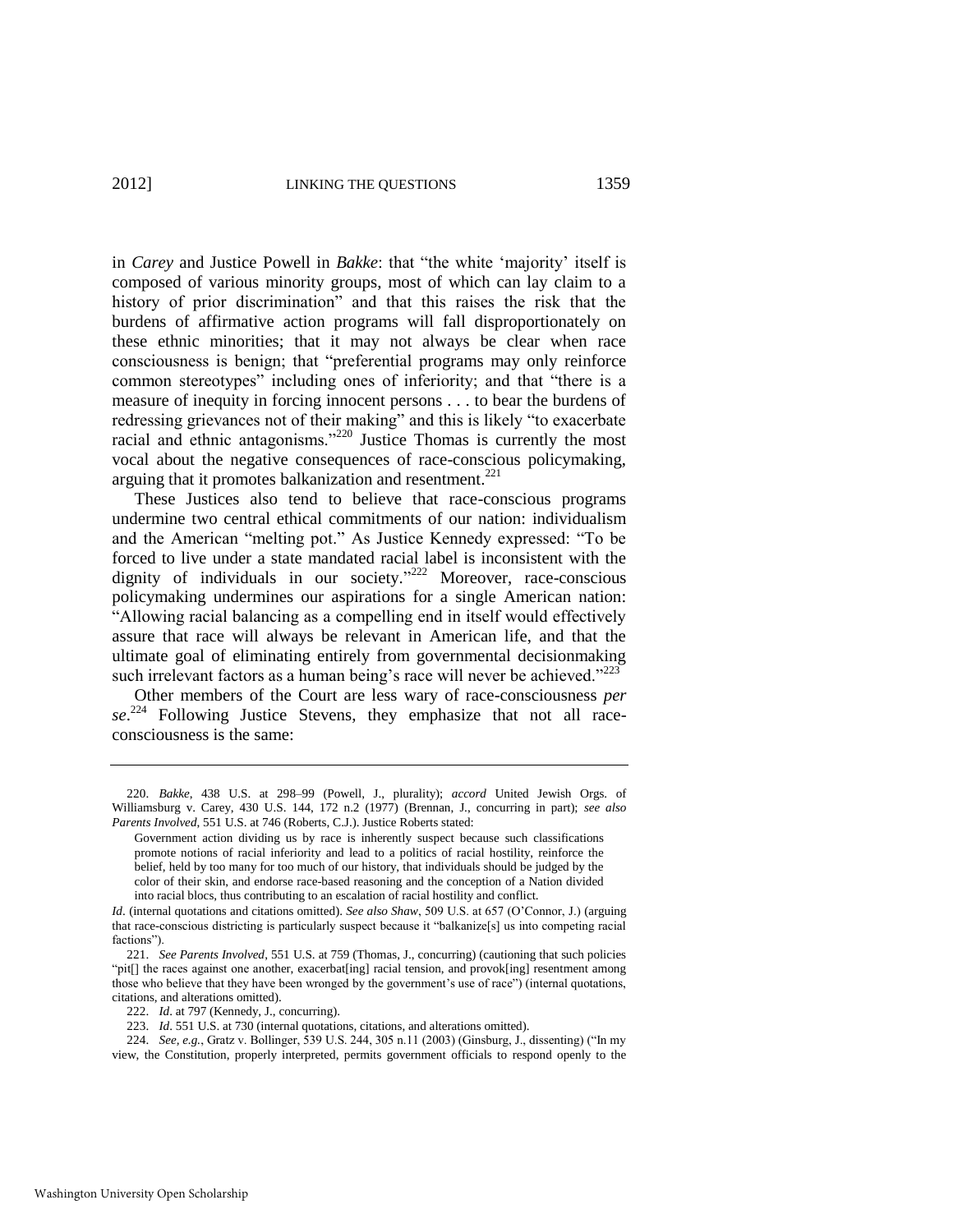The consistency that the Court espouses ... disregard[s] the difference between a "No Trespassing" sign and a welcome mat. It . . . treat[s] a Dixiecrat Senator's decision to vote against Thurgood Marshall's confirmation in order to keep African-Americans off the Supreme Court as on a par with President Johnson's evaluation of his nominee's race as a positive factor.... An interest in "consistency" does not justify treating differences as though they were similarities.<sup>225</sup>

With respect to democracy, in particular, they emphasize that "[a] majority's attempt to enable the minority to participate more effectively in the process of democratic government should not be viewed with the same hostility that is appropriate for oppressive and exclusionary abuses of political power."<sup>226</sup>

These Justices tend to emphasize classic prudential concerns such as measurable continued inequality and the retrogressive effects on our democracy of treating all forms of race-consciousness similarly.<sup>227</sup> They acknowledge that in contemporary society race, like ethnicity, is frequently a good proxy for political viewpoints and worry about the costs of interpreting the Constitution to ignore this fact:

If Chinese-Americans and Russian-Americans may seek and secure group recognition in the delineation of voting districts, then African-Americans should not be dissimilarly treated. Otherwise, in the name of equal protection, we would shut out the very minority

*Id*. (internal citations omitted).

continuing importance of race.").

<sup>225.</sup> Adarand Constructors, Inc. v. Pena, 515 U.S. 200, 245 (1995).

<sup>226.</sup> *Shaw II*, 517 U.S. 899, 918 (1996) (Stevens, J., dissenting).

<sup>227.</sup> For example, when Justice White explained his objections to the newly established cause of action in *Shaw*, he complained that it "[would] unnecessarily hinder . . . a State's voluntary effort to ensure a modicum of minority representation.<sup>"</sup> Shaw, 509 U.S. at 673 (White, J., dissenting). More significantly, he emphasized salient facts about redistricting (*e.g.*, that minority populations are sometimes geographically dispersed and that political parties like to protect their incumbents) explaining how they were likely to contribute to this effect. *See id*. *Accord Gratz*, 539 U.S. at 298–300 (Ginsburg, J., dissenting). Justice Ginsburg stated:

This insistence on 'consistency' would be fitting were our Nation free of the vestiges of rank discrimination long reinforced by law . . . . In the wake 'of a system of racial caste only recently ended,' large disparities endure. Unemployment, poverty, and access to healthcare vary disproportionately by race. Neighborhoods and schools remain racially divided. . . . Adult African-Americans and Hispanics generally earn less than whites with equivalent levels of education.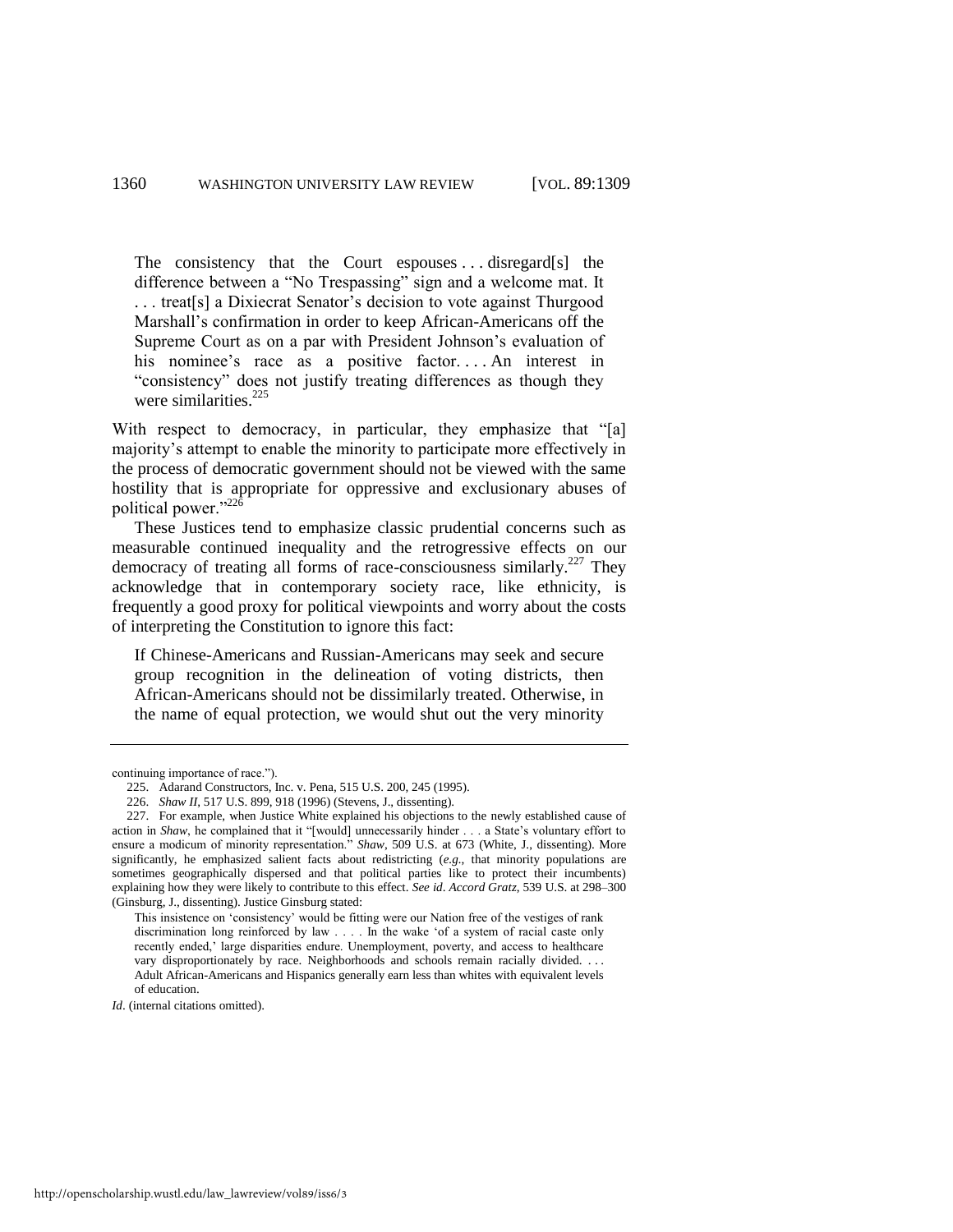group whose history in the United States gave birth to the Equal Protection Clause.<sup>228</sup>

These Justices also emphasize a different set of ethical commitments. They believe that there is a national commitment to integration post-*Brown*. <sup>229</sup> This commitment, moreover, entails a commitment to a modicum of substantive equality:

Finally, what of the hope and promise of *Brown*? . . . It was the promise of true racial equality—not as a matter of fine words on paper, but as a matter of everyday life in the Nation's cities and schools. It was about the nature of a democracy that must work for all Americans.<sup>230</sup>

Further, these Justices believe that the ideals of integration and pluralist democracy require tolerance in the public sphere, and that it is appropriate for the state to create educational settings that foster racial tolerance.<sup>231</sup>

With all this in mind, the answer to the first question—whether the Court's doctrine is potentially open to challenge because its claim to expertise is at its lowest ebb—is surely "Yes." The close examination of these fractured decisions shows that the Court's views come down to arguments about the consequences of affirmative action (prudential) and its relationship to the fundamental norms of our constitutional tradition (ethical).

Not only have these modalities of constitutional interpretation divided the Court, creating continued uncertainty about the import of the Equal Protection Clause, but they are also precisely the ones for which the Court has no claim to unique expertise. This is strikingly evident in the redistricting context since the crux of the ethical concern of the *Shaw*  majority was that race-conscious legislative districting might be

<sup>228.</sup> Miller v. Johnson, 515 U.S. 900, 947 (1995) (Ginsburg, J., dissenting) (internal quotations and citations omitted).

<sup>229.</sup> *See, e.g.*, Parents Involved in Cmty. Schs. v. Seattle Sch. Dist. No.1, 551 U.S. 701, 803–04 (2007) (Breyer, J., dissenting) (noting an aspiration for integrated education).

<sup>230.</sup> *Id*. at 867 (Breyer, J., dissenting).

<sup>231.</sup> *Id.* at 864 (Breyer, J., dissenting) ("[T]he fate of race relations in this country depends upon unity among our children, for unless our children begin to learn together, there is little hope that our people will ever learn to live together.‖) (internal quotations and citations omitted); Grutter v. Bollinger, 539 U.S. 306, 330 (2003) (O'Connor, J.) (noting with approval that "the Law School's admissions policy promotes 'cross-racial understanding,' helps to break down racial stereotypes, and ‗enables [students] to better understand persons of different races.'‖); *accord Miller*, 515 U.S. at 932 (Stevens, J., dissenting); Adarand Constructors, Inc. v. Pena, 515 U.S. 200, 247–48 n.5 (1995) (Stevens, J., dissenting).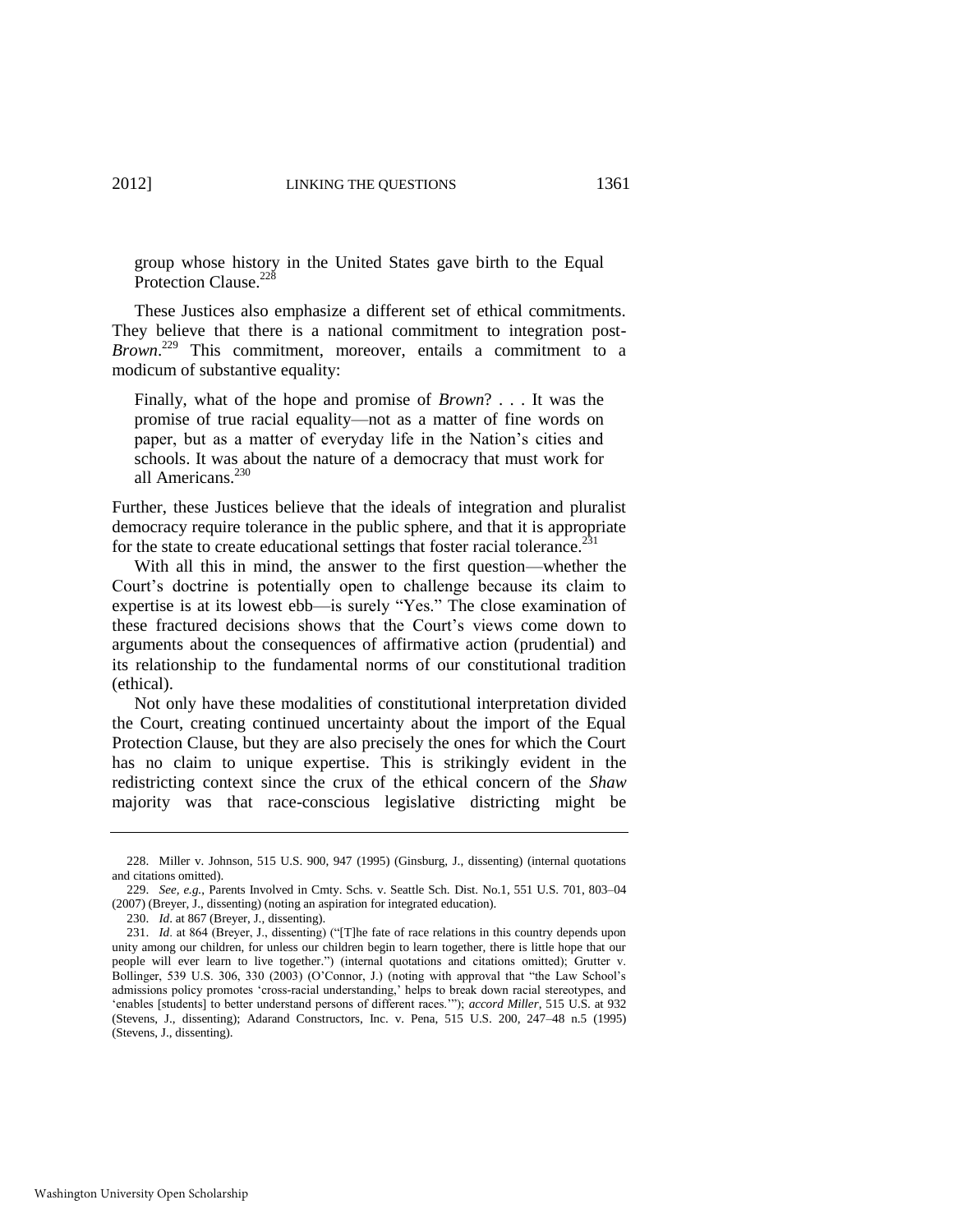unconstitutional because of its expressive import.<sup>232</sup> The social meaning of any action is always debatable. As such, expressive harms would seem to be exactly the kinds of constitutional questions that are particularly appropriate to share with democratically accountable interpreters.<sup>233</sup> The democratic public is in a better position to determine "whether the message conveyed is a distressing endorsement of racial separatism, or an inspiring call to integrate the political process.<sup> $234$ </sup> At the very least, this is an arena where the argument that constitutional law is too complicated for non-lawyers is weakest.

This leaves us with the second question: whether, all things considered, the question of constitutional limits with respect to race and democratic representation should be opened to shared interpretive authority. There are good reasons to believe the answer, again, is "Yes."

For over thirty years, the Court has been unable to settle, let alone reach consensus, on the question of whether and how much the Constitution constrains affirmative action. The Justices cannot agree, even in the majority. The divisions on the Court have forced government officials to develop programs in the shadow of uncertainty, and litigators to strategize about how to swing the fifth vote—once Justice O'Connor, now Justice Kennedy. As such, there is no settlement to undermine by revoking the default rule of judicial supremacy.

The second strongest argument in favor of judicial supremacy—that the Court is the only institution capable of protecting individual rights against majoritarian institutions—is also not implicated. In the context of race and redistricting, no one is denied the right to vote.<sup>235</sup> In fact, "the mere placement of an individual in one district instead of another denies no one a right or benefit provided to others."<sup>236</sup>

<sup>232.</sup> *Cf. Shaw II*, 517 U.S. 899, 922 (1996) (Stevens, J., dissenting) (noting that the alleged harm was the "message [conveyed] to voters across the State"); *accord* Richard H. Pildes & Richard G. Niemi, *Expressive Harms: "Bizarre Districts*," and Voting Rights, Evaluating Election-District *Appearances After* Shaw v. Reno, 92 MICH. L. REV. 483 (1993) (arguing that the harm being recognized in the doctrine is not an individualized material harm but rather a political expressive harm).

<sup>233.</sup> *Cf*. *Shaw II*, 517 U.S. at 925 (Stevens, J., dissenting) (criticizing the majority for engaging in ―speculative judicial suppositions about the societal message that is to be gleaned from race-based districting").

<sup>234.</sup> *Id*. at 925 (Stevens, J., dissenting).

<sup>235.</sup> *Id*. at 921 (Stevens, J., dissenting) (noting counsel's concession that plaintiffs had not been prohibited from voting).

<sup>236.</sup> Shaw v. Reno, 509 U.S. 630, 681–82 (1993) (Souter, J., dissenting); *accord id*. at 663–64 (White, J., dissenting) (noting that unlike in the employment and educational context, "the classification based on race" does not "discriminate[] against *anyone* by denying equal access to the political process").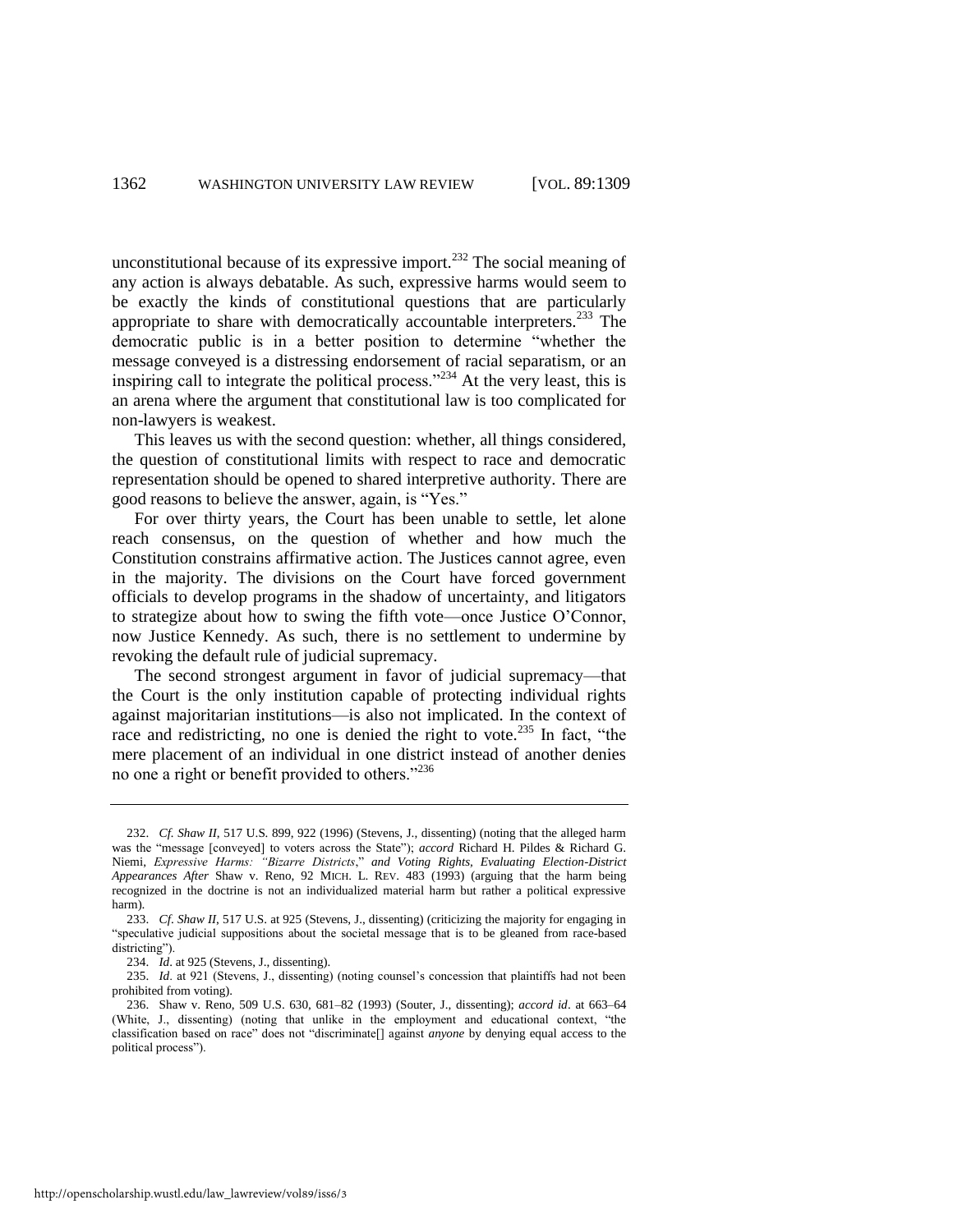If anything, the presence of the fundamental right to vote is a distraction. Redistricting is a context in which the entire orientation toward individualism and rights is arguably incoherent. No one is ever treated as an individual in the redistricting process.<sup>237</sup> It is invariably a process in which demographic variables are used as proxies for political preference.

Our constitutional commitment to federalism, meanwhile, weighs heavily in favor of revoking the default rule. Federalism properly understood is a system that seeks "to preserve the regulatory authority of state and local institutions to legislate policy choices" distinct from the regulatory authority of the national government.<sup>238</sup> The value of states is that they provide a diversity of political options to the nation's citizens.<sup>239</sup>

<span id="page-55-0"></span>The ability of the people of the several States to structure their representative institutions, therefore, is at the heart of the system of federalism. Any nationalization of the options available to states in creating their representative institutions undermines federalism.

Judicial efforts to restructure state governments "necessarily press the boundaries of federal-court jurisdiction, if they do not surpass it."<sup>240</sup> The Court has long recognized this point: "[F]ederalism and the slim judicial competence to draw district lines weigh heavily against judicial intervention in apportionment decisions.<sup> $241$ </sup> Where the constitutional constraint is clear or settled, this is just what our constitutional democracy requires.<sup>242</sup> Absent constitutional constraint, however, our Constitution favors experimentation. As such:

<sup>237.</sup> *See* Miller v. Johnson, 515 U.S. 900, 947 (1995) (Ginsburg, J., dissenting). Justice Ginsburg stated:

In adopting districting plans, however, States do not treat people as individuals. Apportionment schemes, by their very nature, assemble people in groups. States do not assign voters to districts based on merit or achievement . . . . Rather, legislators classify voters in groups—by economic, geographical, political or social characteristics . . . .

Id. Accord Shaw, 509 U.S. at 646 (1993) (O'Connor, J.) "[R]edistricting differs from other kinds of state decisionmaking in that the legislature always is *aware* of race when it draws district lines, just as it is aware of age, economic status, religious and political persuasion, and a variety of other demographic factors.").

<sup>238.</sup> Larry D. Kramer, *Putting the Politics Back into the Political Safeguards of Federalism*, 100 COLUM. L. REV. 215, 222 (2000).

<sup>239.</sup> *See* Michael W. McConnell, *Federalism: Evaluating the Founders" Design*, 54 U. CHI. L. REV. 1484, 1493, 1498–1500 (1987) (offering an updated normative defense of our system of dual sovereignty that emphasizes, among other things, the value of laboratories of democracy).

<sup>240.</sup> *Shaw II*, 517 U.S. 899, 922 (1996) (Stevens, J., dissenting).

<sup>241.</sup> *Miller*, 515 U.S. at 934–35 (Ginsburg, J., dissenting) (citing Reynolds v. Sims, 377 U.S. 533, 586 (1964)).

<sup>242.</sup> *Cf.* Bush v. Vera, 517 U.S. 952, 1047 (1996) (Souter, J., dissenting) (noting that states' constitutionally protected interest in controlling their citizens' representation in Congress can be limited when there is "a strong constitutional justification and a reasonably definite standard for doing so").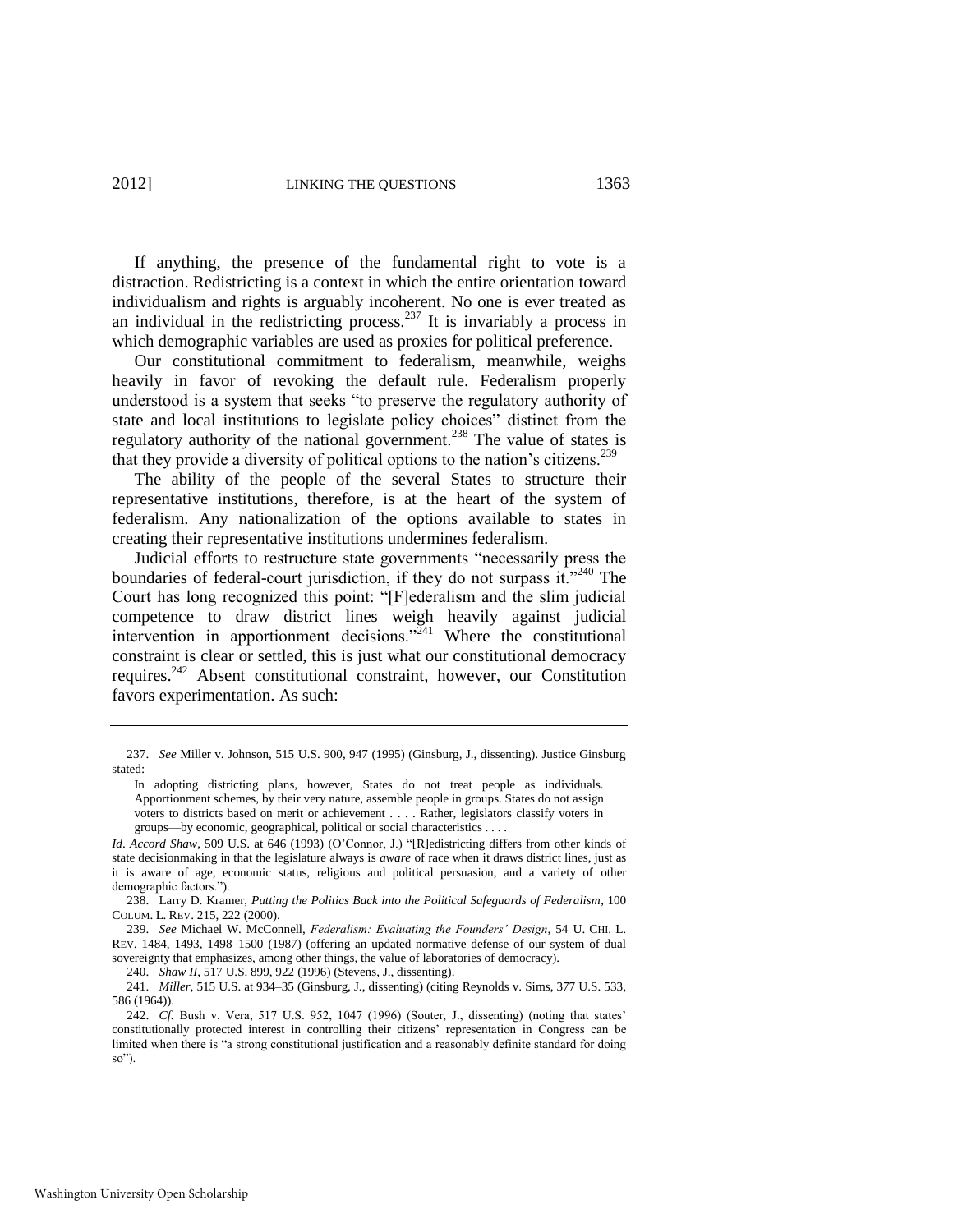When a federal court is called upon . . . to parse among varying legislative choices about the political structure of a State, and when the litigant's claim ultimately rests on "a difference of opinion as to the function of representative government" rather than a claim of discriminatory exclusion, there is reason for pause.<sup>243</sup>

In conclusion, all things considered, there are legitimate reasons to take the question, whether and to what degree the Constitution constrains policies that seek to account for the continued salience of race in the construction of representative institutions, out of the Court's exclusive domain. There is no particular reason to believe the Court is uniquely positioned to consider this question. It has failed to resolve the issue over the past thirty years. As such, it would be reasonable for the public to revoke its consent to judicial supremacy and for our elected officials to reassert their interpretive authority under the Constitution.

Finally, a word about who should share interpretive authority. Although the question of whether states and their officials ought to be able to share in constitutional interpretation has been a fraught one, it would seem that if there is any context where it would be appropriate, it would be here. If, as Herbert Wechsler pointed out, the rights of states are preserved by their control over the House of Representatives through their "control of voters' qualifications, on the one hand, and districting, on the other,<sup>3244</sup> then states surely have an even greater interest in this controversy, and they probably should be given a voice in the matter. On the other hand, Congress and the Executive could conceivably protect states' interests, and perhaps it would be wise to push this question off once more.

Who knows how a broader constitutional discussion might turn out. It might be that one of the views expressed on the Court is adopted. The debate outside the judiciary (like the debate within) might focus on the potential costs and benefits of majority-minority districting as a policy matter assessed in light of our ethical commitments as a nation. On the other hand, the discussion might take an entirely different turn. The public

<sup>243.</sup> *Shaw II*, 517 U.S. at 923 (Stevens, J., dissenting) (quoting Baker v. Carr, 369 U.S. 186, 333 (1962) (Harlan, J., dissenting)).

<sup>244.</sup> Herbert Wechsler, *The Political Safeguards of Federalism: The Role of the States in the Composition and Selection of the National Government*, 54 COLUM. L. REV. 543, 548 (1954). It is worth noting that Kramer agrees with Wechsler that these two structural features of the Constitution tie the House of Representatives to states as States. *See Kramer, supra* not[e 238,](#page-55-0) at 226 (noting that "[t]he only political safeguards Wechsler identifies that do not suffer from this conflating of state interests and state institutions are those he attaches to the House of Representatives"). Kramer's concern is that these controls—particularly the former—are no longer present as a practical matter, partly thanks to the Supreme Court. *Id*. at 224–27.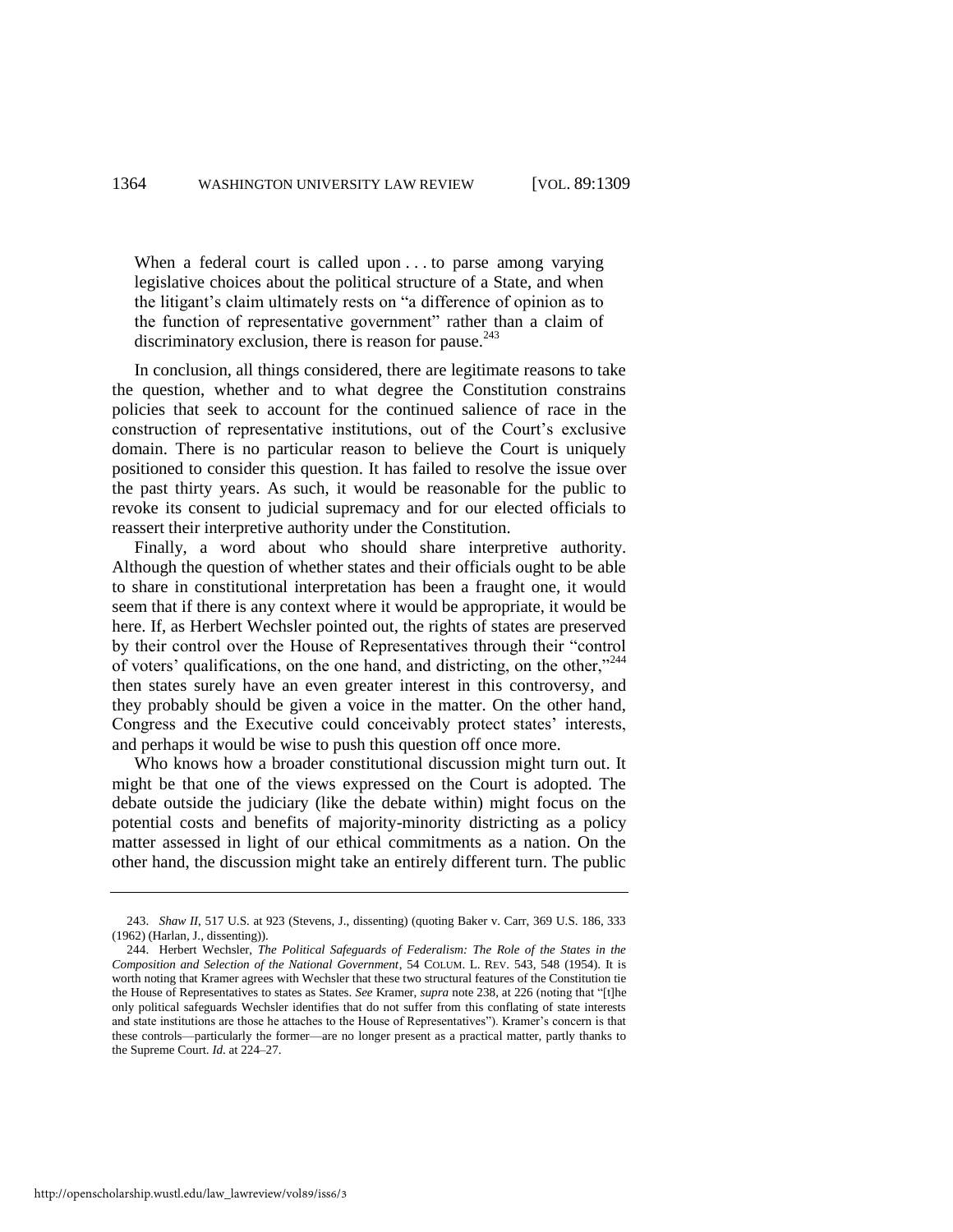and the elected branches of government, free from the institutional constraints of the judicial forum, might be convinced that the Guarantee Clause, with its emphasis on the nature of political institutions and the people's collective right to self-governance, rather than the Equal Protection Clause, is the appropriate constitutional frame for analyzing this problem. $245$ 

While the broader constitutional discussion was occurring, courts could still be petitioned for review. The Executive, however, might conduct elections, pursuant to districts it considered constitutional, notwithstanding pending litigation.<sup>246</sup> It might even refuse to abide by preliminary injunctions. Meanwhile, Congress might seat members elected pursuant to allegedly unconstitutional districting schemes,  $247$  or it might invoke its constitutional authority over the time, place and manner of elections to establish congressional districts, preempting state redistricting efforts.<sup>248</sup>

Whatever the co-equal branches did, they would first have to reassert formally their independent constitutional entitlement to interpret the Constitution on this question and explain to the public why shared interpretive authority was appropriate. The public, meanwhile, would have to listen and judge, informed by a variety of knowledgeable (and less knowledgeable) participants in the public sphere.

#### V. WHY BOTH ARE BETTER THAN EITHER

Critics of popular constitutionalism have articulated myriad reasonable concerns about shared interpretive authority. A few words about how the framework developed here is likely to withstand similar criticisms is, therefore, appropriate.

The framework offered here preserves many of the advantages of judicial supremacy at the same time that it shores up both our institutional

<sup>245.</sup> *Cf.* Michael W. McConnell, *The Redistricting Cases: Original Mistakes and Current Consequences*, 24 HARV. J.L. & PUB. POL'Y 103, 106, 116 (2000) (arguing that while "a government is not ‗republican' if a minority faction maintains control, and the majority has no means of overturning it," there is no similar constitutional worry where the majority opts to give a minority proportional representation).

<sup>246.</sup> *Cf.* Paulsen, *supra* not[e 45,](#page-13-1) at 277 ("To the extent judgments require execution, the *executive*, not the judiciary, has the last interpretive word.").

<sup>247.</sup> U.S. CONST. art. I,  $\S$  5 ("Each House shall be the Judge of the Elections, Returns and Qualifications of its own Members.").

<sup>248.</sup> U.S. CONST. art. I, § 4 ("The Times, Places and Manner of holding Elections for Senators and Representatives shall be prescribed in each State by the Legislature thereof; but the Congress may at any time by Law make or alter such Regulations, except as to the Places of chusing Senators.").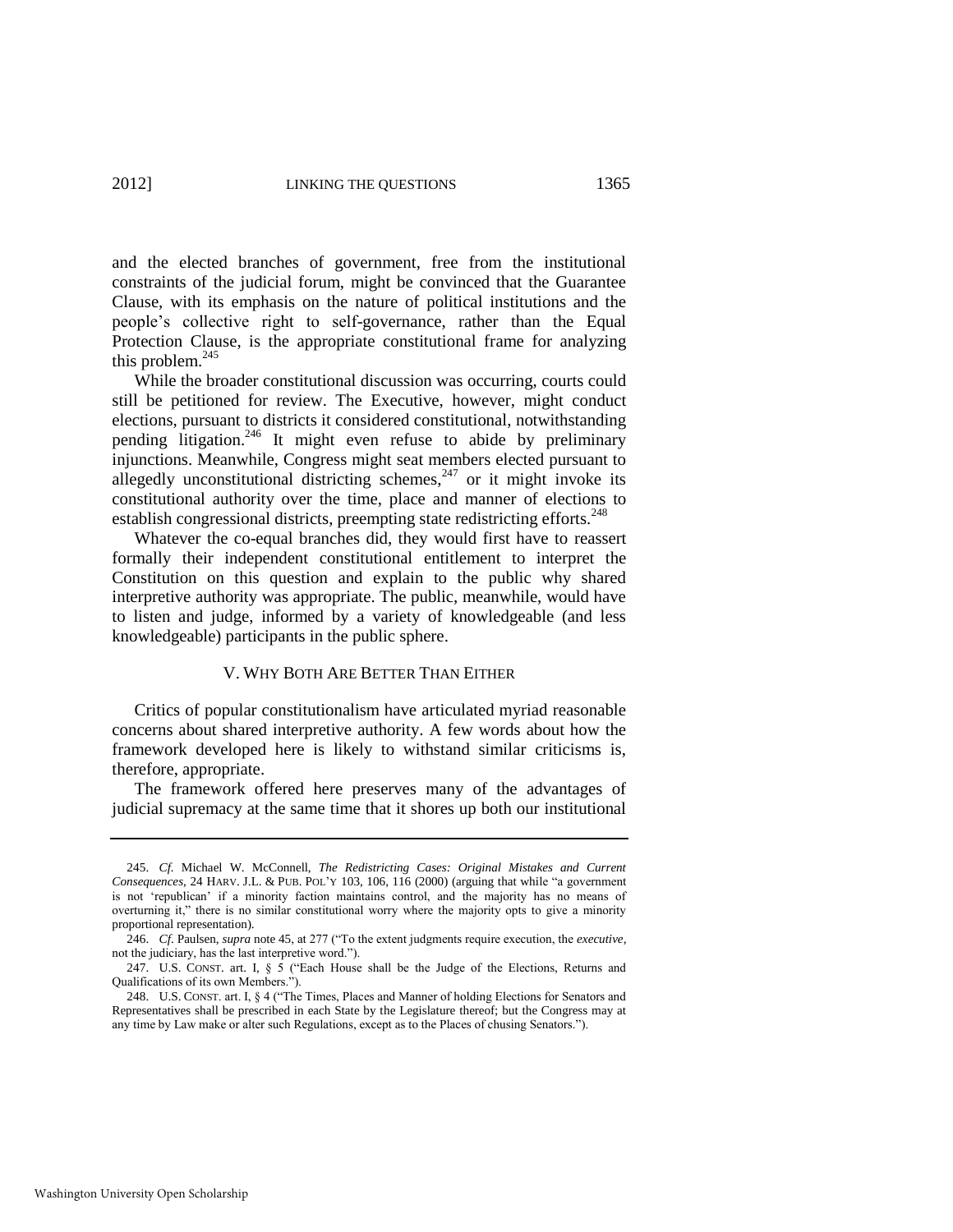checks on the Court and the public's engagement with the Constitution.<sup>249</sup> As such, it goes a long way toward addressing the concerns of those who are generally skeptical about shared interpretive authority. Furthermore, the arguments offered here actually justify our widespread confidence that the Court is better at constitutional interpretation, even as they point to limits to it expertise.

The framework is not a wholesale rejection of judicial review. The Court will always get the first shot. In fact, those who are disgruntled with the Court must wait out a series of cases before resisting. The Court's legitimacy, as an institution that should be obeyed, is not up for wholesale reconsideration.

The form of shared interpretive authority advocated here, moreover, is not even a wholesale rejection of judicial supremacy. By setting up a revocable default rule of supremacy, it preserves for the Court a final say with respect to a great number of constitutional questions. The default rule is only revocable in cases where the Court's claim to expertise is at its lowest ebb *and* it is failing to bring closure to constitutional ambiguity. Even then, it may not be appropriate. Where the Court does in fact exercise its unique interpretive expertise or otherwise settle constitutional ambiguity, its views will be final. As such, any rejection of judicial supremacy would be issue limited, and the Court would never be deprived wholesale of finality. By delineating and limiting the appropriate bases for challenging judicial supremacy, the framework has taken off the table challenges whose only justification is a political disagreement with the outcome.

The Court, moreover, retains a say even if the default rule is revoked. This offsets any second-order decisional costs for the Court: The framework does not require the Court to decide whether it can decide in the first place. It can always consider constitutional issues properly before it. The only thing that changes is that sometimes its view may be considered advisory, so to speak.

In these various ways, the framework developed seeks to limit the settlement costs associated with shared interpretive authority and to conserve many of the substantive benefits of a judicially interpreted Constitution. That said, whenever one allows for shared interpretive authority, there will be more uncertainty compared to the bright-line

<sup>249.</sup> *Cf*. KRAMER, *supra* not[e 2,](#page-2-0) at 111 (indicating aim of popular constitutionalism is to enhance "the people's active control of their government and their Constitution").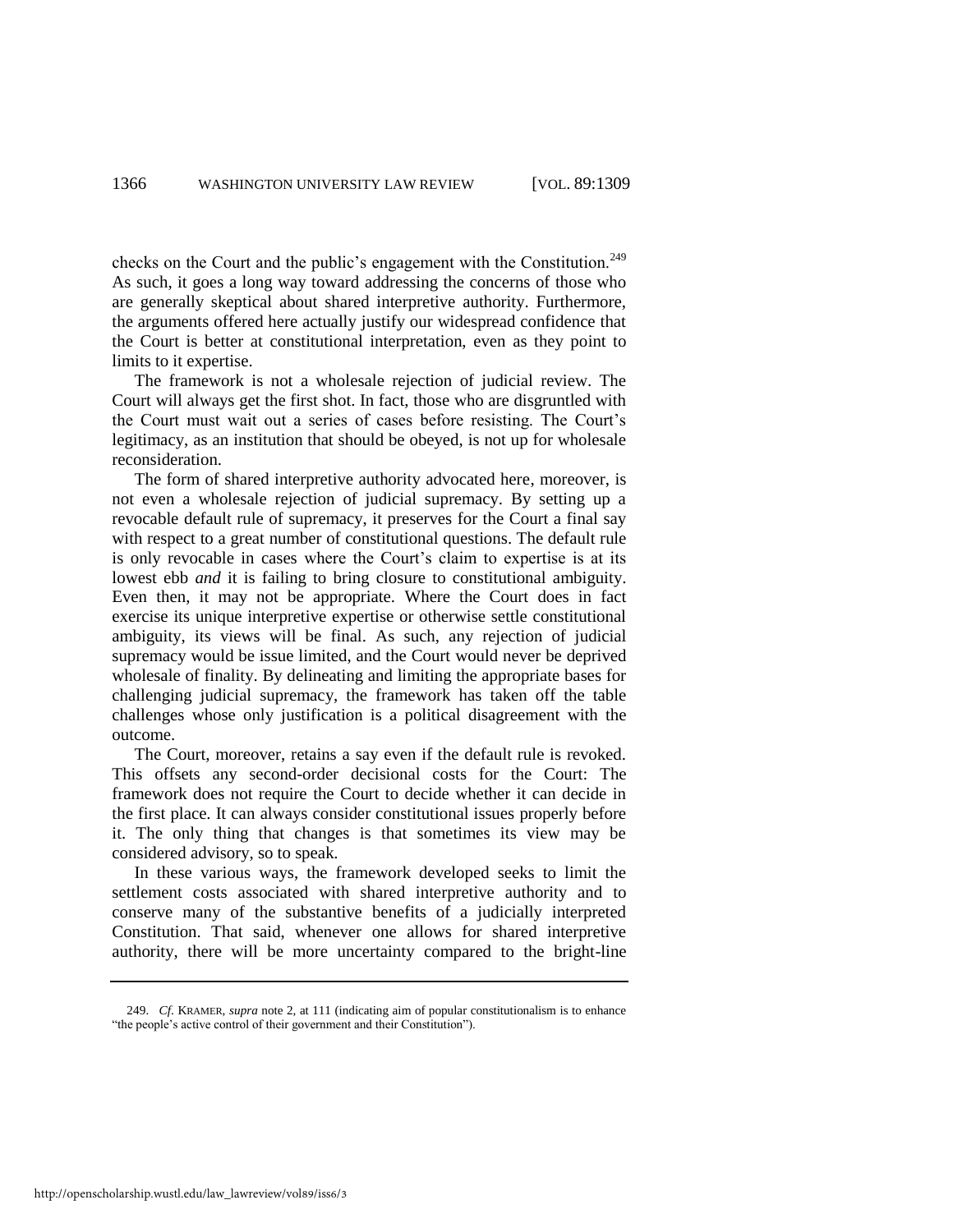alternatives—giving the Constitution entirely to the Court or taking it entirely from it.

Any rejection of wholesale judicial supremacy will require us to accept a constitutionalism "willing to tolerate ongoing controversy over competing plausible interpretations of the constitution.<sup>2250</sup> There is no point in denying that there will be less coherence or that any turn to the political process these days risks paralysis. Still, there is space for optimism.

Shared interpretive authority, while theoretically unstable, has as a historical matter resulted in a great deal of stability.<sup>251</sup> For much of our history, judicial supremacy was contested. As such, our constitutional history is replete with examples of "constitutional disagreement among different groups of officials.<sup>3252</sup> Yet, these conflicts rarely dissolved into civil war or significant unrest.<sup>253</sup>

Elements of shared interpretive authority remain part of our system. Between the political question doctrine and the Court's limited enforcement powers, the U.S. Constitution is already a shared project. $^{254}$ And, we already regularly turn to the political process. It is just that we focus on judicial appointments rather than emphasizing interpretive discussions in which reasons and explanations must be offered and the Court must be engaged on its own terms.

If we look honestly at the system we have, we must acknowledge that we already live with a great deal of constitutional uncertainty. With respect to a good number of issues, the Justices divide year in and year out. In fact, some might be surprised to learn that between 1977 and 2010, only 39 percent of Supreme Court cases involving a constitutional issue were decided either unanimously or with only one dissent.<sup>255</sup>

254. *Cf*. GERALD ROSENBERG, THE HOLLOW HOPE (1991).

<sup>250.</sup> *Id*. at 30.

<sup>251.</sup> *Cf*. Keith E. Whittington, *Extrajudicial Constitutional Interpretation: Three Objections and Responses*, 80 N.C. L. REV. 773, 789 (2002); KRAMER, *supra* note [2,](#page-2-0) at 234 (noting that as an empirical matter "[u]ncertainty and instability will exist even in a regime of total judicial supremacy, while we will find a considerable degree of finality and resolution even without it").

<sup>252.</sup> Matthew D. Adler, *Popular Constitutionalism and the Rule of Recognition: Whose Practices Ground U.S. Law?*, 100 NW. U. L. REV. 719, 757–58 (2006) (noting that four axes of constitutional disagreement emerge in reviewing our history—departmental, partisan, regional, and state-federal).

<sup>253.</sup> *Id.* at 783 (noting that, among other things, "the scope of national power," the existence of unenumerated rights, judicial supremacy, and an agreed upon method of constitutional interpretation have all been disputed since the Civil War). I, therefore, respectfully, but fundamentally, disagree with those who argue that absent judicial supremacy, there will be unpredictability, anarchy even.

<sup>255.</sup> That percentage only increases to 42 percent if one lengthens the timeframe to 1946–2010; allowing for two dissents, brings the percentages to 54 percent and 58 percent respectively. *See*  Spaeth, *supra* note [128.](#page-30-0)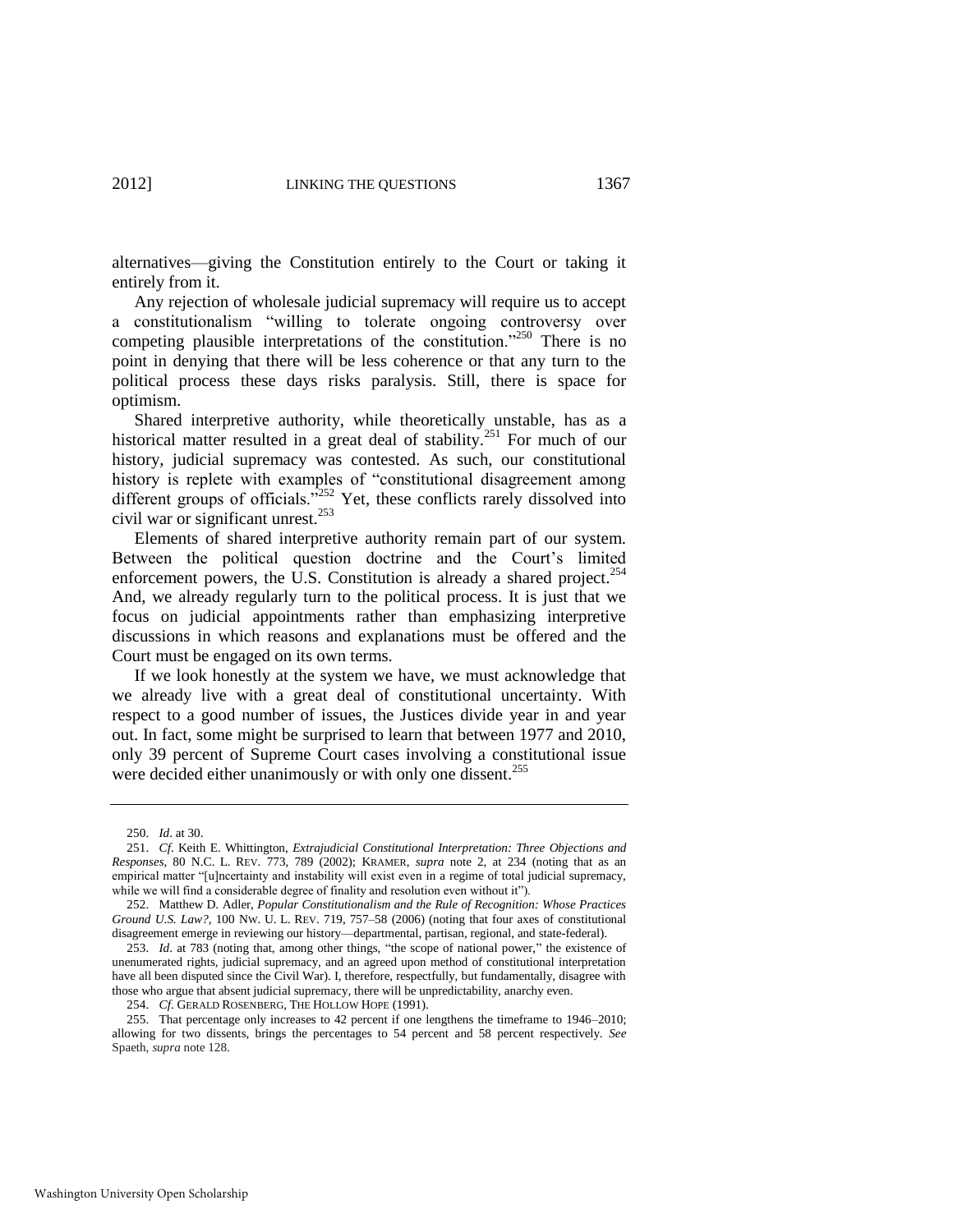Increased uncertainty is a price worth paying to shore up public engagement with the Constitution and our system of checks and balances.<sup>256</sup> From the perspective of checks and balances, judicial supremacy is far from optimal. As many in the founding generation understood too well, judicial supremacy creates an unaccountable and all too powerful Court.<sup>257</sup>

Shoring up our institutional checks is particularly important at the moment.<sup>258</sup> The amendment process is defunct.<sup>259</sup> A range of previously relied upon checks have disappeared, and there are increasing reasons to worry about the efficacy of the appointments process.<sup>260</sup> By making clear that consent to judicial supremacy can be revoked, the framework offered here brings the Court closer to heel.<sup>261</sup> Congress and the Executive, even the public, need to feel entitled to independent views on the Constitution in order to serve as a check on the Court. Moreover, if the Court was worried that it had to earn its claim to finality, it might be more likely to act within its sphere of expertise and to work toward unanimity and, therefore, moderation.<sup>262</sup> All of which would likely enhance the legitimacy of the Court and decrease the likelihood that the default rule of judicial supremacy would be revoked.

The framework proposed here also serves fundamental deliberative values. The disgruntled must engage with the Court on its own terms. Further, if the default rule is revoked, non-Article III actors are required to

http://openscholarship.wustl.edu/law\_lawreview/vol89/iss6/3

<sup>256.</sup> For a thoughtful explanation of why these checks may need to be shored up see Pildes, *supra* note [18.](#page-7-1) Richard Pildes explains how a host of changes, from divided government to the acceptance of judicial supremacy, to the increasingly paralyzed political process, have created "greater . . . space for Supreme Court independence" and exacerbated the countermajoritarian difficulty. *Id.* at 157.

<sup>257.</sup> *See* Jefferson, *supra* not[e 19,](#page-7-0) at 311; *accord* Meigs, *supra* not[e 31,](#page-11-0) at 190 (cautioning that if Hamilton's position that the Court is the institution whose "peculiar function" is "to decide finally and conclusively upon the question of the meaning of our constitution" is adopted, then "there is no limit to [the Court's] power").

<sup>258.</sup> *See, e.g.*, KRAMER, *supra* note [2,](#page-2-0) at 231 ("[A] people that accedes to the Court's pretentions in this respect will permit the Justices to go farther and do more than a people that does not.").

<sup>259.</sup> *See, e.g.*, SANFORD LEVINSON, OUR UNDEMOCRATIC CONSTITUTION 167 (2006) (arguing that "[t]he functional impossibility of amending the Constitution with regard to anything truly significant‖ fundamentally undermines our constitutional tradition); *accord* Adam M. Samaha, *Dead Hand Arguments and Constitutional Interpretation*, 108 COLUM. L. REV. 606, 609 (2008); David A. Strauss, *The Irrelevance of Constitutional Amendments*, 114 HARV. L. REV. 1457 (2001).

<sup>260.</sup> *See, e.g.*, Pildes, *supra* not[e 18,](#page-7-1) at 136–42, 151–59.

<sup>261.</sup> *Cf.* KRAMER, *supra* note [2,](#page-2-0) at 253 ("Indeed, a great irony of making clear that we can and should punish an overreaching Court is that it will then almost never be necessary to do so.").

<sup>262.</sup> *See* Waldron, *supra* note [48,](#page-13-0) at 1391–92 (implicitly criticizing judicial decisions that lack unanimity by noting that while a normative defense of a majority decisional rule can be made for legislatures, majority voting in judicial decisionmaking lacks "any moral basis"); Paulsen, *supra* note [45,](#page-13-1) at 325–29 (using game theory to explain why "shared interpretive power" often leads to "compromise, accommodation, or partial resolution").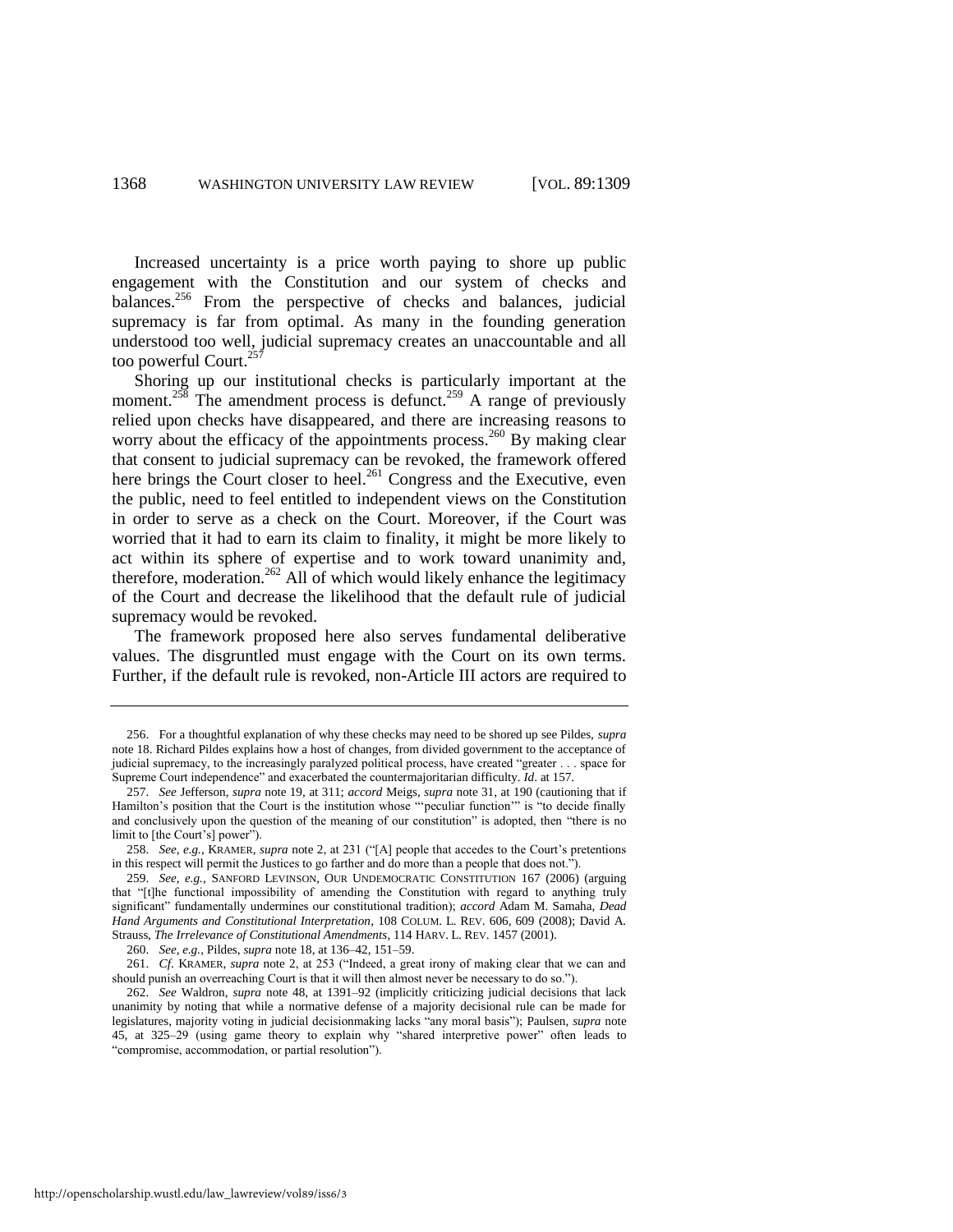engage in "[i]nterpreting a written constitution," defined as the act of "resolv[ing] ambiguities in constitutional meaning"—a separate endeavor from "changing a constitution."<sup>263</sup>

Judicial supremacy, by contrast, has a tendency to discourage constitutional interpretation outside the Court. It undermines the incentives of legislators and executive officials to take their constitutional oaths seriously.<sup>264</sup> Over a hundred years ago, Thayer observed that overzealous judicial review "has had a tendency to drive out questions of justice and right, and to fill the mind of legislators with thoughts of mere legality, of what the constitution allows," with the result that "they have felt little responsibility" to consider constitutional questions, knowing they can pass the buck to the Court.<sup>265</sup> More recently, Tushnet has made this same point, explaining how "the judicial overhang can deflect legislators from considering constitutional questions."<sup>266</sup> He complains that the result is irresponsibility.<sup>267</sup> Judicial supremacy may also undermine the public's engagement with the Constitution.<sup>268</sup>

The widespread acceptance of judicial supremacy and the increased politicization of the appointments process have also created undesirable pressures on the Court itself.<sup>269</sup> When the Court is the only forum to resolve high-stakes constitutional fights, the incentives to politicize the Court are magnified. By reopening avenues for constitutional argument outside the Court and rejecting a *per se* rule of supremacy, the proposed

<sup>263.</sup> Alexander & Solum, *supra* note [7,](#page-3-0) at 1602–03. A deliberative constraint on popular constitutional interpretation is of longstanding pedigree. KRAMER, *supra* note [2,](#page-2-0) at 25 (explaining that in the late eighteenth century, when denouncing unconstitutional acts, the public was expected to explain why it thought the government's actions were unconstitutional) (citing PAULINE MAIER, FROM RESISTANCE TO REVOLUTION: COLONIAL RADICALS AND THE DEVELOPMENT OF AMERICAN OPPOSITION TO BRITAIN, 1765–76, 74–75, 114–38, 251–53 (1992)).

<sup>264.</sup> *See, e.g.*, TUSHNET, *supra* note [2,](#page-2-0) at 66 (suggesting that the degree to which actors in Congress do not consider the Constitution a high priority may be a product of the Court's dominance over constitutional questions).

<sup>265.</sup> Thayer, *supra* not[e 28,](#page-10-0) at 155–56.

<sup>266.</sup> TUSHNET, *supra* note [2,](#page-2-0) at 58.

<sup>267.</sup> *Id*. at 59–61 (arguing that an excessive focus on Court doctrine, in particular, the level of judicial review, leads too frequently to laws that are superficially in compliance but easily struck down as unconstitutional and unreasoned).

<sup>268.</sup> KRAMER, *supra* not[e 2,](#page-2-0) at *passim*.

<sup>269.</sup> The politicization of the appointments process followed shortly after the acceptance of judicial supremacy. *See* Griffin, *supra* not[e 1,](#page-2-1) at 123–29. By politicization I mean both partisan politics and a comfort with policymaking on both sides of the partisan line. Judicial supremacy is obviously not the only institutional feature that encourages politicization. *See id*. at 116 (pointing to the Court's near total control over its docket, which coincided with the expansion of its jurisdiction as another institutional factor).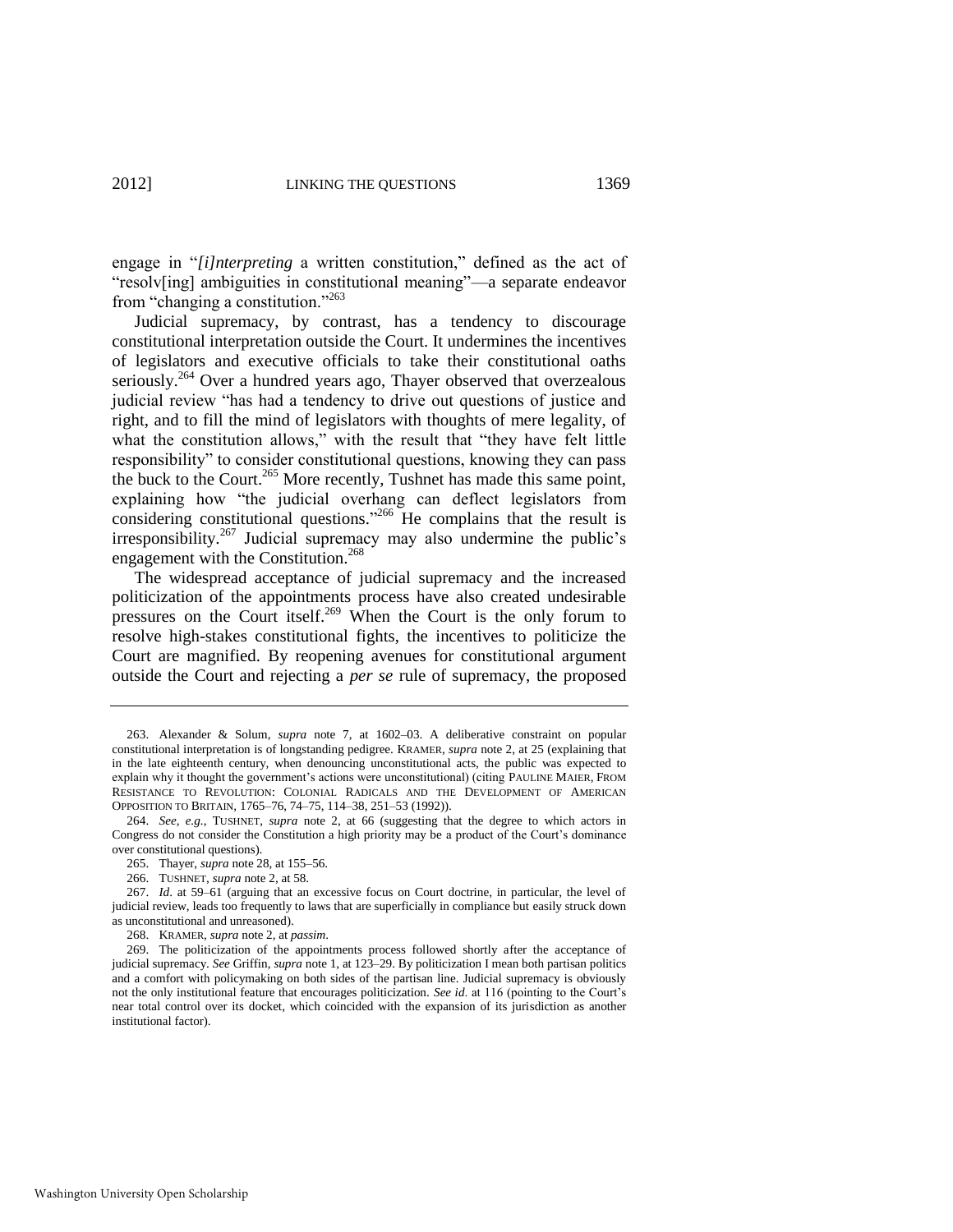regime lowers the political stakes in the judicial forum. The appointments process, in particular, should become less important.

Judicial supremacy, in sum, undermines constitutional argument in all relevant forums. Justice Jackson once proclaimed: "The vice of judicial supremacy, as exerted for ninety years in the field of policy, has been its progressive closing of the avenues to peaceful and democratic conciliation of our social and economic conflicts.<sup>3270</sup> This vice extends to closing off avenues for civil deliberation about our profound constitutional conflicts.<sup>271</sup> Furthermore, the judicially enforced Constitution is constrained by institutional limitations.<sup>272</sup>

A final point must be addressed. Praise of judicial supremacy is often entwined with deep skepticism about democracy and about the ability of legislatures or executives to engage in principled constitutional decisionmaking. Such concerns are only exacerbated when it comes to the public (even after putting the mob to one side).

With respect to the Executive, the skeptic's views are hardly credible for the simple reason that "[t]he executive branch has several important institutions devoted to constitutional interpretation, most notably the Solicitor General's office and the Office of Legal Counsel in the Department of Justice." $273$  Of particular significance is the work of the Office of Legal Counsel, whose constitutional interpretations are not written for the Supreme Court.

An emerging literature shows Congress too is capable of constitutional deliberation.<sup>274</sup> It is certainly clear that legislatures are not *per se* incapable

<sup>270.</sup> ROBERT H. JACKSON, THE STRUGGLE FOR JUDICIAL SUPREMACY: A STUDY OF A CRISIS IN AMERICAN POWER POLITICS 321 (1941) (as quoted in Fullilove v. Klutznick, 448 U.S. 448, 491 (1980) (Burger, C.J.)).

<sup>271.</sup> *See, e.g.*, West, *supra* not[e 13,](#page-6-1) at 76. West states:

Surely . . . not only lawmakers but citizens . . . should worry over whether our moral and social inclinations to outlaw contraception, regulate abortion, criminalize flag burning, allow prayer in schools . . . are or are not consistent with the commitments to liberty, equality, and a secular state that lawyers and courts find reflected in constitutional phrases.

*Id*.

<sup>272.</sup> *Cf*. *id*. at 65–66, 73–74 (discussing historical movements for basic welfare rights and the limits of achieving such rights when the Constitution is expounded only by judges and lawyers in ordinary courts of law); *accord* TUSHNET, *supra* note [2,](#page-2-0) at 169–72 (arguing that "[f]reed of concerns about judicial review, we might also be able to develop a more robust understanding of constitutional social welfare rights" because the primary barrier to accepting such rights are institutional limitations of judicial enforcement).

<sup>273.</sup> TUSHNET, *supra* note [2,](#page-2-0) at 61–62 (citing Frank H. Easterbrook, *Presidential Review*, 40 CASE W. RES. L. REV. 905, 916–17 (1990)).

<sup>274.</sup> *See, e.g.*, THE LEAST EXAMINED BRANCH: THE ROLE OF LEGISLATURES IN THE CONSTITUTIONAL STATE PT. V (Richard W. Bauman & Tsvi Kahana eds., 2006) (in which several authors consider constitutional interpretation in the legislative branch).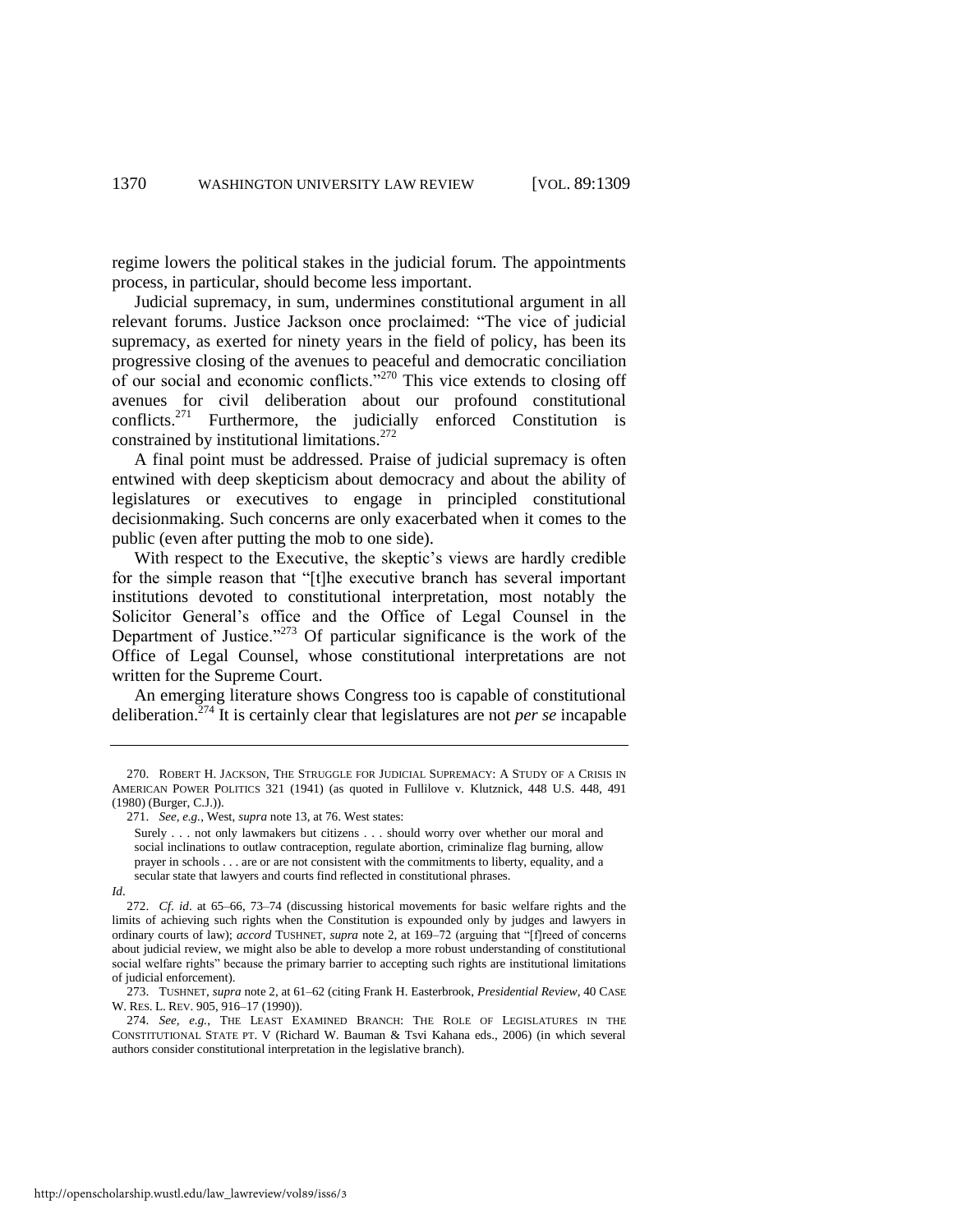of deliberating about rights in the ways that would be required.<sup>275</sup>

Two other facts are relevant in this regard. First, as previously mentioned, a great many important constitutional questions cannot be adjudicated, and are already regularly entrusted to these to co-equal branches of government. Second, the Court's own constitutional interpretations frequently come from outside the Court—from the briefs of the Solicitor General and other litigants, including public interest organizations such as the ACLU, Judicial Watch, and NRDC.<sup>276</sup>

How skeptical one is likely to be about the public's capacity to engage in constitutional interpretation largely depends on the image of the public onto which one latches. The public sphere in the United States is certainly an imperfect forum for serious constitutional argumentation and interpretation, but it is a gross overstatement to suggest that there are no spaces for constitutional argument, or that the public is entirely incapable of serious constitutional interpretation. Forums for reasoned argument exist throughout the public sphere even in our large pluralist democracy. We have, for example, foundations and think tanks as well as public interest groups and excellent new and old media.

It is also a grave mistake to idealize the deliberative nature of the Court. If there is reason to be concerned that non-Article III actors, most especially the public, will simply latch onto whatever argument gets them to the political outcome they want, this is no less a concern for the Justices.<sup>277</sup>

There is one concern about shared interpretive authority that no framework that weakens judicial supremacy can truly address. This is the fear that without judicial supremacy, the mob will rule.<sup>278</sup> It drives the "deep ambivalence" among "serious liberal thinkers in America ... toward popular constitutionalism."<sup>279</sup>

<sup>275.</sup> *See* Waldron, *supra* not[e 48,](#page-13-0) at 1349–50 (offering as example British parliamentary debate on abortion as evidence that legislatures are able to discuss questions of rights, including competing rights, in a sophisticated way).

<sup>276.</sup> Alexander & Solum overstate the case when they suggest that the people could only engage in "[r]obust interpretive popular constitutionalism" if the United States were either "a small city-state" or a society with "overwhelming social consensus on constitutional issues." Alexander & Solum, *supra* not[e 7,](#page-3-0) at 1623 n.72.

<sup>277.</sup> *Cf*. BOBBITT, *supra* note [10,](#page-4-0) at 22 (addressing the charge that judges act instrumentally, deploying whichever rhetorical device suits their political ideologies).

<sup>278.</sup> *See, e.g.*, Alexander & Solum, *supra* not[e 7,](#page-3-0) at 1594 (confessing that any revival of a populist tradition of constitutional interpretation would "inspire dread and make the blood run cold"); *accord* Powe, Jr., *supra* not[e 7,](#page-3-0) at 866–84 (offering a parade of seven populist horrors, frequently marked by violence or the threat of violence).

<sup>279.</sup> *See* Forbath, *supra* not[e 20,](#page-8-1) at 971–72 (explaining that "the appeal of judicial supremacy" for liberals cannot be understood apart from the struggle for a racially inclusive democracy before and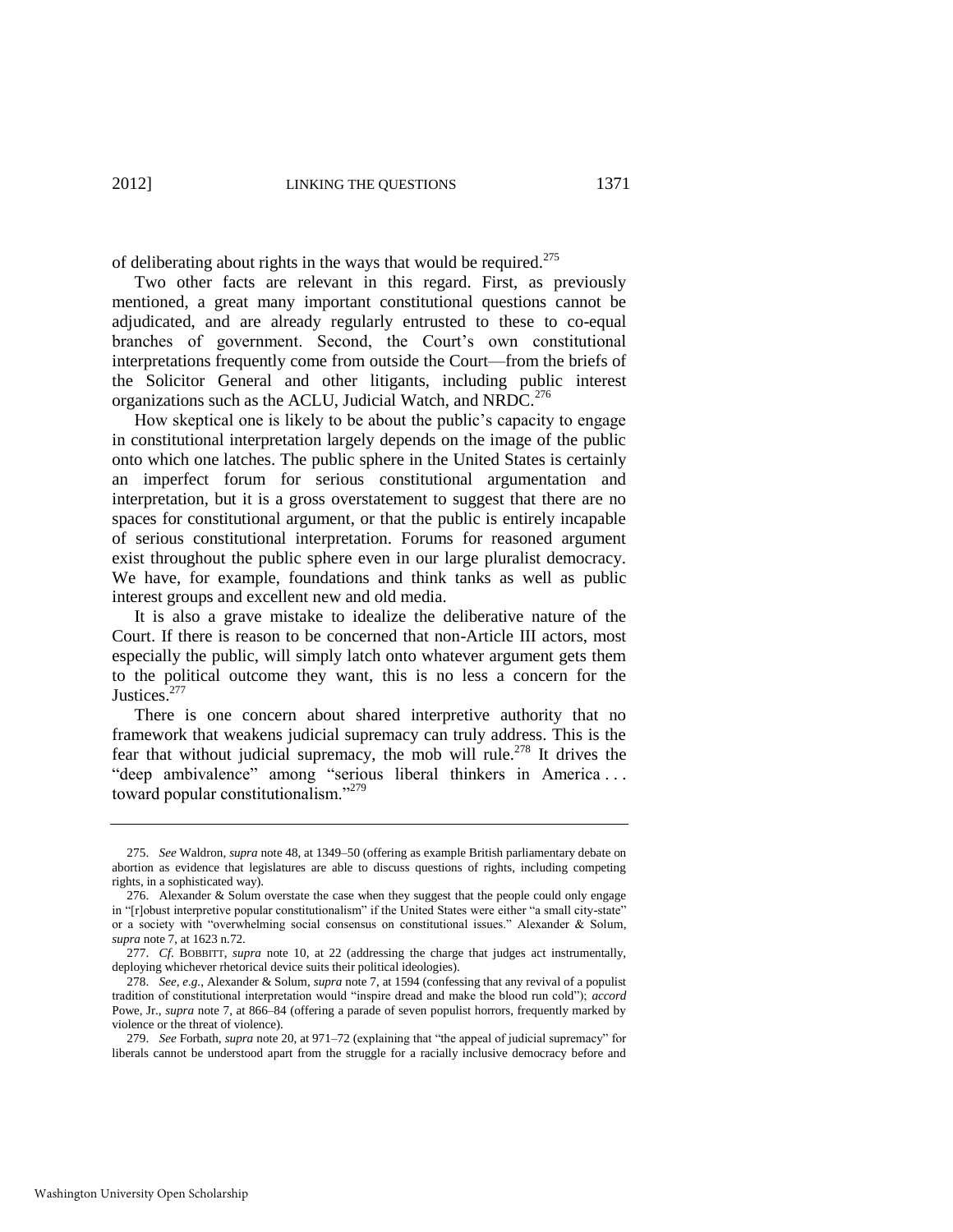The reason that this concern cannot be addressed is that, at bottom, this fear of the mob is a profound normative divide between advocates of judicial supremacy and advocates of shared interpretive authority. Which side of that line one finds oneself on depends a great deal on how much one trusts democracy and the public (voting and nonvoting).

Personally, I am cautiously optimistic. Given the world in which we live—a highly stable society with virtually no political violence, with far too many campaign ads and pollsters, and with too few citizens engaged in politics, constitutional or otherwise—it is hard to imagine that more democracy and more deliberation could hurt.

#### **CONCLUSION**

This Article has argued that what has been missing in the debate so far over judicial supremacy is an account of the practice of constitutional interpretation. This absence is particularly glaring insofar as the normative case for judicial supremacy importantly depends on the Court's relative interpretive expertise.

A closer look at the practice of constitutional interpretation reveals that the Supreme Court's claim to expertise has limits. Where constitutional meaning is largely determined on the basis of prudential or ethical arguments, other branches of government are at least as capable of interpretation. Put differently, certain lessons of *Chevron* apply to constitutional interpretation as well.<sup>280</sup>

The remainder of this Article sought to develop an account of how these insights about the Court's interpretive expertise could be developed into a framework for transferring certain issues out of the Court's exclusive domain. When might it be reasonable for the public to decide that the Court should not have the final say with respect to a particular interpretive question? When might it be reasonable for the co-equal branches of government to reassert their interpretive prerogatives under the Constitution? To illustrate how the analysis could work, the framework was applied to the Court's doctrine on affirmative action to consider whether its views with respect to the constitutionality of accounting for the continued salience of race in creating democratic institutions should be final.

after the Civil War); TUSHNET, *supra* note [2,](#page-2-0) at 177 (arguing that "[l]iberals today seem to have a deep-rooted fear of voting" that explains their enthusiasm for judicial review).

<sup>280.</sup> *See supra* note[s 78](#page-20-0)[–80 a](#page-20-2)nd accompanying text.